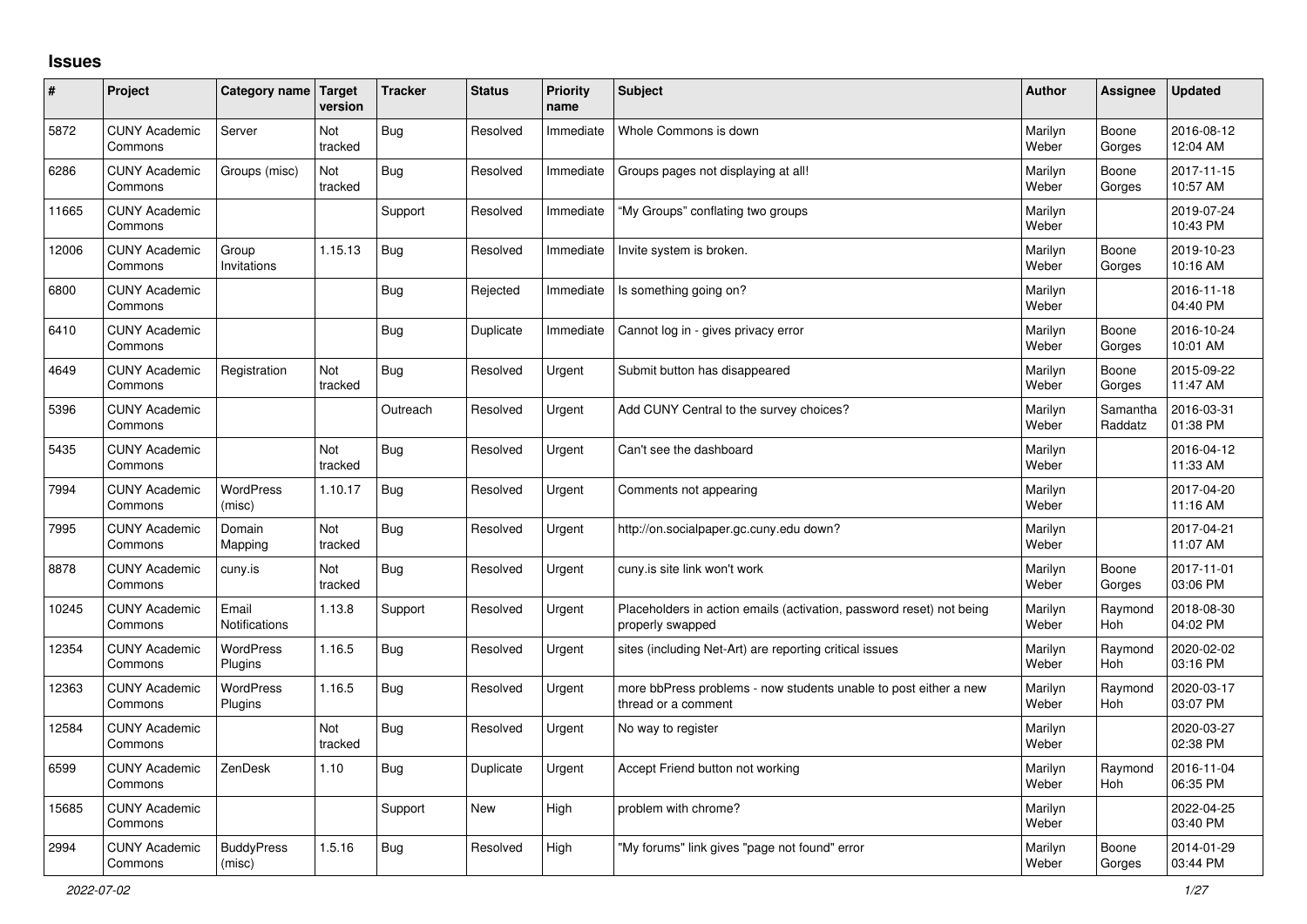| #    | Project                         | Category name                     | Target<br>version | <b>Tracker</b> | <b>Status</b> | <b>Priority</b><br>name | <b>Subject</b>                                                                          | <b>Author</b>    | Assignee         | <b>Updated</b>         |
|------|---------------------------------|-----------------------------------|-------------------|----------------|---------------|-------------------------|-----------------------------------------------------------------------------------------|------------------|------------------|------------------------|
| 3121 | <b>CUNY Academic</b><br>Commons | <b>WordPress</b><br><b>Themes</b> | 1.5.21            | Bug            | Resolved      | High                    | Add Academica theme?                                                                    | Marilyn<br>Weber | Boone<br>Gorges  | 2014-03-24<br>11:04 AM |
| 3530 | <b>CUNY Academic</b><br>Commons | Server                            | Not<br>tracked    | Bug            | Resolved      | High                    | Commons running very slowly/ "connection lost"                                          | Marilyn<br>Weber | <b>Matt Gold</b> | 2014-10-08<br>09:34 AM |
| 3593 | <b>CUNY Academic</b><br>Commons | Registration                      | 1.7.2             | <b>Bug</b>     | Resolved      | High                    | registration problems                                                                   | Marilyn<br>Weber | Boone<br>Gorges  | 2014-11-01<br>02:57 PM |
| 4657 | <b>CUNY Academic</b><br>Commons | Group Forums                      | 1.8.18            | <b>Bug</b>     | Resolved      | High                    | Submit button disappears in new post mode in forum                                      | Marilyn<br>Weber | Raymond<br>Hoh   | 2015-12-01<br>11:15 PM |
| 4734 | <b>CUNY Academic</b><br>Commons | <b>BuddyPress</b><br>Docs         | 1.8.13            | <b>Bug</b>     | Resolved      | High                    | Problems with "Create New Doc"                                                          | Marilyn<br>Weber | Boone<br>Gorges  | 2015-10-09<br>07:53 AM |
| 4880 | <b>CUNY Academic</b><br>Commons | Password<br>Reset                 | Not<br>tracked    | Support        | Resolved      | High                    | CUNY Central person having password trouble                                             | Marilyn<br>Weber |                  | 2015-11-10<br>12:40 PM |
| 4918 | <b>CUNY Academic</b><br>Commons | ZenDesk                           | Not<br>tracked    | <b>Bug</b>     | Resolved      | High                    | Re-directing Help Requests                                                              | Marilyn<br>Weber | Raymond<br>Hoh   | 2015-11-23<br>11:15 AM |
| 4962 | <b>CUNY Academic</b><br>Commons | Events                            | 1.8.18            | <b>Bug</b>     | Resolved      | High                    | Problems with text entry field in the Events Calendar                                   | Marilyn<br>Weber | Raymond<br>Hoh   | 2015-12-01<br>06:57 PM |
| 6039 | <b>CUNY Academic</b><br>Commons | Membership                        | 1.9.28            | Bug            | Resolved      | High                    | User cannot change her email                                                            | Marilyn<br>Weber |                  | 2016-09-19<br>03:03 PM |
| 6101 | <b>CUNY Academic</b><br>Commons | <b>Public Portfolio</b>           |                   | <b>Bug</b>     | Resolved      | High                    | Profile update problems                                                                 | Marilyn<br>Weber | Boone<br>Gorges  | 2016-12-01<br>03:50 PM |
| 6107 | <b>CUNY Academic</b><br>Commons |                                   |                   | <b>Bug</b>     | Resolved      | High                    | site redirect?                                                                          | Marilyn<br>Weber | Boone<br>Gorges  | 2016-09-29<br>03:45 PM |
| 6602 | <b>CUNY Academic</b><br>Commons | ZenDesk                           | 1.10              | Bug            | Resolved      | High                    | Add Friend button not working                                                           | Marilyn<br>Weber | Raymond<br>Hoh   | 2016-11-04<br>12:14 PM |
| 7100 | <b>CUNY Academic</b><br>Commons | <b>WordPress</b><br>Plugins       | 1.10.5            | <b>Bug</b>     | Resolved      | High                    | Cincopa plugin problem                                                                  | Marilyn<br>Weber | Boone<br>Gorges  | 2016-12-19<br>10:32 AM |
| 7684 | <b>CUNY Academic</b><br>Commons | Reply By Email                    | 1.10.12           | <b>Bug</b>     | Resolved      | High                    | trying to post too often error                                                          | Marilyn<br>Weber | Raymond<br>Hoh   | 2017-02-28<br>12:43 PM |
| 8125 | <b>CUNY Academic</b><br>Commons | <b>WordPress</b><br><b>Themes</b> | 1.10.19           | <b>Bug</b>     | Resolved      | High                    | careerplan admin page failing to load with "currently unable to handle<br>this request" | Marilyn<br>Weber |                  | 2017-07-13<br>12:54 PM |
| 8620 | <b>CUNY Academic</b><br>Commons | ZenDesk                           | 1.11.11           | <b>Bug</b>     | Resolved      | High                    | 'Send us a message" not working                                                         | Marilyn<br>Weber | Raymond<br>Hoh   | 2017-08-29<br>04:13 PM |
| 8917 | <b>CUNY Academic</b><br>Commons | Group Files                       | 1.12.3            | <b>Bug</b>     | Resolved      | High                    | Files not downloading from Groups properly                                              | Marilyn<br>Weber | Boone<br>Gorges  | 2017-11-29<br>10:04 PM |
| 8934 | <b>CUNY Academic</b><br>Commons | Reply By Email                    | 1.12.4            | Support        | Resolved      | High                    | RBE "could not post" email should have info about attempted From<br>address             | Marilyn<br>Weber | Raymond<br>Hoh   | 2017-12-12<br>11:25 AM |
| 9276 | <b>CUNY Academic</b><br>Commons |                                   |                   | Bug            | Resolved      | High                    | problem adding a member to a group - wrong username?                                    | Marilyn<br>Weber |                  | 2018-02-25<br>12:47 PM |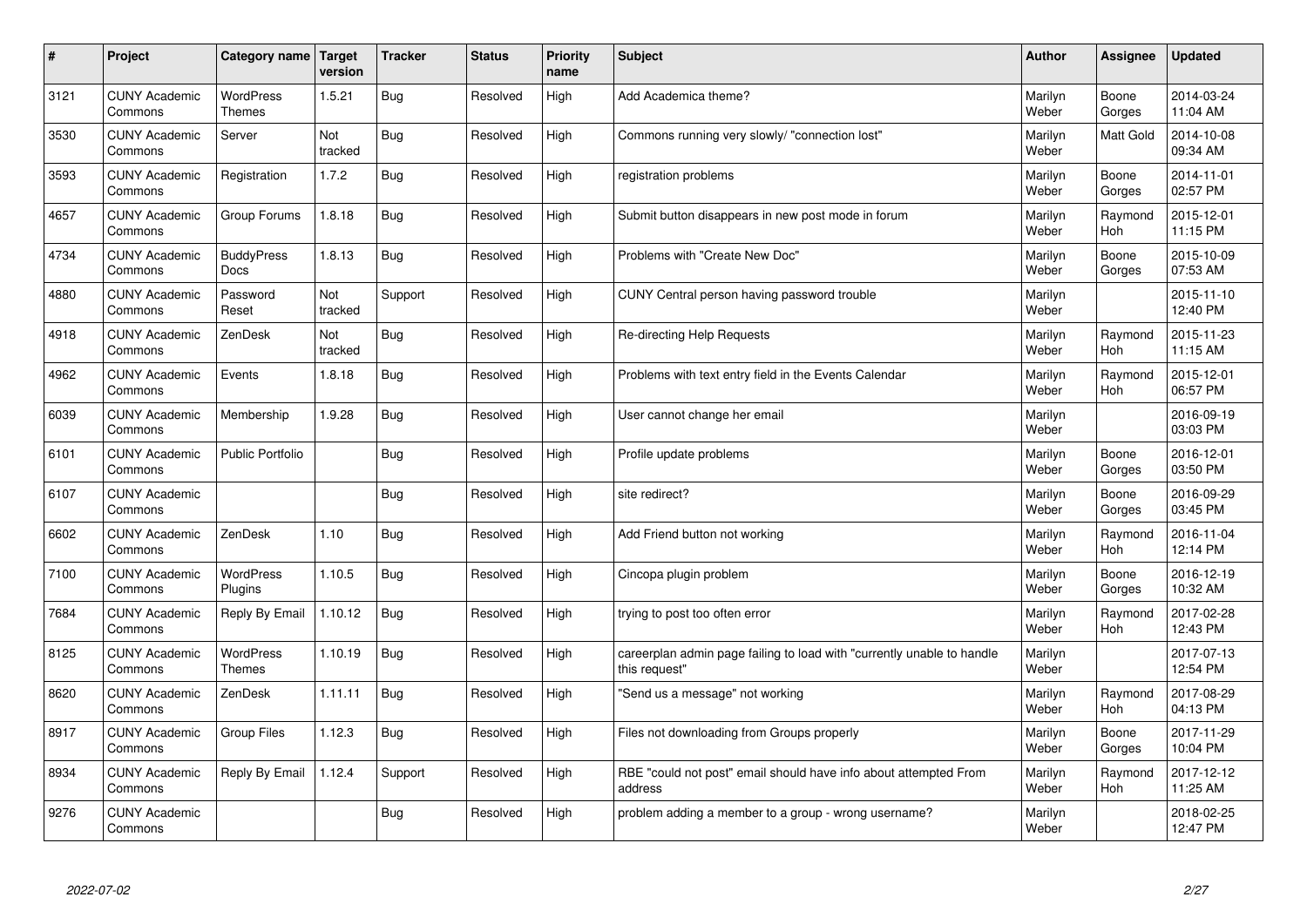| $\vert$ # | Project                         | Category name   Target      | version           | <b>Tracker</b> | <b>Status</b> | <b>Priority</b><br>name | <b>Subject</b>                                                                        | <b>Author</b>    | Assignee              | <b>Updated</b>         |
|-----------|---------------------------------|-----------------------------|-------------------|----------------|---------------|-------------------------|---------------------------------------------------------------------------------------|------------------|-----------------------|------------------------|
| 9768      | <b>CUNY Academic</b><br>Commons |                             | 1.13.2            | Bug            | Resolved      | High                    | search function on the Directory page                                                 | Marilyn<br>Weber | Boone<br>Gorges       | 2018-05-14<br>08:45 PM |
| 9828      | <b>CUNY Academic</b><br>Commons | Domain<br>Mapping           | 1.13.3            | Bug            | Resolved      | High                    | redirecting problem                                                                   | Marilyn<br>Weber | Raymond<br><b>Hoh</b> | 2018-05-24<br>02:39 PM |
| 12393     | <b>CUNY Academic</b><br>Commons | <b>WordPress</b><br>(misc)  |                   | Support        | Resolved      | High                    | size limit for files                                                                  | Marilyn<br>Weber |                       | 2020-02-18<br>10:13 AM |
| 12483     | <b>CUNY Academic</b><br>Commons |                             | 1.16.7            | <b>Bug</b>     | Resolved      | High                    | post error                                                                            | Marilyn<br>Weber |                       | 2020-02-28<br>02:44 PM |
| 13173     | <b>CUNY Academic</b><br>Commons | Group Library               | 1.17.1            | Support        | Resolved      | High                    | all uploads to the library are silent                                                 | Marilyn<br>Weber |                       | 2020-08-10<br>04:12 PM |
| 13227     | <b>CUNY Academic</b><br>Commons | Group Library               | 1.17.2            | Bug            | Resolved      | High                    | folder not appearing in library                                                       | Marilyn<br>Weber |                       | 2020-08-21<br>04:22 PM |
| 13633     | <b>CUNY Academic</b><br>Commons |                             | Not<br>tracked    | <b>Bug</b>     | Resolved      | High                    | PublicsLab site down                                                                  | Marilyn<br>Weber |                       | 2020-11-30<br>02:01 PM |
| 13656     | <b>CUNY Academic</b><br>Commons |                             |                   | <b>Bug</b>     | Resolved      | High                    | site down                                                                             | Marilyn<br>Weber |                       | 2020-12-11<br>12:50 PM |
| 13675     | <b>CUNY Academic</b><br>Commons | Group Library               | 1.18.1            | <b>Bug</b>     | Resolved      | High                    | broken Library                                                                        | Marilyn<br>Weber |                       | 2020-12-09<br>05:02 PM |
| 13715     | <b>CUNY Academic</b><br>Commons |                             | Not<br>tracked    | <b>Bug</b>     | Resolved      | High                    | https://ulysses.commons.gc.cuny.edu down                                              | Marilyn<br>Weber |                       | 2020-12-22<br>03:02 PM |
| 13878     | <b>CUNY Academic</b><br>Commons | Group cloning               | 1.18.4            | Support        | Resolved      | High                    | When creating Group + Site and choosing 'Clone existing', cannot<br>advance to step 2 | Marilyn<br>Weber | Jeremy<br>Felt        | 2021-02-02<br>11:02 AM |
| 14008     | <b>CUNY Academic</b><br>Commons |                             |                   | Bug            | Resolved      | High                    | invisible user                                                                        | Marilyn<br>Weber |                       | 2021-02-18<br>05:53 PM |
| 14526     | <b>CUNY Academic</b><br>Commons | Registration                | 1.18.12           | Bug            | Resolved      | High                    | registration interface won't show a space to enter nonCUNY code                       | Marilyn<br>Weber |                       | 2021-06-03<br>04:02 PM |
| 14799     | <b>CUNY Academic</b><br>Commons |                             | 1.18.19           | Support        | Resolved      | High                    | install the official Classic Widgets?                                                 | Marilyn<br>Weber |                       | 2021-09-22<br>02:17 PM |
| 3417      | <b>CUNY Academic</b><br>Commons | <b>BuddyPress</b><br>(misc) | Not<br>tracked    | <b>Bug</b>     | Rejected      | High                    | copying two commons groups                                                            | Marilyn<br>Weber | Marilyn<br>Weber      | 2014-11-05<br>09:56 AM |
| 15022     | <b>CUNY Academic</b><br>Commons |                             |                   | Support        | Rejected      | High                    | ArabStages                                                                            | Marilyn<br>Weber |                       | 2021-12-06<br>10:16 AM |
| 5713      | <b>CUNY Academic</b><br>Commons | WordPress<br>(misc)         | Not<br>tracked    | <b>Bug</b>     | Abandoned     | High                    | Site freezing                                                                         | Marilyn<br>Weber | Boone<br>Gorges       | 2017-11-15<br>10:58 AM |
| 5199      | <b>CUNY Academic</b><br>Commons | Social Paper                | Future<br>release | Feature        | <b>New</b>    | Normal                  | add tables to the SP editor                                                           | Marilyn<br>Weber |                       | 2016-10-24<br>11:27 AM |
| 5205      | <b>CUNY Academic</b><br>Commons | Social Paper                | Future<br>release | Feature        | <b>New</b>    | Normal                  | Social Paper folders                                                                  | Marilyn<br>Weber |                       | 2016-02-11<br>10:24 PM |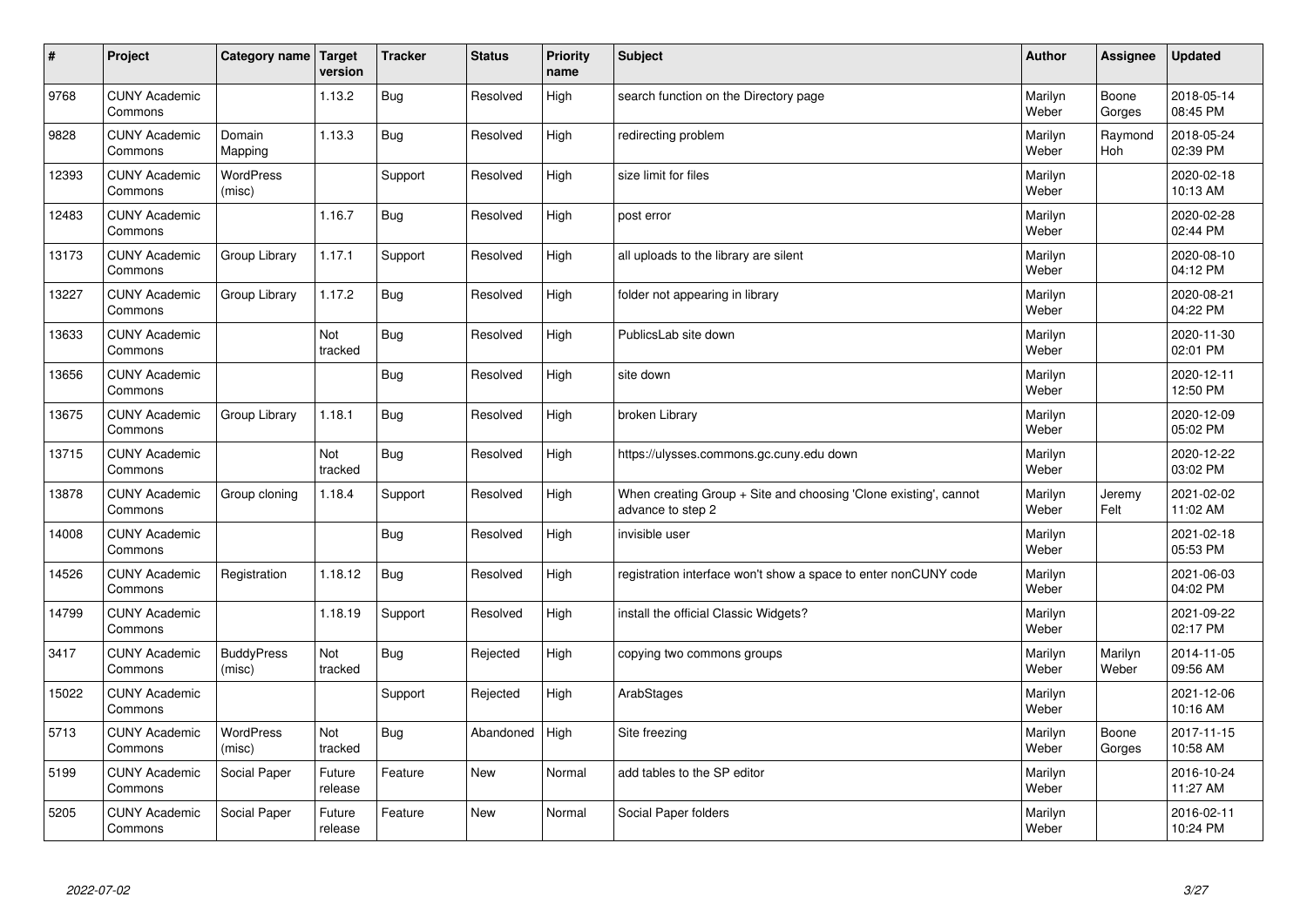| $\#$  | Project                         | Category name                 | Target<br>version | <b>Tracker</b> | <b>Status</b>        | <b>Priority</b><br>name | <b>Subject</b>                                                  | <b>Author</b>    | Assignee              | <b>Updated</b>         |
|-------|---------------------------------|-------------------------------|-------------------|----------------|----------------------|-------------------------|-----------------------------------------------------------------|------------------|-----------------------|------------------------|
| 5282  | <b>CUNY Academic</b><br>Commons | Social Paper                  | Future<br>release | <b>Bug</b>     | <b>New</b>           | Normal                  | Replying via email directs to paper but not individual comment. | Marilyn<br>Weber | Raymond<br><b>Hoh</b> | 2016-03-02<br>01:48 PM |
| 5397  | <b>CUNY Academic</b><br>Commons | Social Paper                  | Future<br>release | Feature        | <b>New</b>           | Normal                  | frustrating to have to enable/disable in SP                     | Marilyn<br>Weber | Samantha<br>Raddatz   | 2016-04-20<br>03:39 PM |
| 5992  | <b>CUNY Academic</b><br>Commons | Email<br><b>Notifications</b> | Future<br>release | Feature        | <b>New</b>           | Normal                  | Changing the From line of autogenerated blog emails             | Marilyn<br>Weber |                       | 2018-09-27<br>05:19 PM |
| 8607  | <b>CUNY Academic</b><br>Commons |                               | Not<br>tracked    | Support        | <b>New</b>           | Normal                  | Paypal?                                                         | Marilyn<br>Weber | <b>Matt Gold</b>      | 2018-05-15<br>01:37 PM |
| 12352 | <b>CUNY Academic</b><br>Commons |                               | Not<br>tracked    | Support        | <b>New</b>           | Normal                  | posts list" page builder block option                           | Marilyn<br>Weber |                       | 2020-02-03<br>01:29 PM |
| 12382 | <b>CUNY Academic</b><br>Commons | Membership                    | Not<br>tracked    | Support        | <b>New</b>           | Normal                  | Email request change                                            | Marilyn<br>Weber | Marilyn<br>Weber      | 2020-02-06<br>12:56 PM |
| 13286 | <b>CUNY Academic</b><br>Commons |                               | Not<br>tracked    | Support        | <b>New</b>           | Normal                  | problem connecting with WordPress app                           | Marilyn<br>Weber | Raymond<br>Hoh        | 2020-09-08<br>11:16 AM |
| 14911 | <b>CUNY Academic</b><br>Commons | WordPress<br><b>Themes</b>    | Not<br>tracked    | Support        | <b>New</b>           | Normal                  | Twentytwentyone theme                                           | Marilyn<br>Weber |                       | 2021-10-28<br>10:37 AM |
| 15045 | <b>CUNY Academic</b><br>Commons |                               |                   | Support        | New                  | Normal                  | no result for KCeL in the search box on the commons             | Marilyn<br>Weber |                       | 2021-12-10<br>11:29 AM |
| 15565 | <b>CUNY Academic</b><br>Commons |                               |                   | Support        | <b>New</b>           | Normal                  | Events - send updates to an email listserv                      | Marilyn<br>Weber |                       | 2022-03-10<br>01:06 PM |
| 15816 | <b>CUNY Academic</b><br>Commons |                               | Not<br>tracked    | Support        | <b>New</b>           | Normal                  | slow loading at SPS                                             | Marilyn<br>Weber |                       | 2022-04-05<br>01:26 PM |
| 9835  | <b>CUNY Academic</b><br>Commons | Group Forums                  | Future<br>release | <b>Bug</b>     | Assigned             | Normal                  | add a "like" function?                                          | Marilyn<br>Weber | Erik<br>Trainer       | 2018-06-05<br>01:49 PM |
| 11519 | <b>CUNY Academic</b><br>Commons |                               | Not<br>tracked    | Support        | Assigned             | Normal                  | comment option not appearing                                    | Marilyn<br>Weber |                       | 2019-09-24<br>10:28 AM |
| 11848 | <b>CUNY Academic</b><br>Commons |                               | Not<br>tracked    | Support        | Hold                 | Normal                  | a Dean of Faculty wants to share a large file                   | Marilyn<br>Weber |                       | 2019-09-24<br>08:44 AM |
| 9207  | <b>CUNY Academic</b><br>Commons |                               | Future<br>release | Support        | Reporter<br>Feedback | Normal                  | display dashboards made in Tableau?                             | Marilyn<br>Weber | Boone<br>Gorges       | 2018-04-10<br>10:42 AM |
| 10273 | <b>CUNY Academic</b><br>Commons | Registration                  | Not<br>tracked    | Support        | Reporter<br>Feedback | Normal                  | users combining CF and campus address                           | Marilyn<br>Weber |                       | 2019-09-18<br>10:58 AM |
| 10657 | <b>CUNY Academic</b><br>Commons |                               | Not<br>tracked    | Support        | Reporter<br>Feedback | Normal                  | child theme problems                                            | Marilyn<br>Weber |                       | 2018-11-08<br>01:19 PM |
| 11149 | <b>CUNY Academic</b><br>Commons |                               | Not<br>tracked    | Support        | Reporter<br>Feedback | Normal                  | comments getting blocked                                        | Marilyn<br>Weber | Raymond<br>Hoh        | 2019-03-26<br>11:40 AM |
| 11509 | <b>CUNY Academic</b><br>Commons |                               | Not<br>tracked    | Support        | Reporter<br>Feedback | Normal                  | deleted Page causing a Menu problem?                            | Marilyn<br>Weber |                       | 2019-06-04<br>09:54 AM |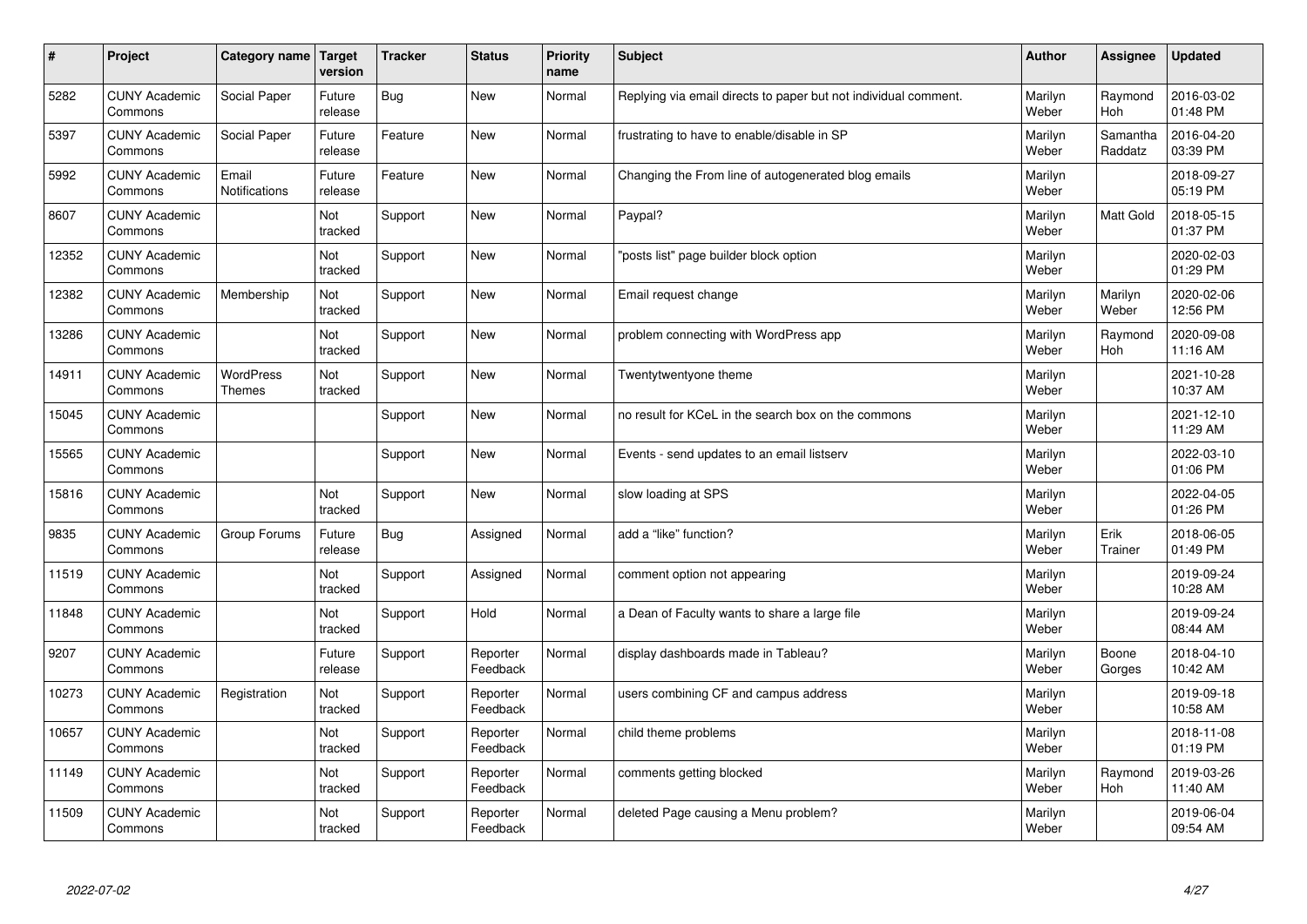| #     | Project                         | Category name                     | Target<br>version | <b>Tracker</b> | <b>Status</b>        | <b>Priority</b><br>name | <b>Subject</b>                                                                             | <b>Author</b>    | Assignee       | <b>Updated</b>         |
|-------|---------------------------------|-----------------------------------|-------------------|----------------|----------------------|-------------------------|--------------------------------------------------------------------------------------------|------------------|----------------|------------------------|
| 11771 | <b>CUNY Academic</b><br>Commons |                                   | Not<br>tracked    | Support        | Reporter<br>Feedback | Normal                  | post displays in sections                                                                  | Marilyn<br>Weber |                | 2019-08-20<br>10:34 AM |
| 11787 | <b>CUNY Academic</b><br>Commons |                                   | Not<br>tracked    | Support        | Reporter<br>Feedback | Normal                  | automated comments notifications on ZenDesk                                                | Marilyn<br>Weber |                | 2019-08-26<br>06:18 PM |
| 12350 | <b>CUNY Academic</b><br>Commons | <b>Blogs</b><br>(BuddyPress)      | Not<br>tracked    | Support        | Reporter<br>Feedback | Normal                  | URL creation problem                                                                       | Marilyn<br>Weber |                | 2020-02-03<br>11:27 AM |
| 12360 | <b>CUNY Academic</b><br>Commons | <b>WordPress</b><br><b>Themes</b> | Not<br>tracked    | <b>Bug</b>     | Reporter<br>Feedback | Normal                  | site just says "DANTE We are currently in maintenance mode, please<br>check back shortly." | Marilyn<br>Weber |                | 2020-02-04<br>12:13 PM |
| 12741 | <b>CUNY Academic</b><br>Commons | <b>WordPress</b><br>Plugins       | Not<br>tracked    | Support        | Reporter<br>Feedback | Normal                  | <b>Tableau Public Viz Block</b>                                                            | Marilyn<br>Weber | Raymond<br>Hoh | 2020-05-12<br>11:00 AM |
| 13034 | <b>CUNY Academic</b><br>Commons |                                   | Not<br>tracked    | Support        | Reporter<br>Feedback | Normal                  | a site is asking people to join the Commons to get a download                              | Marilyn<br>Weber |                | 2020-07-12<br>07:23 AM |
| 13255 | <b>CUNY Academic</b><br>Commons |                                   | Not<br>tracked    | Support        | Reporter<br>Feedback | Normal                  | Accessibility problems                                                                     | Marilyn<br>Weber |                | 2020-09-01<br>05:48 PM |
| 13328 | <b>CUNY Academic</b><br>Commons | Group Forums                      | Not<br>tracked    | <b>Bug</b>     | Reporter<br>Feedback | Normal                  | cross-posting in two related groups                                                        | Marilyn<br>Weber | Raymond<br>Hoh | 2020-09-15<br>10:39 PM |
| 13975 | <b>CUNY Academic</b><br>Commons | Social Paper                      | Not<br>tracked    | Support        | Reporter<br>Feedback | Normal                  | can't approve comments on Social Paper paper                                               | Marilyn<br>Weber |                | 2021-02-12<br>09:33 AM |
| 14074 | <b>CUNY Academic</b><br>Commons | <b>WordPress</b><br>(misc)        | Not<br>tracked    | Support        | Reporter<br>Feedback | Normal                  | page password protection problem                                                           | Marilyn<br>Weber |                | 2021-03-02<br>11:03 AM |
| 14398 | <b>CUNY Academic</b><br>Commons |                                   | Not<br>tracked    | Support        | Reporter<br>Feedback | Normal                  | Events plug-in notification problem                                                        | Marilyn<br>Weber |                | 2021-05-11<br>11:21 AM |
| 14784 | <b>CUNY Academic</b><br>Commons |                                   |                   | Support        | Reporter<br>Feedback | Normal                  | User report of logo problem when using Customizer theme                                    | Marilyn<br>Weber |                | 2021-09-17<br>10:25 AM |
| 14900 | <b>CUNY Academic</b><br>Commons |                                   | Not<br>tracked    | Support        | Reporter<br>Feedback | Normal                  | previous theme?                                                                            | Marilyn<br>Weber |                | 2021-10-25<br>10:31 AM |
| 15169 | <b>CUNY Academic</b><br>Commons |                                   | 2.0.3             | Support        | Reporter<br>Feedback | Normal                  | new Prelude website zipfiles for custom theme and other files.                             | Marilyn<br>Weber |                | 2022-06-29<br>11:32 AM |
| 15260 | <b>CUNY Academic</b><br>Commons |                                   |                   | Support        | Reporter<br>Feedback | Normal                  | Diacritical markings   European Stages                                                     | Marilyn<br>Weber |                | 2022-02-04<br>08:16 AM |
| 15370 | <b>CUNY Academic</b><br>Commons |                                   |                   | Support        | Reporter<br>Feedback | Normal                  | All-in-One Event Calendar?                                                                 | Marilyn<br>Weber |                | 2022-02-17<br>11:03 AM |
| 15655 | <b>CUNY Academic</b><br>Commons |                                   | 2.0.3             | Support        | Reporter<br>Feedback | Normal                  | Event Aggregator plugin?                                                                   | Marilyn<br>Weber |                | 2022-06-29<br>11:32 AM |
| 16099 | <b>CUNY Academic</b><br>Commons |                                   |                   | Support        | Reporter<br>Feedback | Normal                  | request for Newsletter Glue                                                                | Marilyn<br>Weber |                | 2022-05-13<br>12:14 PM |
| 16110 | <b>CUNY Academic</b><br>Commons |                                   |                   | Support        | Reporter<br>Feedback | Normal                  | remove Creative Commons license from pages?                                                | Marilyn<br>Weber | Raymond<br>Hoh | 2022-05-17<br>06:11 PM |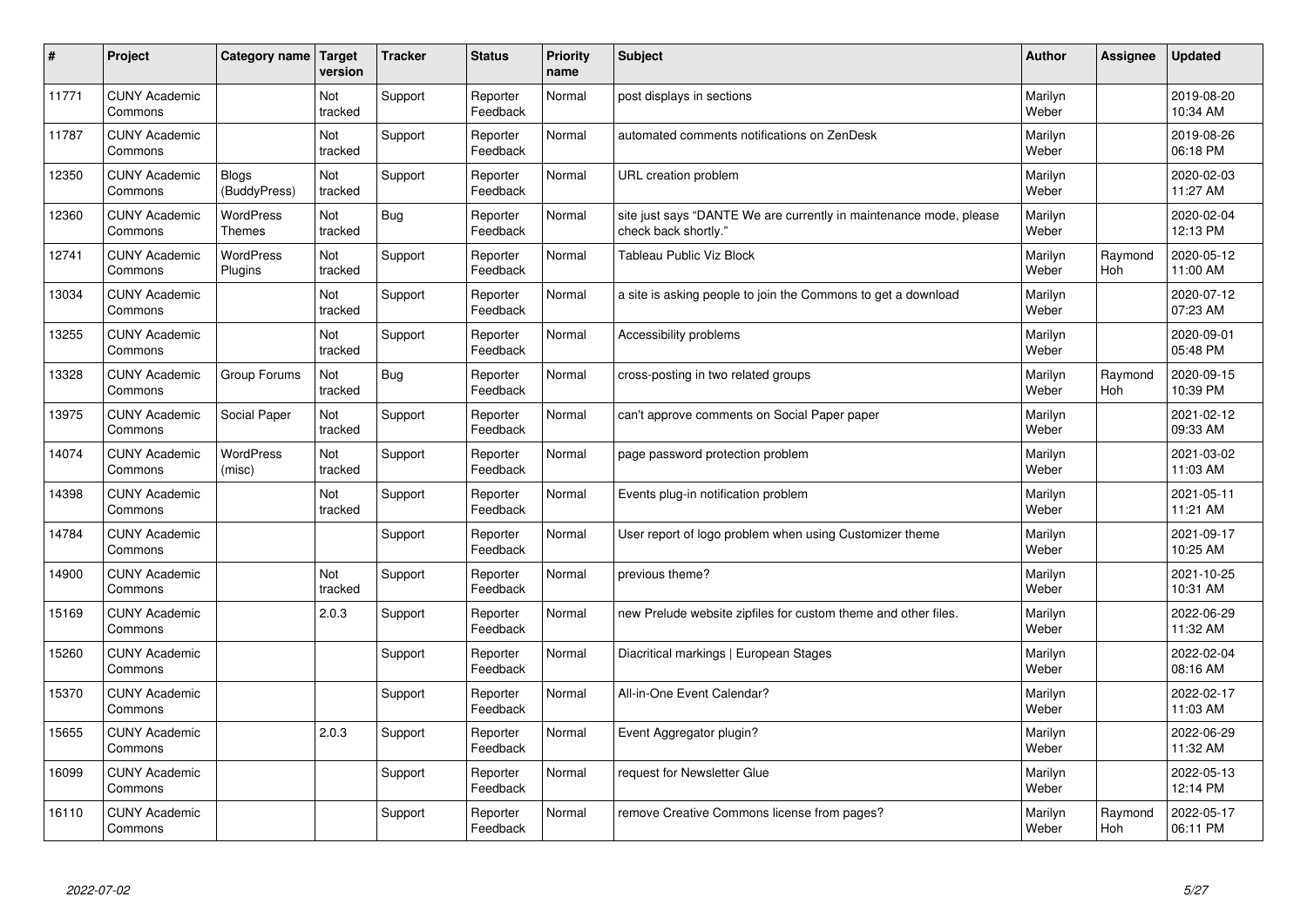| $\sharp$ | Project                         | Category name   Target            | version        | <b>Tracker</b> | <b>Status</b> | <b>Priority</b><br>name | <b>Subject</b>                                        | <b>Author</b>    | Assignee            | <b>Updated</b>         |
|----------|---------------------------------|-----------------------------------|----------------|----------------|---------------|-------------------------|-------------------------------------------------------|------------------|---------------------|------------------------|
| 2777     | <b>CUNY Academic</b><br>Commons | <b>WordPress</b><br>(misc)        | Not<br>tracked | Bug            | Resolved      | Normal                  | Hero slide access                                     | Marilyn<br>Weber | Boone<br>Gorges     | 2013-09-07<br>12:26 PM |
| 3001     | <b>CUNY Academic</b><br>Commons | WordPress<br>(misc)               | Not<br>tracked | Support        | Resolved      | Normal                  | shortlink requested                                   | Marilyn<br>Weber | Boone<br>Gorges     | 2014-01-30<br>01:26 PM |
| 3029     | <b>CUNY Academic</b><br>Commons | cuny.is                           | Not<br>tracked | Support        | Resolved      | Normal                  | shortlink request                                     | Marilyn<br>Weber | Boone<br>Gorges     | 2014-02-12<br>10:03 AM |
| 3037     | <b>CUNY Academic</b><br>Commons | <b>Ground Control</b>             | Not<br>tracked | Publicity      | Resolved      | Normal                  | <b>Ground Control</b>                                 | Marilyn<br>Weber | scott voth          | 2016-01-26<br>05:23 PM |
| 3038     | <b>CUNY Academic</b><br>Commons | <b>Ground Control</b>             | Not<br>tracked | Publicity      | Resolved      | Normal                  | <b>Ground Control</b>                                 | Marilyn<br>Weber | Matt Gold           | 2016-01-26<br>05:10 PM |
| 3039     | <b>CUNY Academic</b><br>Commons | <b>Ground Control</b>             | Not<br>tracked | Publicity      | Resolved      | Normal                  | <b>Ground Control</b>                                 | Marilyn<br>Weber | Sarah<br>Morgano    | 2016-01-26<br>05:19 PM |
| 3040     | <b>CUNY Academic</b><br>Commons | <b>Ground Control</b>             | Not<br>tracked | Publicity      | Resolved      | Normal                  | <b>Ground Control</b>                                 | Marilyn<br>Weber | Micki<br>Kaufman    | 2016-01-26<br>05:16 PM |
| 3041     | <b>CUNY Academic</b><br>Commons | <b>Ground Control</b>             | Not<br>tracked | Publicity      | Resolved      | Normal                  | <b>Ground Control</b>                                 | Marilyn<br>Weber | Chris Stein         | 2016-01-26<br>04:52 PM |
| 3071     | <b>CUNY Academic</b><br>Commons | <b>WordPress</b><br><b>Themes</b> | 1.5.22         | Bug            | Resolved      | Normal                  | Twenty Fourteen theme differences                     | Marilyn<br>Weber | Boone<br>Gorges     | 2014-04-01<br>08:18 PM |
| 3116     | <b>CUNY Academic</b><br>Commons | WordPress<br>(Permissions)        |                | <b>Bug</b>     | Resolved      | Normal                  | Updating the FAQ page                                 | Marilyn<br>Weber | Boone<br>Gorges     | 2014-04-01<br>10:12 PM |
| 3138     | <b>CUNY Academic</b><br>Commons | Documentation                     | Not<br>tracked | <b>Bug</b>     | Resolved      | Normal                  | Codex documentation                                   | Marilyn<br>Weber | scott voth          | 2016-03-04<br>08:49 AM |
| 3197     | <b>CUNY Academic</b><br>Commons | Groups (misc)                     | 1.6.4          | <b>Bug</b>     | Resolved      | Normal                  | trying to set up a hidden group blog with no RSS feed | Marilyn<br>Weber | Boone<br>Gorges     | 2014-05-21<br>09:39 PM |
| 3466     | <b>CUNY Academic</b><br>Commons | Membership                        | 1.6.16         | Feature        | Resolved      | Normal                  | restricting undergrad registration                    | Marilyn<br>Weber | Boone<br>Gorges     | 2014-09-18<br>12:02 AM |
| 3592     | <b>CUNY Academic</b><br>Commons | WordPress<br>(Permissions)        | Not<br>tracked | Publicity      | Resolved      | Normal                  | Oops - Announcing 1.6!                                | Marilyn<br>Weber | Boone<br>Gorges     | 2014-10-22<br>03:03 PM |
| 3620     | <b>CUNY Academic</b><br>Commons | Groups (misc)                     | Not<br>tracked | Bug            | Resolved      | Normal                  | admins of The Group for Group Admins                  | Marilyn<br>Weber |                     | 2014-11-03<br>08:38 AM |
| 4012     | <b>CUNY Academic</b><br>Commons |                                   | 1.7.20         | <b>Bug</b>     | Resolved      | Normal                  | Two users reporting same Forbidden 403 error message. | Marilyn<br>Weber |                     | 2015-05-01<br>08:13 PM |
| 4102     | <b>CUNY Academic</b><br>Commons | User<br>Experience                | 1.8.1          | Design/UX      | Resolved      | Normal                  | Username rules                                        | Marilyn<br>Weber | Samantha<br>Raddatz | 2015-06-01<br>01:23 PM |
| 4340     | <b>CUNY Academic</b><br>Commons | WordPress -<br>Media              | 1.8.14         | Feature        | Resolved      | Normal                  | embedding a video                                     | Marilyn<br>Weber | Daniel<br>Jones     | 2015-10-20<br>12:01 AM |
| 4496     | <b>CUNY Academic</b><br>Commons | cuny.is                           | 1.8.9          | Bug            | Resolved      | Normal                  | Quick links broken?                                   | Marilyn<br>Weber | Boone<br>Gorges     | 2015-08-28<br>10:39 AM |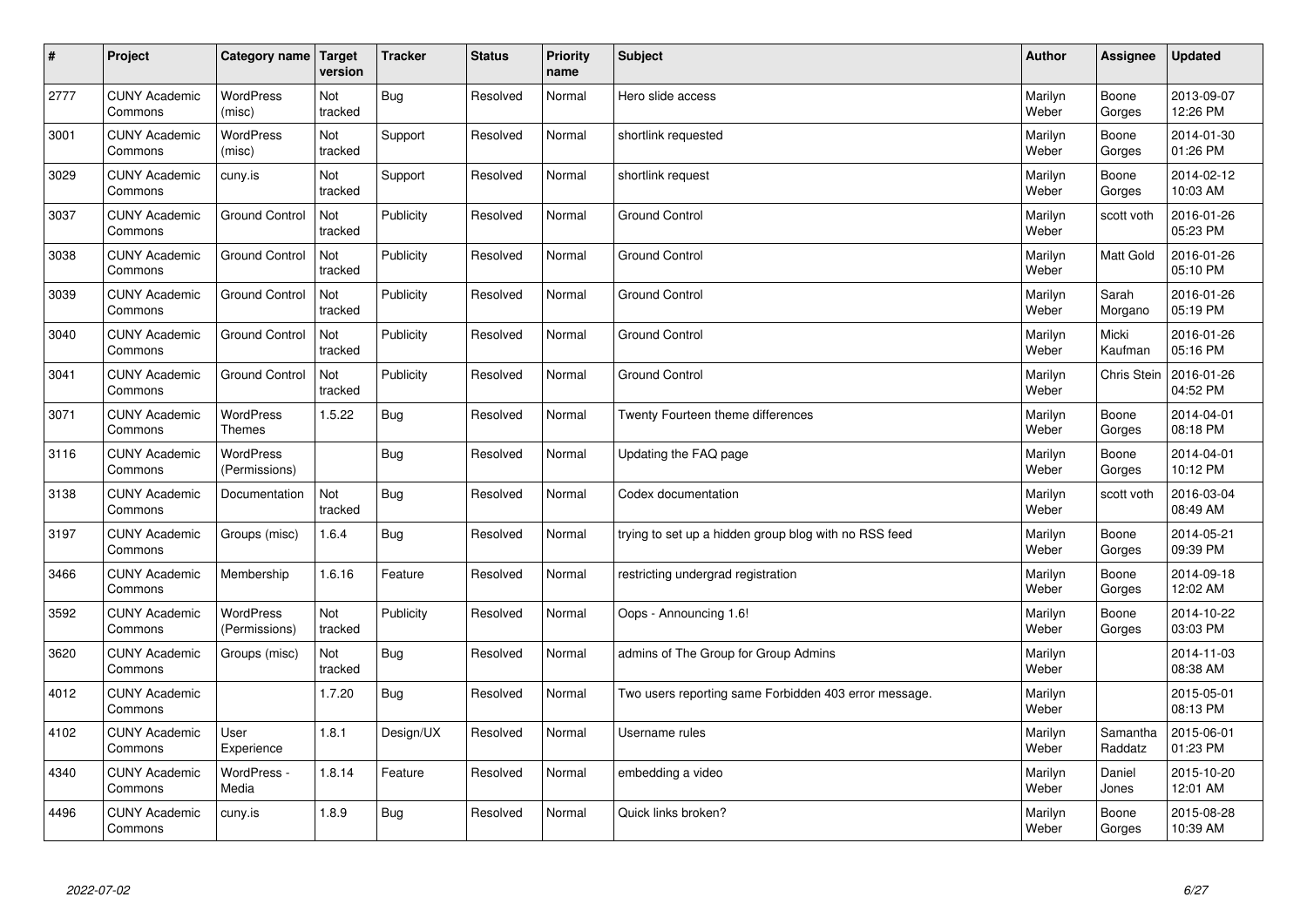| $\sharp$ | Project                         | Category name               | <b>Target</b><br>version | <b>Tracker</b> | <b>Status</b> | <b>Priority</b><br>name | <b>Subject</b>                                             | <b>Author</b>    | Assignee         | <b>Updated</b>         |
|----------|---------------------------------|-----------------------------|--------------------------|----------------|---------------|-------------------------|------------------------------------------------------------|------------------|------------------|------------------------|
| 4542     | <b>CUNY Academic</b><br>Commons | <b>WordPress</b><br>Plugins | 1.8.10                   | Bug            | Resolved      | Normal                  | Emailing group users problem                               | Marilyn<br>Weber | Boone<br>Gorges  | 2015-09-11<br>11:16 AM |
| 4577     | <b>CUNY Academic</b><br>Commons | Registration                | Not<br>tracked           | Bug            | Resolved      | Normal                  | New users are not getting their email verification         | Marilyn<br>Weber | Boone<br>Gorges  | 2016-01-26<br>03:30 PM |
| 4831     | <b>CUNY Academic</b><br>Commons | <b>Public Portfolio</b>     | 1.9.4                    | Bug            | Resolved      | Normal                  | User cannot update profile                                 | Marilyn<br>Weber | Boone<br>Gorges  | 2016-01-11<br>10:46 PM |
| 4834     | <b>CUNY Academic</b><br>Commons | Blogs<br>(BuddyPress)       |                          | Bug            | Resolved      | Normal                  | Admin invite problem                                       | Marilyn<br>Weber | Boone<br>Gorges  | 2015-11-13<br>12:25 PM |
| 4881     | <b>CUNY Academic</b><br>Commons | ZenDesk                     | Not<br>tracked           | Bug            | Resolved      | Normal                  | ZenDesk emails not being sent                              | Marilyn<br>Weber |                  | 2015-12-07<br>01:34 AM |
| 4965     | <b>CUNY Academic</b><br>Commons | WordPress<br><b>Themes</b>  | Not<br>tracked           | Feature        | Resolved      | Normal                  | Theme requested                                            | Marilyn<br>Weber | Boone<br>Gorges  | 2016-02-24<br>09:46 PM |
| 4997     | <b>CUNY Academic</b><br>Commons | <b>WordPress</b><br>Plugins | 1.9.4                    | Feature        | Resolved      | Normal                  | ability to embed maps from StoryMapJS?                     | Marilyn<br>Weber | Boone<br>Gorges  | 2016-01-07<br>12:34 PM |
| 5019     | <b>CUNY Academic</b><br>Commons | Registration                | Not<br>tracked           | Support        | Resolved      | Normal                  | Forgotten password for user with new email address         | Marilyn<br>Weber | Marilyn<br>Weber | 2015-12-11<br>04:18 PM |
| 5036     | <b>CUNY Academic</b><br>Commons | <b>WordPress</b><br>Plugins | 1.9.1.1                  | Feature        | Resolved      | Normal                  | Embeds request                                             | Marilyn<br>Weber | Boone<br>Gorges  | 2015-12-18<br>10:12 PM |
| 5037     | <b>CUNY Academic</b><br>Commons | Registration                | Not<br>tracked           | Support        | Resolved      | Normal                  | Another Forgotten password for user with new email address | Marilyn<br>Weber | Boone<br>Gorges  | 2015-12-22<br>05:24 PM |
| 5059     | <b>CUNY Academic</b><br>Commons |                             | Not<br>tracked           | <b>Bug</b>     | Resolved      | Normal                  | Instagram embed?                                           | Marilyn<br>Weber |                  | 2016-01-26<br>12:05 AM |
| 5176     | <b>CUNY Academic</b><br>Commons | <b>Public Portfolio</b>     | 1.9.6                    | Bug            | Resolved      | Normal                  | Widgets in Profile not saving                              | Marilyn<br>Weber | Boone<br>Gorges  | 2016-02-01<br>11:07 AM |
| 5177     | <b>CUNY Academic</b><br>Commons | Toolbar                     | 1.9.6                    | Bug            | Resolved      | Normal                  | No "My Papers" tab                                         | Marilyn<br>Weber | Raymond<br>Hoh   | 2016-01-29<br>08:37 AM |
| 5302     | <b>CUNY Academic</b><br>Commons | WordPress<br>Plugins        | 1.9.10                   | Feature        | Resolved      | Normal                  | request for WP Gallery Custom Links plug-in                | Marilyn<br>Weber | Boone<br>Gorges  | 2016-03-11<br>09:20 PM |
| 5319     | <b>CUNY Academic</b><br>Commons |                             | Not<br>tracked           | <b>Bug</b>     | Resolved      | Normal                  | <b>Broken URL</b>                                          | Marilyn<br>Weber | Marilyn<br>Weber | 2017-11-15<br>05:46 PM |
| 5346     | <b>CUNY Academic</b><br>Commons | Toolbar                     | 1.9.11                   | Bug            | Resolved      | Normal                  | possible dynamic HTML code bug?                            | Marilyn<br>Weber | Boone<br>Gorges  | 2016-03-22<br>10:53 AM |
| 5436     | <b>CUNY Academic</b><br>Commons |                             | Not<br>tracked           | <b>Bug</b>     | Resolved      | Normal                  | Trying to change email settings for                        | Marilyn<br>Weber | Boone<br>Gorges  | 2016-04-21<br>10:12 PM |
| 5522     | <b>CUNY Academic</b><br>Commons | <b>WordPress</b><br>Plugins | 1.9.15                   | Feature        | Resolved      | Normal                  | plugin request                                             | Marilyn<br>Weber | Boone<br>Gorges  | 2016-05-09<br>10:36 AM |
| 5621     | <b>CUNY Academic</b><br>Commons | <b>WordPress</b><br>Plugins | 1.9.17                   | Feature        | Resolved      | Normal                  | Taxonomy plugin request                                    | Marilyn<br>Weber | Boone<br>Gorges  | 2016-06-01<br>11:28 PM |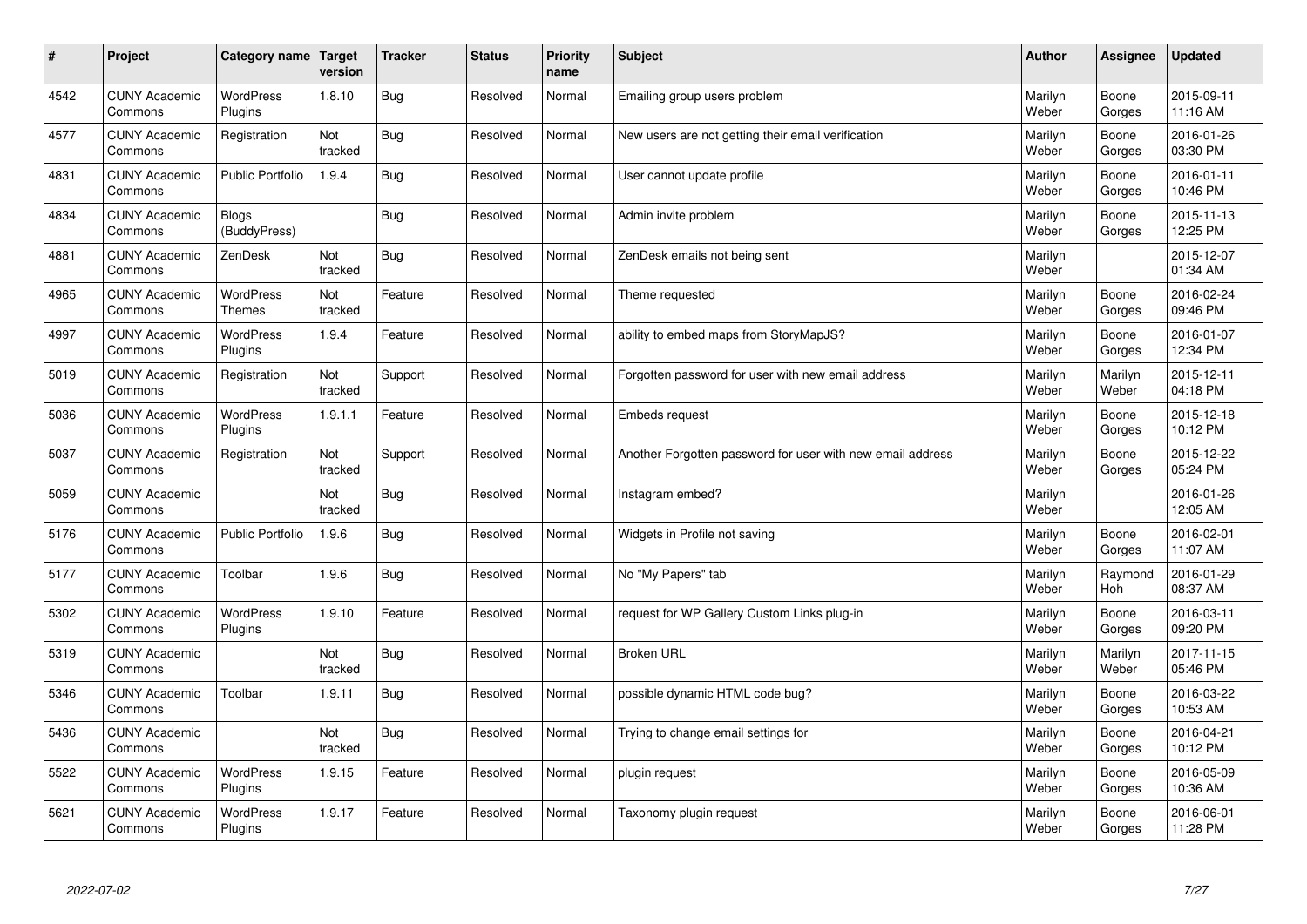| $\sharp$ | Project                         | Category name                     | Target<br>version | <b>Tracker</b> | <b>Status</b> | <b>Priority</b><br>name | <b>Subject</b>                                          | <b>Author</b>    | Assignee         | <b>Updated</b>         |
|----------|---------------------------------|-----------------------------------|-------------------|----------------|---------------|-------------------------|---------------------------------------------------------|------------------|------------------|------------------------|
| 5629     | <b>CUNY Academic</b><br>Commons | <b>Public Portfolio</b>           | 1.10.4            | Support        | Resolved      | Normal                  | Title field in profile can't be edited                  | Marilyn<br>Weber |                  | 2016-12-13<br>11:19 AM |
| 5630     | <b>CUNY Academic</b><br>Commons | <b>WordPress</b><br><b>Themes</b> | 1.9.17            | Feature        | Resolved      | Normal                  | Bavota magazine Pro theme                               | Marilyn<br>Weber | Boone<br>Gorges  | 2016-06-02<br>12:09 AM |
| 5657     | <b>CUNY Academic</b><br>Commons | <b>WordPress</b><br>Plugins       | 1.9.18            | Feature        | Resolved      | Normal                  | Plugin Request - Instagram Feed WD                      | Marilyn<br>Weber | Boone<br>Gorges  | 2016-06-08<br>12:36 PM |
| 5667     | <b>CUNY Academic</b><br>Commons | <b>Public Portfolio</b>           | 1.9.18            | <b>Bug</b>     | Resolved      | Normal                  | publication section on my public portfolio won't update | Marilyn<br>Weber | Boone<br>Gorges  | 2016-06-12<br>10:19 AM |
| 5684     | <b>CUNY Academic</b><br>Commons | Group Files                       | Not<br>tracked    | Bug            | Resolved      | Normal                  | Making Group files appear as Blog entries               | Marilyn<br>Weber | Boone<br>Gorges  | 2017-11-20<br>03:28 PM |
| 5753     | <b>CUNY Academic</b><br>Commons | WordPress<br>(misc)               | Not<br>tracked    | Support        | Resolved      | Normal                  | merging blogs and groups                                | Marilyn<br>Weber | Boone<br>Gorges  | 2016-08-29<br>03:09 PM |
| 5772     | <b>CUNY Academic</b><br>Commons | Membership                        | Not<br>tracked    | Support        | Resolved      | Normal                  | User email change and forgotten password                | Marilyn<br>Weber | Matt Gold        | 2017-11-15<br>06:18 PM |
| 5799     | <b>CUNY Academic</b><br>Commons | <b>Blogs</b><br>(BuddyPress)      | Not<br>tracked    | Feature        | Resolved      | Normal                  | removing one's own access to sites?                     | Marilyn<br>Weber | Boone<br>Gorges  | 2016-07-26<br>01:55 PM |
| 5834     | <b>CUNY Academic</b><br>Commons |                                   |                   | Bug            | Resolved      | Normal                  | My access to cdev                                       | Marilyn<br>Weber | Boone<br>Gorges  | 2016-07-25<br>03:12 PM |
| 5844     | <b>CUNY Academic</b><br>Commons |                                   | Not<br>tracked    | Support        | Resolved      | Normal                  | edit Host Files on Windows 10 problems                  | Marilyn<br>Weber |                  | 2016-07-27<br>09:08 AM |
| 5875     | <b>CUNY Academic</b><br>Commons | <b>WordPress</b><br>Plugins       | Not<br>tracked    | <b>Bug</b>     | Resolved      | Normal                  | Events Calendar garbled in IE                           | Marilyn<br>Weber | Marilyn<br>Weber | 2017-11-15<br>05:45 PM |
| 5968     | <b>CUNY Academic</b><br>Commons | Membership                        | Not<br>tracked    | <b>Bug</b>     | Resolved      | Normal                  | Deleting account without knowing password               | Marilyn<br>Weber | <b>Matt Gold</b> | 2017-11-15<br>06:19 PM |
| 5969     | <b>CUNY Academic</b><br>Commons | Registration                      | 1.9.27            | Bug            | Resolved      | Normal                  | Queens students unable to join                          | Marilyn<br>Weber | Boone<br>Gorges  | 2016-09-04<br>09:41 PM |
| 5985     | <b>CUNY Academic</b><br>Commons | Support                           | Not<br>tracked    | Support        | Resolved      | Normal                  | change user's email address (she cannot access old)     | Marilyn<br>Weber | Boone<br>Gorges  | 2016-09-07<br>01:43 PM |
| 5991     | <b>CUNY Academic</b><br>Commons | Email<br>Notifications            | Future<br>release | Support        | Resolved      | Normal                  | change format of autogenerated blog emails              | Marilyn<br>Weber | Paige<br>Dupont  | 2018-01-12<br>02:55 PM |
| 6025     | <b>CUNY Academic</b><br>Commons | Search                            | Not<br>tracked    | <b>Bug</b>     | Resolved      | Normal                  | Search function not working                             | Marilyn<br>Weber | Boone<br>Gorges  | 2016-10-12<br>09:41 AM |
| 6091     | <b>CUNY Academic</b><br>Commons | Group<br>Invitations              | Not<br>tracked    | Bug            | Resolved      | Normal                  | User cannot re-join a group                             | Marilyn<br>Weber | Boone<br>Gorges  | 2016-09-28<br>01:47 PM |
| 6106     | <b>CUNY Academic</b><br>Commons | Server                            | Not<br>tracked    | Bug            | Resolved      | Normal                  | 504 error                                               | Marilyn<br>Weber |                  | 2017-11-15<br>01:55 PM |
| 6118     | <b>CUNY Academic</b><br>Commons | cuny.is                           |                   | Feature        | Resolved      | Normal                  | Cuny. Is request from Javier Otero Peña                 | Marilyn<br>Weber | Sarah<br>Morgano | 2016-10-04<br>07:02 PM |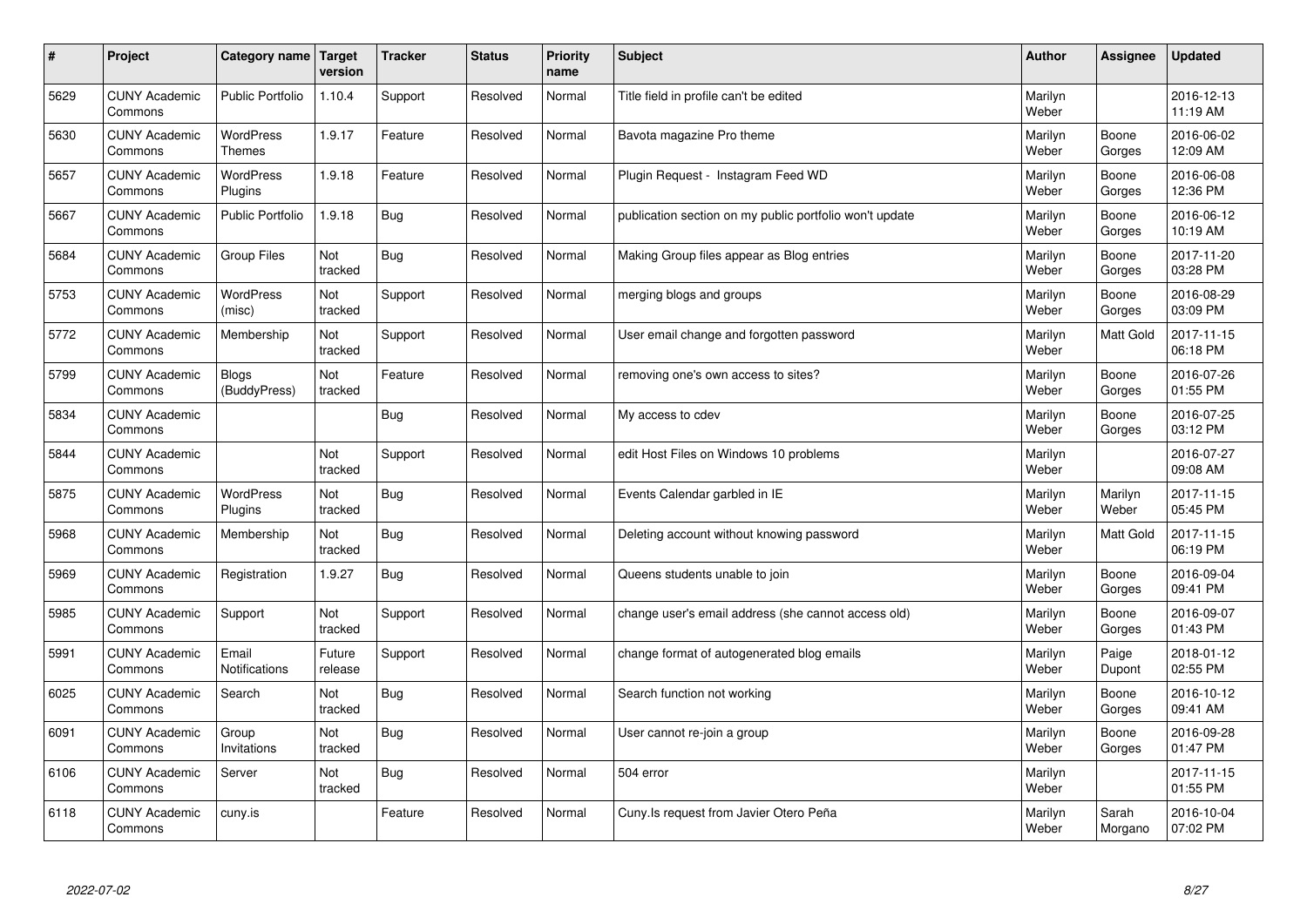| $\pmb{\#}$ | Project                         | Category name                | Target<br>version | <b>Tracker</b> | <b>Status</b> | <b>Priority</b><br>name | <b>Subject</b>                                                              | <b>Author</b>    | Assignee        | <b>Updated</b>         |
|------------|---------------------------------|------------------------------|-------------------|----------------|---------------|-------------------------|-----------------------------------------------------------------------------|------------------|-----------------|------------------------|
| 6175       | <b>CUNY Academic</b><br>Commons | Account<br>settings          |                   | Support        | Resolved      | Normal                  | Email address (user cannot access old)                                      | Marilyn<br>Weber | Matt Gold       | 2016-11-29<br>06:31 PM |
| 6626       | <b>CUNY Academic</b><br>Commons | Group Files                  | 1.10.1            | <b>Bug</b>     | Resolved      | Normal                  | Files from non-member showing up in private group                           | Marilyn<br>Weber | Boone<br>Gorges | 2016-11-07<br>03:54 PM |
| 6656       | <b>CUNY Academic</b><br>Commons | Support                      | Not<br>tracked    | Support        | Resolved      | Normal                  | Remove user profile                                                         | Marilyn<br>Weber | Matt Gold       | 2016-11-10<br>02:18 PM |
| 6812       | <b>CUNY Academic</b><br>Commons |                              | Not<br>tracked    | Support        | Resolved      | Normal                  | User cannot change email                                                    | Marilyn<br>Weber | Matt Gold       | 2016-12-01<br>06:24 PM |
| 6815       | <b>CUNY Academic</b><br>Commons | Password<br>Reset            | Not<br>tracked    | Support        | Resolved      | Normal                  | password reset requested                                                    | Marilyn<br>Weber | Matt Gold       | 2016-11-22<br>10:30 AM |
| 6818       | <b>CUNY Academic</b><br>Commons | Email<br>Notifications       | 1.10.3            | Support        | Resolved      | Normal                  | No more email notifications?                                                | Marilyn<br>Weber |                 | 2016-11-22<br>02:51 PM |
| 6851       | <b>CUNY Academic</b><br>Commons | Redmine                      | Not<br>tracked    | Support        | Resolved      | Normal                  | How do I help users join Redmine?                                           | Marilyn<br>Weber | Matt Gold       | 2016-11-28<br>10:16 AM |
| 6857       | <b>CUNY Academic</b><br>Commons | <b>Blogs</b><br>(BuddyPress) | Not<br>tracked    | Support        | Resolved      | Normal                  | Committee on Religion website                                               | Marilyn<br>Weber | Boone<br>Gorges | 2017-08-17<br>10:24 AM |
| 6860       | <b>CUNY Academic</b><br>Commons | User<br>Onboarding           | 1.12              | Bug            | Resolved      | Normal                  | Invitation to join a group is appearing as an invitiation to join the site! | Marilyn<br>Weber | Boone<br>Gorges | 2017-10-30<br>10:03 AM |
| 6866       | <b>CUNY Academic</b><br>Commons |                              | Not<br>tracked    | Support        | Resolved      | Normal                  | User would like to have her account deleted                                 | Marilyn<br>Weber | Matt Gold       | 2017-11-15<br>05:49 PM |
| 6893       | <b>CUNY Academic</b><br>Commons | Group Forums                 |                   | <b>Bug</b>     | Resolved      | Normal                  | Forum for CUNY Academic Commons Team is gone                                | Marilyn<br>Weber | Boone<br>Gorges | 2016-12-01<br>08:08 AM |
| 6899       | <b>CUNY Academic</b><br>Commons | Account<br>settings          | Not<br>tracked    | Support        | Resolved      | Normal                  | New user has misspelled her own name                                        | Marilyn<br>Weber | Boone<br>Gorges | 2016-12-01<br>05:10 PM |
| 7223       | <b>CUNY Academic</b><br>Commons | Membership                   | Not<br>tracked    | <b>Bug</b>     | Resolved      | Normal                  | User with two profiles would like to merge them                             | Marilyn<br>Weber | Boone<br>Gorges | 2017-01-10<br>02:07 PM |
| 7310       | <b>CUNY Academic</b><br>Commons |                              | 1.10.7            | <b>Bug</b>     | Resolved      | Normal                  | Friendship request mystery.                                                 | Marilyn<br>Weber | Boone<br>Gorges | 2017-01-05<br>03:12 PM |
| 7328       | <b>CUNY Academic</b><br>Commons | <b>WordPress</b><br>Plugins  | Not<br>tracked    | Bug            | Resolved      | Normal                  | technical issue with the Events Manager plugin                              | Marilyn<br>Weber | Raymond<br>Hoh  | 2017-11-15<br>06:19 PM |
| 7337       | <b>CUNY Academic</b><br>Commons | Membership                   | Not<br>tracked    | <b>Bug</b>     | Resolved      | Normal                  | User with new email                                                         | Marilyn<br>Weber |                 | 2017-01-06<br>11:05 AM |
| 7349       | <b>CUNY Academic</b><br>Commons | Membership                   | Not<br>tracked    | <b>Bug</b>     | Resolved      | Normal                  | <b>LACUNY Institute website</b>                                             | Marilyn<br>Weber | Boone<br>Gorges | 2017-01-11<br>04:26 PM |
| 7460       | <b>CUNY Academic</b><br>Commons | WordPress<br>Themes          | 1.10.8            | Support        | Resolved      | Normal                  | install Independent Publisher theme?                                        | Marilyn<br>Weber | Boone<br>Gorges | 2017-01-21<br>09:34 PM |
| 7486       | <b>CUNY Academic</b><br>Commons | Membership                   | Not<br>tracked    | Support        | Resolved      | Normal                  | changed email address                                                       | Marilyn<br>Weber |                 | 2017-01-24<br>10:00 PM |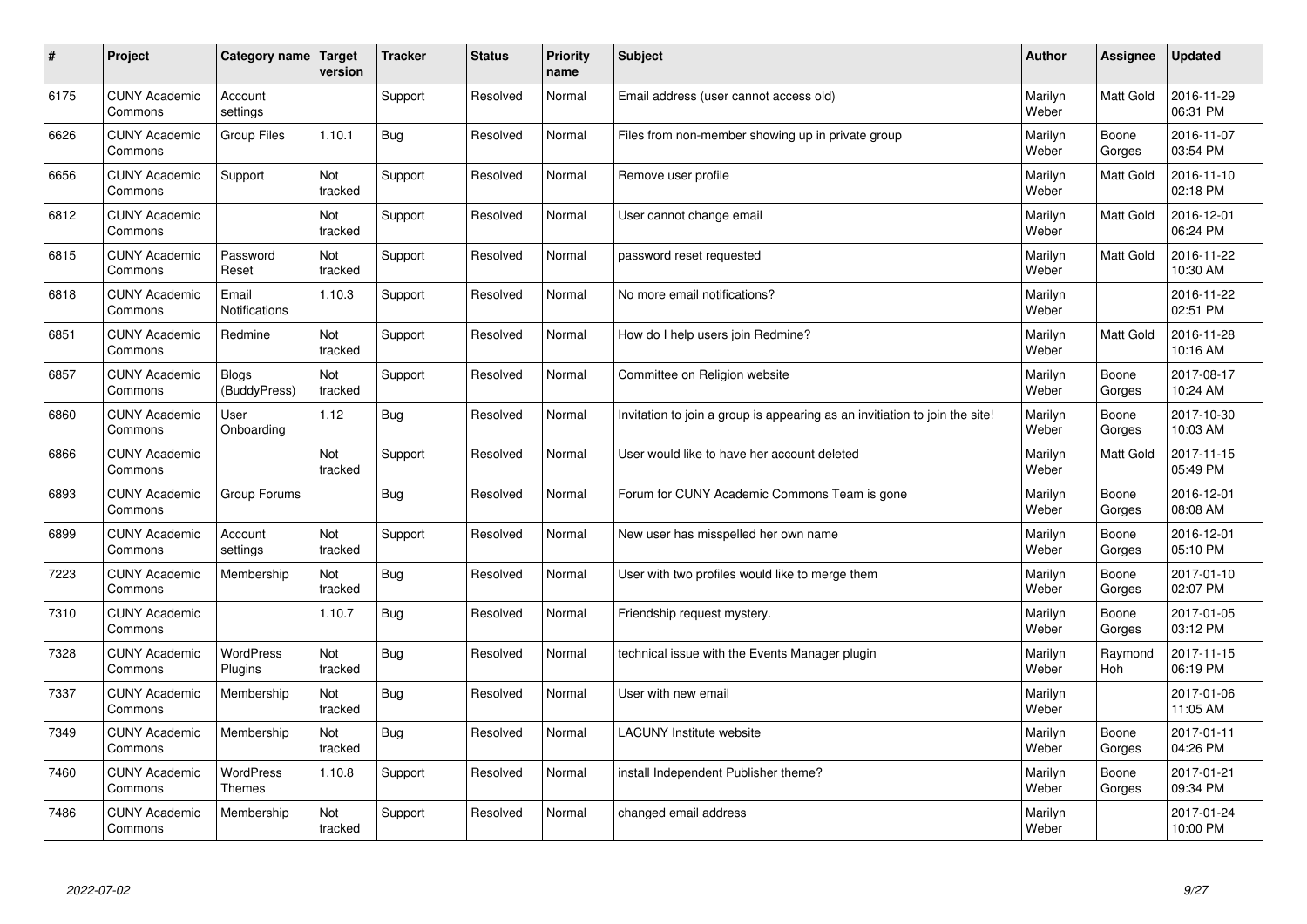| $\sharp$ | Project                         | Category name   Target     | version        | <b>Tracker</b> | <b>Status</b> | <b>Priority</b><br>name | <b>Subject</b>                                              | <b>Author</b>    | Assignee         | <b>Updated</b>         |
|----------|---------------------------------|----------------------------|----------------|----------------|---------------|-------------------------|-------------------------------------------------------------|------------------|------------------|------------------------|
| 7607     | <b>CUNY Academic</b><br>Commons | <b>WordPress</b><br>(misc) | Not<br>tracked | Feature        | Resolved      | Normal                  | mp4 files                                                   | Marilyn<br>Weber |                  | 2017-02-15<br>07:37 PM |
| 7608     | <b>CUNY Academic</b><br>Commons | Registration               | Not<br>tracked | Feature        | Resolved      | Normal                  | create an account                                           | Marilyn<br>Weber |                  | 2017-02-15<br>10:45 PM |
| 7613     | <b>CUNY Academic</b><br>Commons | Registration               | Not<br>tracked | Support        | Resolved      | Normal                  | non-matriculated students                                   | Marilyn<br>Weber | Boone<br>Gorges  | 2017-11-15<br>11:03 AM |
| 7619     | <b>CUNY Academic</b><br>Commons | Membership                 | Not<br>tracked | Support        | Resolved      | Normal                  | outside users for a site that isn't a class?                | Marilyn<br>Weber | <b>Matt Gold</b> | 2017-11-15<br>06:18 PM |
| 7678     | <b>CUNY Academic</b><br>Commons | Groups (misc)              | Not<br>tracked | Support        | Resolved      | Normal                  | add admin to student group                                  | Marilyn<br>Weber | Boone<br>Gorges  | 2017-02-15<br>11:58 AM |
| 7685     | <b>CUNY Academic</b><br>Commons | Password<br>Reset          | Not<br>tracked | Support        | Resolved      | Normal                  | temporary password                                          | Marilyn<br>Weber | Boone<br>Gorges  | 2017-02-15<br>07:36 PM |
| 7745     | <b>CUNY Academic</b><br>Commons | WordPress<br>Plugins       | 1.10.13        | Support        | Resolved      | Normal                  | Featured Video Plus plugin requested                        | Marilyn<br>Weber |                  | 2017-03-03<br>01:51 PM |
| 7767     | <b>CUNY Academic</b><br>Commons |                            | Not<br>tracked | Bug            | Resolved      | Normal                  | Site loading problems                                       | Marilyn<br>Weber |                  | 2017-03-21<br>09:57 PM |
| 7771     | <b>CUNY Academic</b><br>Commons | Membership                 | Not<br>tracked | Support        | Resolved      | Normal                  | User would like to be uncoupled from sites                  | Marilyn<br>Weber | Boone<br>Gorges  | 2017-03-09<br>12:38 PM |
| 7775     | <b>CUNY Academic</b><br>Commons | Membership                 | Not<br>tracked | Support        | Resolved      | Normal                  | Email change                                                | Marilyn<br>Weber |                  | 2017-03-08<br>10:09 PM |
| 7785     | <b>CUNY Academic</b><br>Commons |                            | Not<br>tracked | Support        | Resolved      | Normal                  | ftp access or files?                                        | Marilyn<br>Weber | Boone<br>Gorges  | 2017-03-13<br>02:34 PM |
| 7803     | <b>CUNY Academic</b><br>Commons |                            |                | Bug            | Resolved      | Normal                  | user email change                                           | Marilyn<br>Weber |                  | 2017-03-16<br>11:58 AM |
| 7836     | <b>CUNY Academic</b><br>Commons | Social Paper               | Not<br>tracked | Support        | Resolved      | Normal                  | missing Social Paper                                        | Marilyn<br>Weber |                  | 2017-11-15<br>01:31 PM |
| 7922     | <b>CUNY Academic</b><br>Commons | Membership                 | Not<br>tracked | Support        | Resolved      | Normal                  | add me as an admin to the MALs alumni site?                 | Marilyn<br>Weber |                  | 2017-04-06<br>05:19 PM |
| 7972     | <b>CUNY Academic</b><br>Commons |                            | Not<br>tracked | Support        | Resolved      | Normal                  | expand the memory limit for videos?                         | Marilyn<br>Weber |                  | 2017-04-20<br>10:07 AM |
| 8120     | <b>CUNY Academic</b><br>Commons | Membership                 | Not<br>tracked | Support        | Resolved      | Normal                  | add me as an admin to https://nyslavery.commons.gc.cuny.edu | Marilyn<br>Weber |                  | 2017-05-10<br>02:19 PM |
| 8131     | <b>CUNY Academic</b><br>Commons | WordPress<br>Plugins       | 1.11           | <b>Bug</b>     | Resolved      | Normal                  | Newsletters plug-in                                         | Marilyn<br>Weber | Boone<br>Gorges  | 2017-05-11<br>09:42 PM |
| 8200     | <b>CUNY Academic</b><br>Commons | Groups (misc)              | Not<br>tracked | Bug            | Resolved      | Normal                  | Announcements has disappeared                               | Marilyn<br>Weber | Boone<br>Gorges  | 2017-05-26<br>04:04 PM |
| 8222     | <b>CUNY Academic</b><br>Commons | Membership                 | Not<br>tracked | Support        | Resolved      | Normal                  | Admin for iletc.commons.gc.cuny.edu                         | Marilyn<br>Weber | Boone<br>Gorges  | 2017-06-08<br>10:06 AM |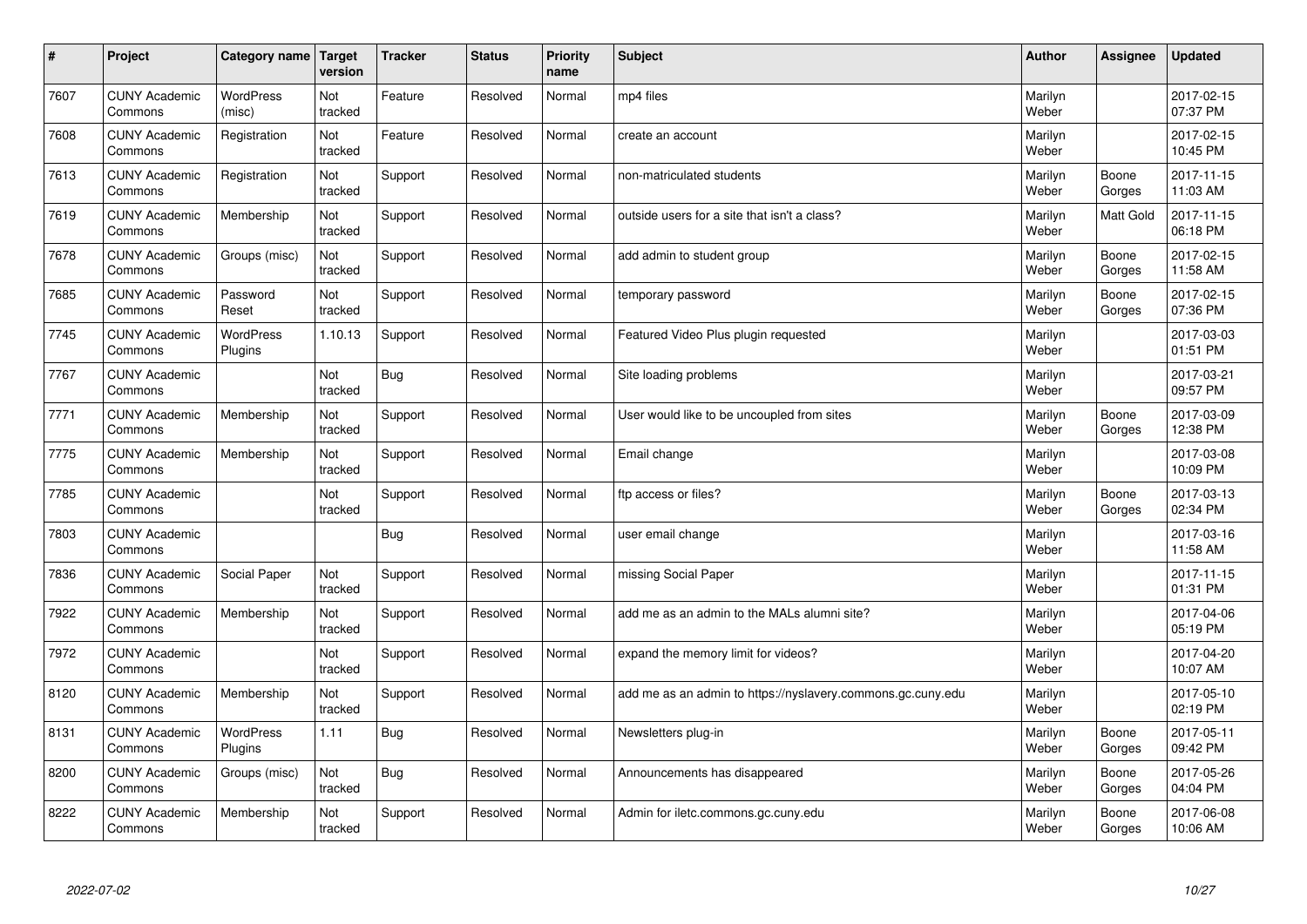| $\sharp$ | Project                         | Category name   Target      | version        | <b>Tracker</b>     | <b>Status</b> | <b>Priority</b><br>name | <b>Subject</b>                                             | <b>Author</b>    | Assignee        | <b>Updated</b>         |
|----------|---------------------------------|-----------------------------|----------------|--------------------|---------------|-------------------------|------------------------------------------------------------|------------------|-----------------|------------------------|
| 8259     | <b>CUNY Academic</b><br>Commons |                             | Not<br>tracked | Bug                | Resolved      | Normal                  | missing dashboard                                          | Marilyn<br>Weber |                 | 2017-11-15<br>01:28 PM |
| 8289     | <b>CUNY Academic</b><br>Commons |                             | Not<br>tracked | Support            | Resolved      | Normal                  | removing my access to sites                                | Marilyn<br>Weber | Luke<br>Waltzer | 2017-06-19<br>12:40 PM |
| 8308     | <b>CUNY Academic</b><br>Commons | <b>WordPress</b><br>Plugins | Not<br>tracked | Support            | Resolved      | Normal                  | WP Migration plugin                                        | Marilyn<br>Weber |                 | 2017-11-15<br>01:27 PM |
| 8379     | <b>CUNY Academic</b><br>Commons |                             | Not<br>tracked | Support            | Resolved      | Normal                  | request for site build help                                | Marilyn<br>Weber |                 | 2017-07-01<br>10:48 AM |
| 8401     | <b>CUNY Academic</b><br>Commons | Membership                  | Not<br>tracked | Support            | Resolved      | Normal                  | add me as an admin                                         | Marilyn<br>Weber | Boone<br>Gorges | 2017-07-11<br>11:40 AM |
| 8429     | <b>CUNY Academic</b><br>Commons | Membership                  | Not<br>tracked | Support            | Resolved      | Normal                  | Please make me an admin of https://arc.commons.gc.cuny.edu | Marilyn<br>Weber | Boone<br>Gorges | 2017-07-24<br>03:33 PM |
| 8446     | <b>CUNY Academic</b><br>Commons | <b>WordPress</b><br>Plugins | 1.11.14        | Support            | Resolved      | Normal                  | request for multiple accordion menu plugins                | Marilyn<br>Weber |                 | 2018-05-07<br>09:57 PM |
| 8459     | <b>CUNY Academic</b><br>Commons |                             | Not<br>tracked | Documentatio<br>n. | Resolved      | Normal                  | comprehensive list of plugins?                             | Marilyn<br>Weber |                 | 2017-10-11<br>11:24 AM |
| 8464     | <b>CUNY Academic</b><br>Commons |                             | Not<br>tracked | Support            | Resolved      | Normal                  | WP UI                                                      | Marilyn<br>Weber |                 | 2017-10-11<br>11:23 AM |
| 8471     | <b>CUNY Academic</b><br>Commons |                             | Not<br>tracked | Support            | Resolved      | Normal                  | admin at https://commons.gc.cuny.edu/                      | Marilyn<br>Weber |                 | 2017-09-06<br>01:50 PM |
| 8481     | <b>CUNY Academic</b><br>Commons | Membership                  | Not<br>tracked | Support            | Resolved      | Normal                  | admin of http://swipanalytic.org/organizers/               | Marilyn<br>Weber |                 | 2019-02-19<br>01:58 PM |
| 8529     | <b>CUNY Academic</b><br>Commons |                             | Not<br>tracked | Support            | Resolved      | Normal                  | Iframe regiest?                                            | Marilyn<br>Weber |                 | 2017-08-16<br>04:40 PM |
| 8531     | <b>CUNY Academic</b><br>Commons | Membership                  | Not<br>tracked | Support            | Resolved      | Normal                  | admin of https://admissions.commons.gc.cuny.edu            | Marilyn<br>Weber |                 | 2017-08-15<br>04:20 PM |
| 8552     | <b>CUNY Academic</b><br>Commons | WordPress<br>Plugins        | 1.11.10        | Bug                | Resolved      | Normal                  | Events Calendar problem                                    | Marilyn<br>Weber |                 | 2017-08-18<br>04:36 PM |
| 8553     | <b>CUNY Academic</b><br>Commons |                             | Not<br>tracked | Support            | Resolved      | Normal                  | storage limits?                                            | Marilyn<br>Weber |                 | 2017-08-18<br>04:36 PM |
| 8566     | <b>CUNY Academic</b><br>Commons | Membership                  | Not<br>tracked | Support            | Resolved      | Normal                  | user email change                                          | Marilyn<br>Weber |                 | 2017-11-15<br>01:27 PM |
| 8576     | <b>CUNY Academic</b><br>Commons | WordPress<br>Plugins        | 1.11.11        | Support            | Resolved      | Normal                  | Digital Measures plugin request                            | Marilyn<br>Weber |                 | 2017-09-01<br>03:44 PM |
| 8577     | <b>CUNY Academic</b><br>Commons | Membership                  | Not<br>tracked | Support            | Resolved      | Normal                  | another user email change                                  | Marilyn<br>Weber |                 | 2017-08-25<br>10:23 AM |
| 8630     | <b>CUNY Academic</b><br>Commons | Membership                  | Not<br>tracked | Support            | Resolved      | Normal                  | Change in email/campus                                     | Marilyn<br>Weber |                 | 2017-08-30<br>03:48 PM |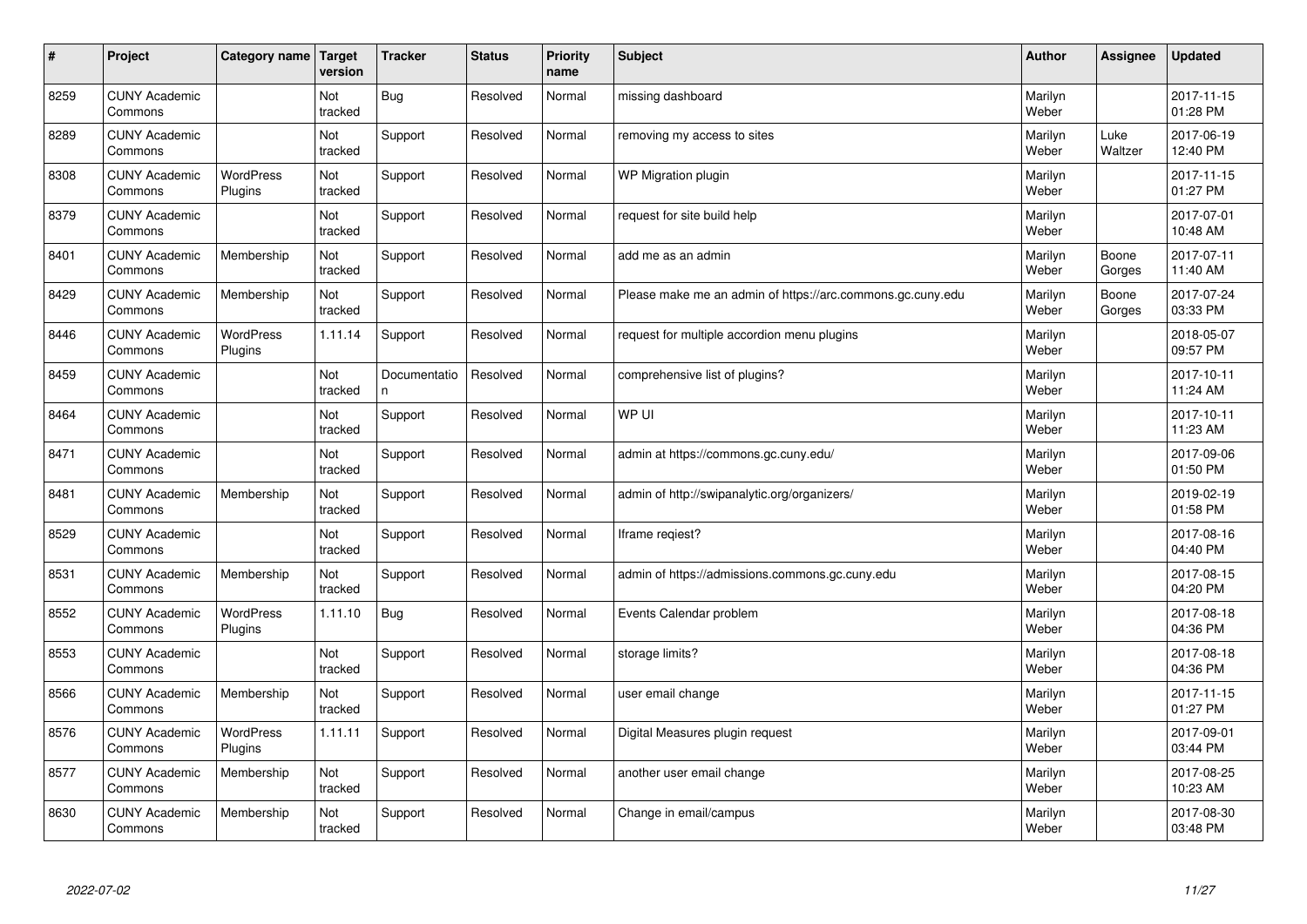| $\vert$ # | Project                         | Category name   Target      | version        | <b>Tracker</b> | <b>Status</b> | <b>Priority</b><br>name | <b>Subject</b>                                           | <b>Author</b>    | Assignee  | <b>Updated</b>         |
|-----------|---------------------------------|-----------------------------|----------------|----------------|---------------|-------------------------|----------------------------------------------------------|------------------|-----------|------------------------|
| 8638      | <b>CUNY Academic</b><br>Commons | <b>Group Blogs</b>          | 1.11.11        | Bug            | Resolved      | Normal                  | members not syncing from group to site                   | Marilyn<br>Weber |           | 2017-09-01<br>03:50 PM |
| 8661      | <b>CUNY Academic</b><br>Commons | Group Blogs                 | Not<br>tracked | Bug            | Resolved      | Normal                  | new group, old site, can't link?                         | Marilyn<br>Weber |           | 2017-11-15<br>01:26 PM |
| 8693      | <b>CUNY Academic</b><br>Commons | <b>WordPress</b><br>Plugins |                | Support        | Resolved      | Normal                  | Existing blog wants to replace Mailpoet with Newsletters | Marilyn<br>Weber |           | 2017-09-12<br>02:24 PM |
| 8721      | <b>CUNY Academic</b><br>Commons | <b>WordPress</b><br>Plugins | 1.11.13        | Bug            | Resolved      | Normal                  | more problems with Events calendar                       | Marilyn<br>Weber |           | 2017-09-21<br>10:35 AM |
| 8726      | <b>CUNY Academic</b><br>Commons |                             |                | Support        | Resolved      | Normal                  | Redirect problem                                         | Marilyn<br>Weber |           | 2017-09-21<br>12:14 PM |
| 8729      | <b>CUNY Academic</b><br>Commons |                             | Not<br>tracked | Support        | Resolved      | Normal                  | email change                                             | Marilyn<br>Weber |           | 2017-09-25<br>02:14 PM |
| 8768      | <b>CUNY Academic</b><br>Commons |                             | Not<br>tracked | Support        | Resolved      | Normal                  | unsafe redirect?                                         | Marilyn<br>Weber |           | 2017-10-06<br>12:14 PM |
| 8848      | <b>CUNY Academic</b><br>Commons |                             | Not<br>tracked | Support        | Resolved      | Normal                  | email change request                                     | Marilyn<br>Weber |           | 2017-10-24<br>11:19 AM |
| 8855      | <b>CUNY Academic</b><br>Commons |                             | Not<br>tracked | Support        | Resolved      | Normal                  | another email change request                             | Marilyn<br>Weber |           | 2017-10-25<br>10:55 AM |
| 8873      | <b>CUNY Academic</b><br>Commons |                             | Not<br>tracked | Support        | Resolved      | Normal                  | maximum file upload size?                                | Marilyn<br>Weber |           | 2017-10-30<br>11:23 AM |
| 8882      | <b>CUNY Academic</b><br>Commons |                             | Not<br>tracked | Support        | Resolved      | Normal                  | question about search engines                            | Marilyn<br>Weber |           | 2017-11-01<br>03:26 PM |
| 8893      | <b>CUNY Academic</b><br>Commons | Social Paper                | 1.12.1         | Support        | Resolved      | Normal                  | Social paper won't connect to group?                     | Marilyn<br>Weber |           | 2017-12-11<br>01:16 PM |
| 8906      | <b>CUNY Academic</b><br>Commons | Redmine                     | Not<br>tracked | Support        | Resolved      | Normal                  | Redmine access?                                          | Marilyn<br>Weber | Matt Gold | 2017-11-13<br>06:02 PM |
| 8908      | <b>CUNY Academic</b><br>Commons | WordPress<br>Plugins        | 1.12.2         | Support        | Resolved      | Normal                  | Plugin request from Steve Brier                          | Marilyn<br>Weber |           | 2017-11-27<br>11:39 AM |
| 8924      | <b>CUNY Academic</b><br>Commons | <b>WordPress</b><br>Plugins | 1.12.4         | <b>Bug</b>     | Resolved      | Normal                  | auto-remove feature on http://pcp.gc.cuny.edu            | Marilyn<br>Weber | Matt Gold | 2017-12-04<br>10:18 AM |
| 8937      | <b>CUNY Academic</b><br>Commons |                             | Not<br>tracked | <b>Bug</b>     | Resolved      | Normal                  | videos gone                                              | Marilyn<br>Weber |           | 2017-12-01<br>11:27 AM |
| 8941      | <b>CUNY Academic</b><br>Commons | WordPress<br><b>Themes</b>  | 1.13.1         | Support        | Resolved      | Normal                  | Theme request: ColorNews                                 | Marilyn<br>Weber |           | 2018-05-08<br>10:42 AM |
| 8978      | <b>CUNY Academic</b><br>Commons | Groups (misc)               | Not<br>tracked | Support        | Resolved      | Normal                  | removing old groups                                      | Marilyn<br>Weber |           | 2018-12-10<br>03:52 PM |
| 9004      | <b>CUNY Academic</b><br>Commons | Membership                  | Not<br>tracked | Support        | Resolved      | Normal                  | email change request                                     | Marilyn<br>Weber |           | 2017-12-14<br>12:27 PM |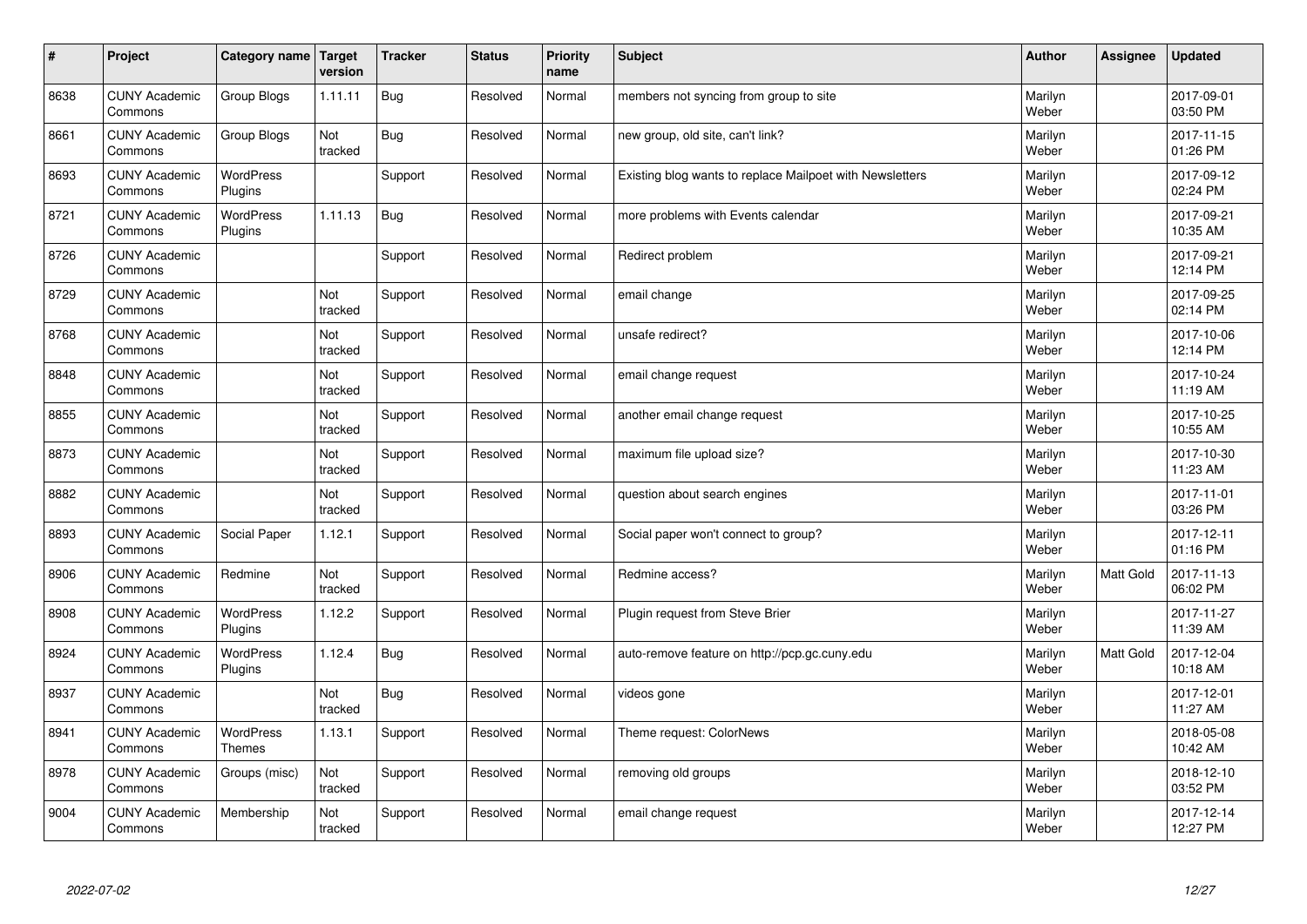| $\sharp$ | Project                         | Category name   Target      | version        | <b>Tracker</b> | <b>Status</b> | <b>Priority</b><br>name | <b>Subject</b>                                      | <b>Author</b>    | Assignee         | <b>Updated</b>         |
|----------|---------------------------------|-----------------------------|----------------|----------------|---------------|-------------------------|-----------------------------------------------------|------------------|------------------|------------------------|
| 9026     | <b>CUNY Academic</b><br>Commons | <b>WordPress</b><br>Plugins | 1.12.6         | Support        | Resolved      | Normal                  | plugin request from Carlos Guevara                  | Marilyn<br>Weber |                  | 2018-01-03<br>09:33 AM |
| 9062     | <b>CUNY Academic</b><br>Commons |                             | Not<br>tracked | Bug            | Resolved      | Normal                  | re-add me as admin of https://commons.gc.cuny.edu/  | Marilyn<br>Weber |                  | 2018-01-08<br>12:03 PM |
| 9078     | <b>CUNY Academic</b><br>Commons | <b>WordPress</b><br>Plugins | 1.12.7         | Support        | Resolved      | Normal                  | arcgis web maps?                                    | Marilyn<br>Weber | Raymond<br>Hoh   | 2018-01-23<br>11:11 AM |
| 9087     | <b>CUNY Academic</b><br>Commons | <b>WordPress</b><br>Plugins | 1.12.7         | Support        | Resolved      | Normal                  | request for WP Social Sharing                       | Marilyn<br>Weber |                  | 2018-01-23<br>11:17 AM |
| 9130     | <b>CUNY Academic</b><br>Commons | Homepage<br>Slides          | Not<br>tracked | <b>Bug</b>     | Resolved      | Normal                  | too many redirects                                  | Marilyn<br>Weber |                  | 2018-01-29<br>10:27 AM |
| 9131     | <b>CUNY Academic</b><br>Commons |                             |                | Support        | Resolved      | Normal                  | webrecorder.io via Firefox                          | Marilyn<br>Weber |                  | 2018-01-29<br>11:11 AM |
| 9154     | <b>CUNY Academic</b><br>Commons | Events                      | 1.12.8         | Bug            | Resolved      | Normal                  | problem with group calendar                         | Marilyn<br>Weber | Raymond<br>Hoh   | 2018-02-13<br>10:49 AM |
| 9162     | <b>CUNY Academic</b><br>Commons | Registration                | Not<br>tracked | Support        | Resolved      | Normal                  | email change due to user error                      | Marilyn<br>Weber | Matt Gold        | 2018-02-13<br>11:11 AM |
| 9163     | <b>CUNY Academic</b><br>Commons | Layout                      | 1.12.8         | Support        | Resolved      | Normal                  | Mobile responsiveness issues                        | Marilyn<br>Weber | Raymond<br>Hoh   | 2018-02-13<br>10:49 AM |
| 9192     | <b>CUNY Academic</b><br>Commons | <b>WordPress</b><br>Plugins | 1.12.8         | Bug            | Resolved      | Normal                  | problems with the Leaflet plug -in                  | Marilyn<br>Weber | Boone<br>Gorges  | 2018-02-13<br>11:07 AM |
| 9223     | <b>CUNY Academic</b><br>Commons |                             | Not<br>tracked | Support        | Resolved      | Normal                  | moving wordpress sites                              | Marilyn<br>Weber |                  | 2018-02-18<br>08:44 PM |
| 9224     | <b>CUNY Academic</b><br>Commons | Group Files                 | 1.13           | Feature        | Resolved      | Normal                  | attachments to forum posts clutter up Files area    | Marilyn<br>Weber | Boone<br>Gorges  | 2018-03-22<br>03:34 PM |
| 9282     | <b>CUNY Academic</b><br>Commons | Group Forums                | 1.12.9         | Bug            | Resolved      | Normal                  | 'Forum ID is missing" error?                        | Marilyn<br>Weber |                  | 2018-02-27<br>10:32 AM |
| 9330     | <b>CUNY Academic</b><br>Commons | WordPress<br>Plugins        | 1.12.10        | Bug            | Resolved      | Normal                  | part 2 of problems with the Leaflet plug -in        | Marilyn<br>Weber |                  | 2018-03-04<br>05:58 PM |
| 9335     | <b>CUNY Academic</b><br>Commons | WordPress<br><b>Themes</b>  | 1.12.10        | <b>Bug</b>     | Resolved      | Normal                  | clone http://digitalscholarship.ccny.cuny.edu site? | Marilyn<br>Weber | Boone<br>Gorges  | 2018-03-14<br>12:43 PM |
| 9340     | <b>CUNY Academic</b><br>Commons | <b>WordPress</b><br>Plugins | 1.12.10        | Bug            | Resolved      | Normal                  | change the web preview?                             | Marilyn<br>Weber | Raymond<br>Hoh   | 2018-03-13<br>11:50 AM |
| 9355     | <b>CUNY Academic</b><br>Commons |                             | Not<br>tracked | Support        | Resolved      | Normal                  | 14gb of video?                                      | Marilyn<br>Weber |                  | 2018-03-13<br>11:56 AM |
| 9470     | <b>CUNY Academic</b><br>Commons |                             |                | <b>Bug</b>     | Resolved      | Normal                  | Users not appearing via "Add New"                   | Marilyn<br>Weber |                  | 2018-03-22<br>07:44 PM |
| 9477     | <b>CUNY Academic</b><br>Commons | Account<br>settings         |                | Support        | Resolved      | Normal                  | email change request                                | Marilyn<br>Weber | <b>Matt Gold</b> | 2018-03-24<br>08:53 AM |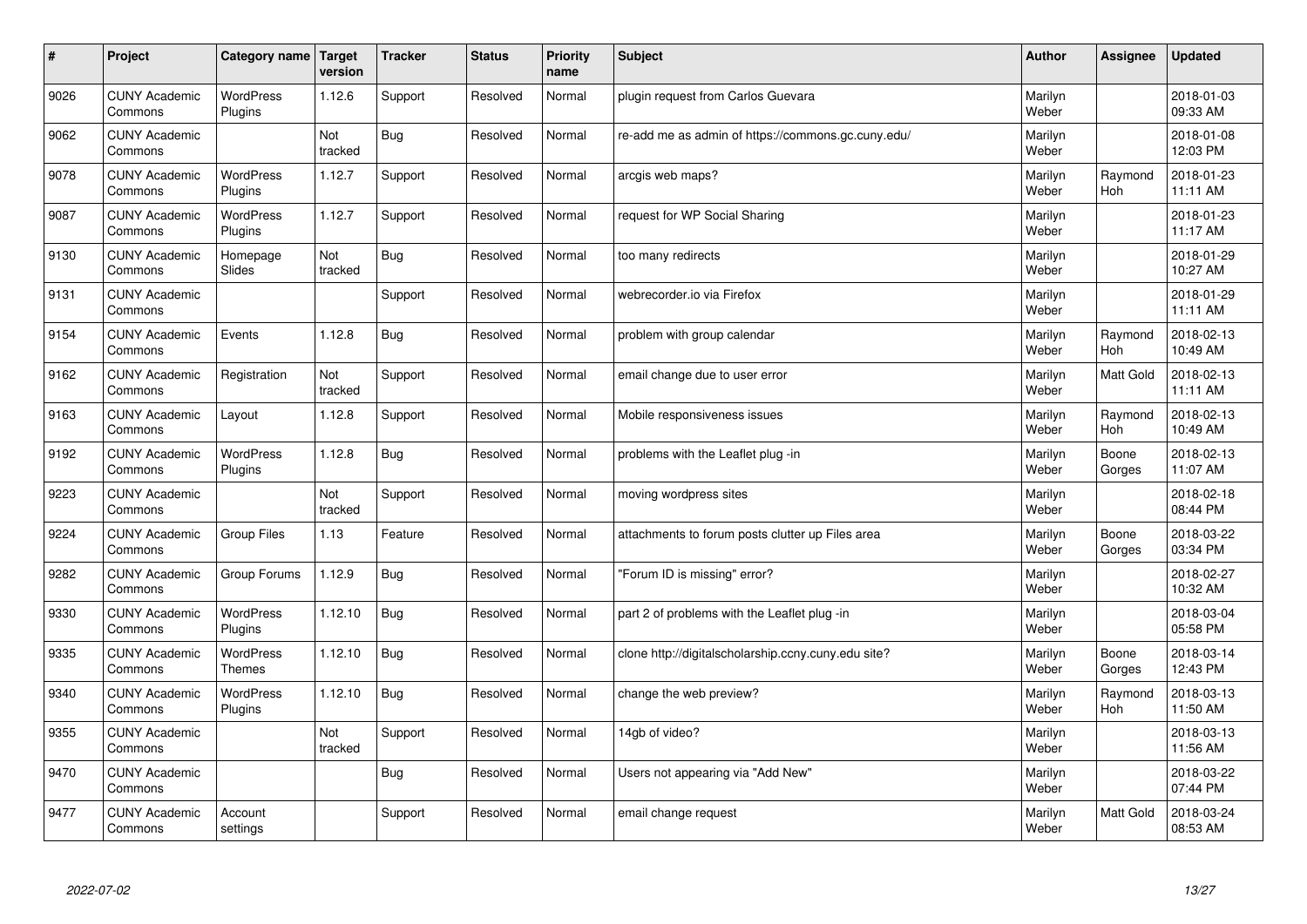| #    | Project                         | Category name               | Target<br>version | <b>Tracker</b> | <b>Status</b> | <b>Priority</b><br>name | <b>Subject</b>                                     | <b>Author</b>    | Assignee         | <b>Updated</b>         |
|------|---------------------------------|-----------------------------|-------------------|----------------|---------------|-------------------------|----------------------------------------------------|------------------|------------------|------------------------|
| 9499 | <b>CUNY Academic</b><br>Commons | <b>WordPress</b><br>(misc)  | Not<br>tracked    | Support        | Resolved      | Normal                  | tiny question - preventing dates on posts?         | Marilyn<br>Weber | Raymond<br>Hoh   | 2018-04-04<br>03:55 PM |
| 9500 | <b>CUNY Academic</b><br>Commons | <b>WordPress</b><br>Plugins | 1.12.12           | Support        | Resolved      | Normal                  | PowerPoint in the media library?                   | Marilyn<br>Weber | Raymond<br>Hoh   | 2018-04-12<br>02:28 PM |
| 9535 | <b>CUNY Academic</b><br>Commons |                             | Not<br>tracked    | Support        | Resolved      | Normal                  | admin for https://video.commons.gc.cuny.edu/?      | Marilyn<br>Weber | <b>Matt Gold</b> | 2018-04-13<br>05:06 PM |
| 9541 | <b>CUNY Academic</b><br>Commons | WordPress<br>(misc)         | Not<br>tracked    | Support        | Resolved      | Normal                  | repeating header banner                            | Marilyn<br>Weber | Raymond<br>Hoh   | 2018-04-06<br>12:33 PM |
| 9604 | <b>CUNY Academic</b><br>Commons |                             | Not<br>tracked    | Support        | Resolved      | Normal                  | (Marilyn) can only log into cdev as teststudent    | Marilyn<br>Weber |                  | 2018-04-21<br>10:20 AM |
| 9659 | <b>CUNY Academic</b><br>Commons | Account<br>settings         |                   | Support        | Resolved      | Normal                  | user email change                                  | Marilyn<br>Weber | <b>Matt Gold</b> | 2018-04-24<br>12:08 PM |
| 9725 | <b>CUNY Academic</b><br>Commons |                             | Not<br>tracked    | Support        | Resolved      | Normal                  | problems with deleting a site                      | Marilyn<br>Weber |                  | 2018-05-07<br>10:24 PM |
| 9767 | <b>CUNY Academic</b><br>Commons | Registration                | Not<br>tracked    | Support        | Resolved      | Normal                  | user deleted account but now needs one             | Marilyn<br>Weber |                  | 2018-05-11<br>02:39 PM |
| 9779 | <b>CUNY Academic</b><br>Commons | Membership                  | Not<br>tracked    | Support        | Resolved      | Normal                  | user not sure if she is registered.                | Marilyn<br>Weber |                  | 2018-12-10<br>03:53 PM |
| 9780 | <b>CUNY Academic</b><br>Commons |                             | Not<br>tracked    | Support        | Resolved      | Normal                  | remove the phone number on this profile?           | Marilyn<br>Weber |                  | 2018-05-15<br>10:35 AM |
| 9787 | <b>CUNY Academic</b><br>Commons | Registration                |                   | Support        | Resolved      | Normal                  | email change request                               | Marilyn<br>Weber | Matt Gold        | 2018-05-16<br>09:55 PM |
| 9823 | <b>CUNY Academic</b><br>Commons | Account<br>settings         | Not<br>tracked    | Support        | Resolved      | Normal                  | email change                                       | Marilyn<br>Weber | Matt Gold        | 2018-05-23<br>01:58 PM |
| 9886 | <b>CUNY Academic</b><br>Commons | cuny.is                     | Not<br>tracked    | Support        | Resolved      | Normal                  | cuny.is SSL                                        | Marilyn<br>Weber |                  | 2018-10-26<br>02:07 PM |
| 9888 | <b>CUNY Academic</b><br>Commons | WordPress<br>Plugins        | 1.13.3            | Support        | Resolved      | Normal                  | Business directory Plug-in request                 | Marilyn<br>Weber |                  | 2018-06-12<br>11:52 AM |
| 9889 | <b>CUNY Academic</b><br>Commons |                             | Not<br>tracked    | Support        | Resolved      | Normal                  | remove comments from activity feed?                | Marilyn<br>Weber |                  | 2018-12-10<br>03:53 PM |
| 9919 | <b>CUNY Academic</b><br>Commons |                             | Not<br>tracked    | <b>Bug</b>     | Resolved      | Normal                  | admin of https://sphcurriculum.commons.gc.cuny.edu | Marilyn<br>Weber |                  | 2018-06-12<br>09:37 PM |
| 9927 | <b>CUNY Academic</b><br>Commons | Membership                  | Not<br>tracked    | Support        | Resolved      | Normal                  | wrong email used                                   | Marilyn<br>Weber | Matt Gold        | 2018-06-14<br>10:21 AM |
| 9928 | <b>CUNY Academic</b><br>Commons | Account<br>settings         |                   | Support        | Resolved      | Normal                  | email change request from former student           | Marilyn<br>Weber | Matt Gold        | 2018-06-14<br>10:20 AM |
| 9949 | <b>CUNY Academic</b><br>Commons |                             | 1.13.4            | Support        | Resolved      | Normal                  | raise storage space limit?                         | Marilyn<br>Weber | Boone<br>Gorges  | 2018-06-26<br>12:00 PM |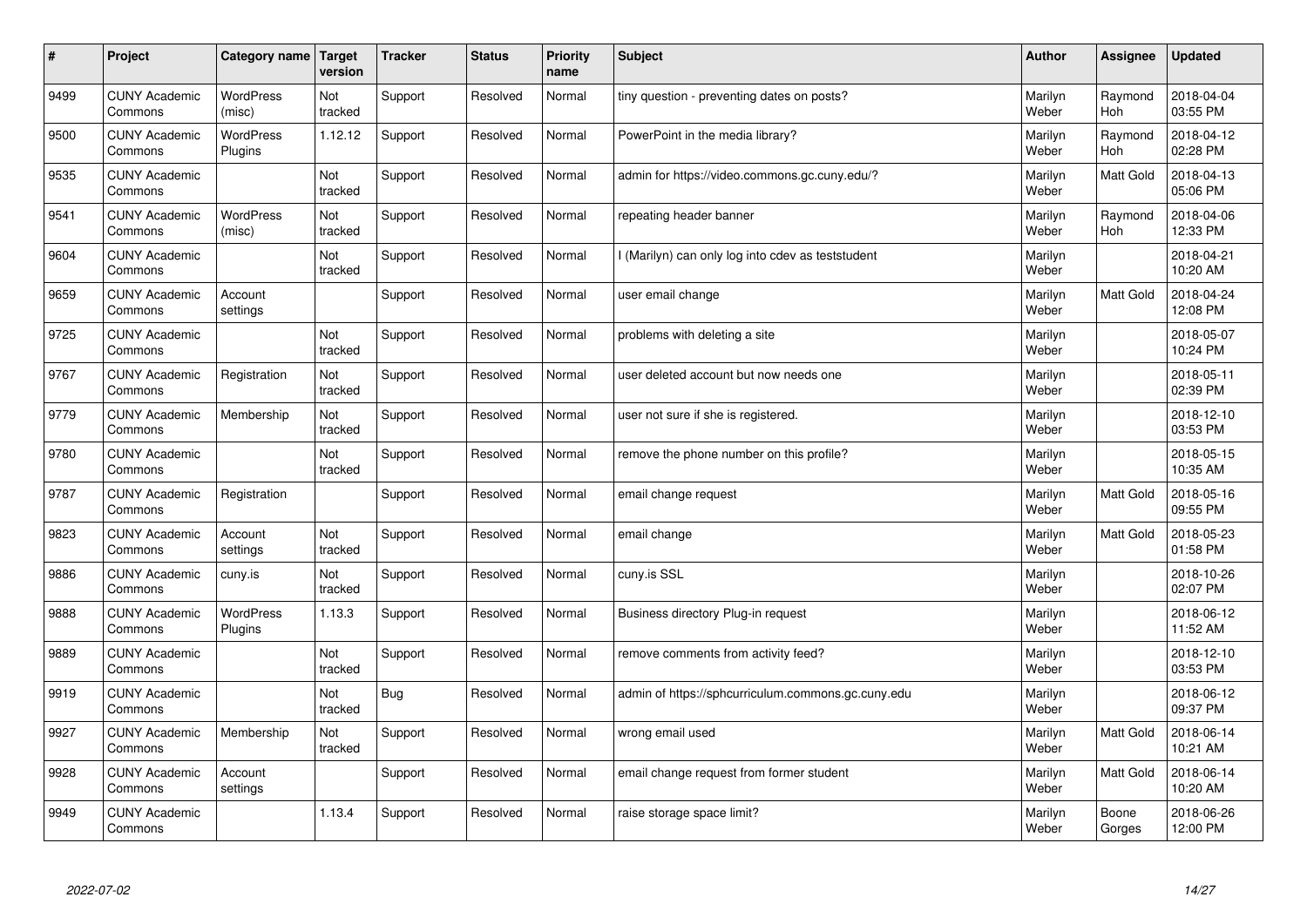| #     | Project                         | Category name                     | Target<br>version | <b>Tracker</b> | <b>Status</b> | <b>Priority</b><br>name | <b>Subject</b>                                          | <b>Author</b>    | Assignee              | <b>Updated</b>         |
|-------|---------------------------------|-----------------------------------|-------------------|----------------|---------------|-------------------------|---------------------------------------------------------|------------------|-----------------------|------------------------|
| 9965  | <b>CUNY Academic</b><br>Commons | <b>WordPress</b><br>Plugins       | 1.13.4            | Support        | Resolved      | Normal                  | plug-in request for OneTone Companion                   | Marilyn<br>Weber | Raymond<br><b>Hoh</b> | 2018-06-26<br>12:00 PM |
| 9992  | <b>CUNY Academic</b><br>Commons |                                   | 1.13.6            | Bug            | Resolved      | Normal                  | ACERT website down again                                | Marilyn<br>Weber |                       | 2018-07-10<br>12:15 PM |
| 10006 | <b>CUNY Academic</b><br>Commons | Membership                        | Not<br>tracked    | Support        | Resolved      | Normal                  | another email change request                            | Marilyn<br>Weber |                       | 2018-07-13<br>12:36 PM |
| 10035 | <b>CUNY Academic</b><br>Commons |                                   | Not<br>tracked    | Bug            | Resolved      | Normal                  | Reconnecting user to site                               | Marilyn<br>Weber |                       | 2018-07-23<br>11:55 AM |
| 10059 | <b>CUNY Academic</b><br>Commons | <b>WordPress</b><br><b>Themes</b> | Not<br>tracked    | Support        | Resolved      | Normal                  | Magazine Premium theme for new site                     | Marilyn<br>Weber |                       | 2020-02-17<br>03:39 PM |
| 10066 | <b>CUNY Academic</b><br>Commons | Membership                        | Not<br>tracked    | Support        | Resolved      | Normal                  | add me as an admin to https://pkms.commons.gc.cuny.edu/ | Marilyn<br>Weber |                       | 2018-07-26<br>11:54 AM |
| 10101 | <b>CUNY Academic</b><br>Commons |                                   | 1.13.7            | <b>Bug</b>     | Resolved      | Normal                  | URL changes within Manage section of groups             | Marilyn<br>Weber |                       | 2018-08-03<br>01:54 PM |
| 10133 | <b>CUNY Academic</b><br>Commons | <b>WordPress</b><br>(misc)        | Not<br>tracked    | Support        | Resolved      | Normal                  | two Commons sites to be migrated elsewhere              | Marilyn<br>Weber |                       | 2018-12-10<br>03:54 PM |
| 10176 | <b>CUNY Academic</b><br>Commons | Documentation                     | Not<br>tracked    | <b>Bug</b>     | Resolved      | Normal                  | domain mapping requests                                 | Marilyn<br>Weber | scott voth            | 2018-08-29<br>05:30 PM |
| 10227 | <b>CUNY Academic</b><br>Commons |                                   |                   | Support        | Resolved      | Normal                  | user incorrectly entered her email address              | Marilyn<br>Weber | <b>Matt Gold</b>      | 2018-08-26<br>08:55 PM |
| 10239 | <b>CUNY Academic</b><br>Commons |                                   | Not<br>tracked    | Support        | Resolved      | Normal                  | musicroombooking.commons.gc.cuny.edu                    | Marilyn<br>Weber |                       | 2018-08-29<br>03:06 PM |
| 10240 | <b>CUNY Academic</b><br>Commons | WordPress<br>Plugins              | 1.13.8            | Support        | Resolved      | Normal                  | require-featured-image plug-in request                  | Marilyn<br>Weber |                       | 2018-08-29<br>05:15 PM |
| 10256 | <b>CUNY Academic</b><br>Commons |                                   |                   | Support        | Resolved      | Normal                  | email change requested                                  | Marilyn<br>Weber | Matt Gold             | 2018-08-29<br>02:52 PM |
| 10257 | <b>CUNY Academic</b><br>Commons | Membership                        | Not<br>tracked    | Support        | Resolved      | Normal                  | change the email from @login.cuny.edu to campu email    | Marilyn<br>Weber |                       | 2018-12-10<br>03:55 PM |
| 10266 | <b>CUNY Academic</b><br>Commons |                                   |                   | Support        | Resolved      | Normal                  | GC email change requested                               | Marilyn<br>Weber | <b>Matt Gold</b>      | 2018-08-30<br>03:07 PM |
| 10298 | <b>CUNY Academic</b><br>Commons |                                   | Not<br>tracked    | Support        | Resolved      | Normal                  | RSS feed to itunes problem                              | Marilyn<br>Weber |                       | 2018-12-10<br>03:57 PM |
| 10361 | <b>CUNY Academic</b><br>Commons | Group Forums                      | 1.13.10           | <b>Bug</b>     | Resolved      | Normal                  | forum post pending oddity                               | Marilyn<br>Weber |                       | 2018-09-25<br>10:45 AM |
| 10387 | <b>CUNY Academic</b><br>Commons | Membership                        | Not<br>tracked    | Support        | Resolved      | Normal                  | remove user page                                        | Marilyn<br>Weber |                       | 2018-09-28<br>02:26 PM |
| 10407 | <b>CUNY Academic</b><br>Commons |                                   | Not<br>tracked    | Support        | Resolved      | Normal                  | toolbar problem                                         | Marilyn<br>Weber | Boone<br>Gorges       | 2018-10-23<br>10:52 AM |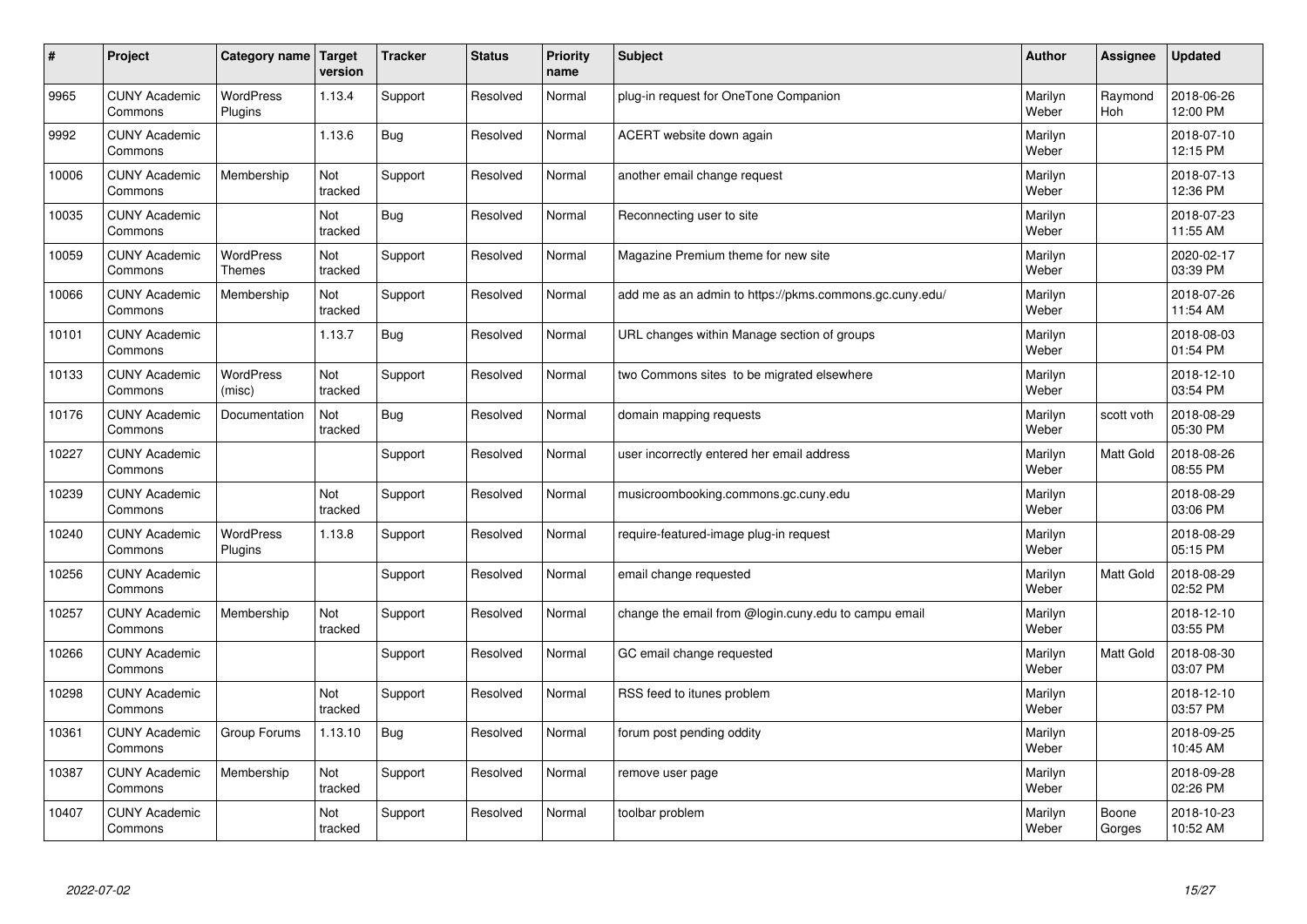| #     | Project                         | Category name              | Target<br>version | <b>Tracker</b> | <b>Status</b> | <b>Priority</b><br>name | <b>Subject</b>                              | <b>Author</b>    | Assignee         | <b>Updated</b>         |
|-------|---------------------------------|----------------------------|-------------------|----------------|---------------|-------------------------|---------------------------------------------|------------------|------------------|------------------------|
| 10440 | <b>CUNY Academic</b><br>Commons |                            | Not<br>tracked    | Support        | Resolved      | Normal                  | Acert post problem                          | Marilyn<br>Weber |                  | 2018-12-10<br>03:57 PM |
| 10537 | <b>CUNY Academic</b><br>Commons |                            | Not<br>tracked    | Bug            | Resolved      | Normal                  | jpegs not showing                           | Marilyn<br>Weber |                  | 2018-10-23<br>10:51 AM |
| 10606 | <b>CUNY Academic</b><br>Commons | cdev.gc.cuny.ed<br>ū       | Not<br>tracked    | Support        | Resolved      | Normal                  | problems with testing environment           | Marilyn<br>Weber |                  | 2018-11-02<br>10:27 AM |
| 10772 | <b>CUNY Academic</b><br>Commons | Groups (misc)              | 1.14.2            | <b>Bug</b>     | Resolved      | Normal                  | can't create groups                         | Marilyn<br>Weber |                  | 2018-12-04<br>10:42 AM |
| 10810 | <b>CUNY Academic</b><br>Commons | <b>WordPress</b><br>(misc) | 1.14.2            | <b>Bug</b>     | Resolved      | Normal                  | Sites set as public are becoming private    | Marilyn<br>Weber |                  | 2018-12-11<br>10:15 AM |
| 10820 | <b>CUNY Academic</b><br>Commons |                            | Not<br>tracked    | Support        | Resolved      | Normal                  | retrieve deleted pages/posts                | Marilyn<br>Weber |                  | 2018-12-13<br>06:33 PM |
| 10910 | <b>CUNY Academic</b><br>Commons | Membership                 | Not<br>tracked    | Support        | Resolved      | Normal                  | request to be an admin to a prof's site     | Marilyn<br>Weber |                  | 2019-01-04<br>10:45 AM |
| 10932 | <b>CUNY Academic</b><br>Commons |                            |                   | Support        | Resolved      | Normal                  | add me as admin to meenaalexander.com       | Marilyn<br>Weber | <b>Matt Gold</b> | 2019-01-09<br>02:12 PM |
| 10941 | <b>CUNY Academic</b><br>Commons | Membership                 | Not<br>tracked    | Support        | Resolved      | Normal                  | update user email                           | Marilyn<br>Weber |                  | 2019-02-13<br>02:24 PM |
| 10986 | <b>CUNY Academic</b><br>Commons |                            | Not<br>tracked    | Support        | Resolved      | Normal                  | PDF embedder provoking error                | Marilyn<br>Weber |                  | 2019-03-29<br>04:28 PM |
| 11002 | <b>CUNY Academic</b><br>Commons |                            | Not<br>tracked    | Support        | Resolved      | Normal                  | open link in a new tab not working          | Marilyn<br>Weber |                  | 2019-06-03<br>07:57 PM |
| 11003 | <b>CUNY Academic</b><br>Commons |                            | Not<br>tracked    | Support        | Resolved      | Normal                  | user email change                           | Marilyn<br>Weber |                  | 2019-01-24<br>02:50 PM |
| 11006 | <b>CUNY Academic</b><br>Commons | Groups (misc)              | 1.14.6            | Support        | Resolved      | Normal                  | removing members from a group isn't working | Marilyn<br>Weber |                  | 2019-01-24<br>03:18 PM |
| 11017 | <b>CUNY Academic</b><br>Commons |                            | Not<br>tracked    | Support        | Resolved      | Normal                  | site didn't save?                           | Marilyn<br>Weber |                  | 2019-01-25<br>03:47 PM |
| 11029 | <b>CUNY Academic</b><br>Commons | Authentication             | 1.14.9            | Support        | Resolved      | Normal                  | Sujatha Fernandes cannot edit her site      | Marilyn<br>Weber | Raymond<br>Hoh   | 2019-03-26<br>12:10 PM |
| 11031 | <b>CUNY Academic</b><br>Commons |                            | Not<br>tracked    | Support        | Resolved      | Normal                  | new group with seemingly old topics         | Marilyn<br>Weber |                  | 2019-02-11<br>12:17 PM |
| 11088 | <b>CUNY Academic</b><br>Commons | Group Blogs                | Not<br>tracked    | <b>Bug</b>     | Resolved      | Normal                  | no notification for comments                | Marilyn<br>Weber |                  | 2019-02-15<br>03:30 PM |
| 11091 | <b>CUNY Academic</b><br>Commons | <b>BuddyPress</b><br>Docs  | 1.14.7            | Support        | Resolved      | Normal                  | word limit for comments on a group doc?     | Marilyn<br>Weber |                  | 2019-02-26<br>02:04 PM |
| 11127 | <b>CUNY Academic</b><br>Commons | Membership                 | Not<br>tracked    | Support        | Resolved      | Normal                  | user with new campus affiliation            | Marilyn<br>Weber |                  | 2019-02-19<br>02:09 PM |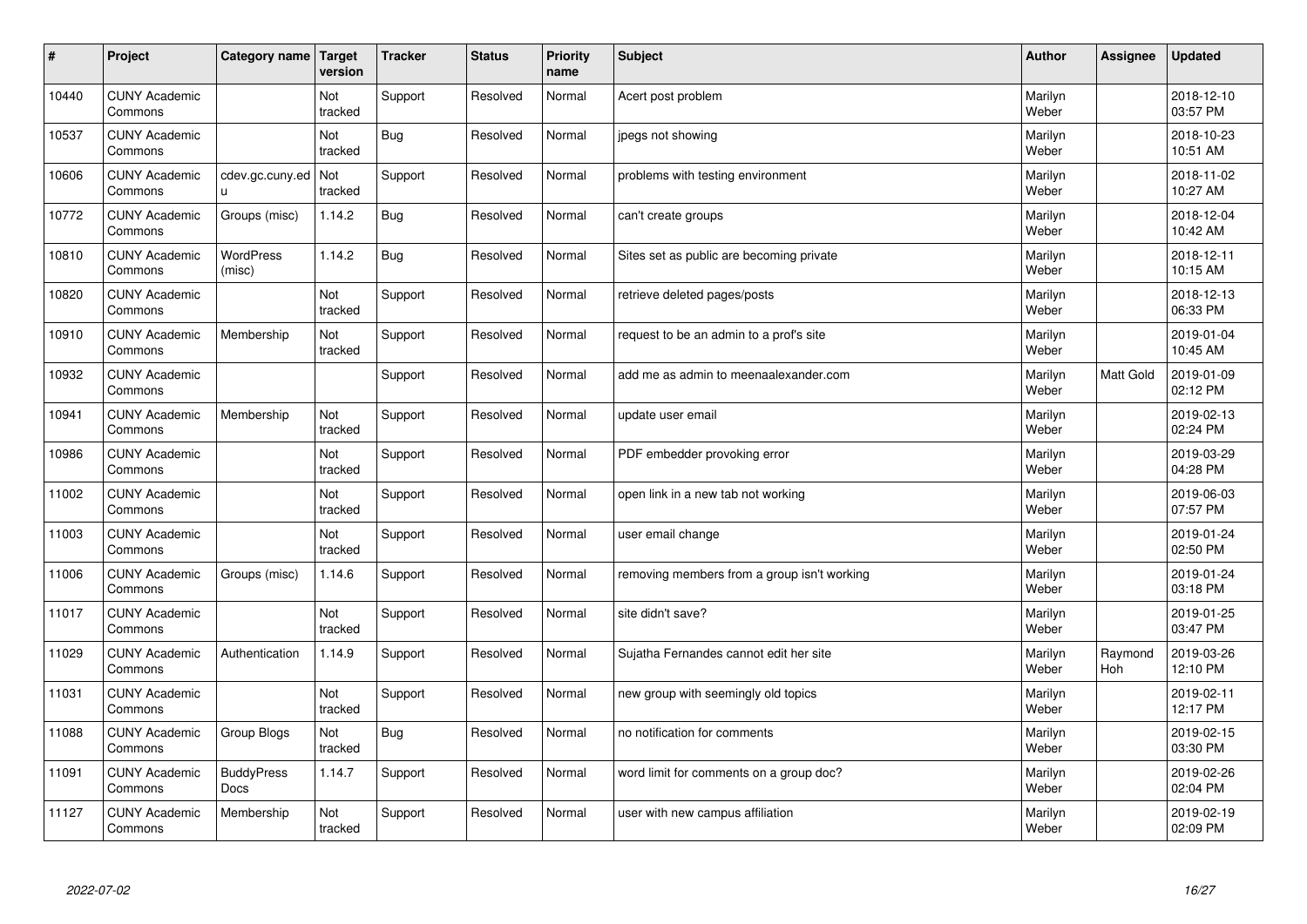| $\sharp$ | Project                         | Category name   Target            | version        | <b>Tracker</b> | <b>Status</b> | <b>Priority</b><br>name | <b>Subject</b>                                                                                        | <b>Author</b>    | Assignee         | <b>Updated</b>         |
|----------|---------------------------------|-----------------------------------|----------------|----------------|---------------|-------------------------|-------------------------------------------------------------------------------------------------------|------------------|------------------|------------------------|
| 11147    | <b>CUNY Academic</b><br>Commons | Membership                        | Not<br>tracked | Support        | Resolved      | Normal                  | employee email change                                                                                 | Marilyn<br>Weber |                  | 2019-03-12<br>03:58 PM |
| 11198    | <b>CUNY Academic</b><br>Commons |                                   | Not<br>tracked | Support        | Resolved      | Normal                  | former CUNY employee                                                                                  | Marilyn<br>Weber |                  | 2019-03-07<br>02:21 PM |
| 11205    | <b>CUNY Academic</b><br>Commons | <b>WordPress</b><br>Plugins       | Not<br>tracked | Support        | Resolved      | Normal                  | problems with Google calendar                                                                         | Marilyn<br>Weber | Raymond<br>Hoh   | 2019-03-11<br>02:17 PM |
| 11210    | <b>CUNY Academic</b><br>Commons | Membership                        | Not<br>tracked | Support        | Resolved      | Normal                  | Please change the email                                                                               | Marilyn<br>Weber |                  | 2019-03-11<br>04:16 PM |
| 11211    | <b>CUNY Academic</b><br>Commons | <b>WordPress</b><br><b>Themes</b> | 1.14.8         | Support        | Resolved      | Normal                  | user needs to edit the HTML coding                                                                    | Marilyn<br>Weber |                  | 2019-03-12<br>11:20 AM |
| 11217    | <b>CUNY Academic</b><br>Commons | Membership                        | Not<br>tracked | Support        | Resolved      | Normal                  | Another email update                                                                                  | Marilyn<br>Weber |                  | 2019-03-12<br>03:37 PM |
| 11225    | <b>CUNY Academic</b><br>Commons |                                   | Not<br>tracked | Support        | Resolved      | Normal                  | bulk upload?                                                                                          | Marilyn<br>Weber |                  | 2019-09-18<br>10:31 AM |
| 11233    | <b>CUNY Academic</b><br>Commons |                                   | 1.14.9         | Support        | Resolved      | Normal                  | Hotjar ?                                                                                              | Marilyn<br>Weber |                  | 2019-03-26<br>12:10 PM |
| 11294    | <b>CUNY Academic</b><br>Commons | Account<br>settings               | Not<br>tracked | Support        | Resolved      | Normal                  | student emgail change                                                                                 | Marilyn<br>Weber | <b>Matt Gold</b> | 2019-04-07<br>09:11 PM |
| 11448    | <b>CUNY Academic</b><br>Commons | <b>BuddyPress</b><br>(misc)       | 1.15.1         | Support        | Resolved      | Normal                  | sole administrator listed on sites is not an admin at all?                                            | Marilyn<br>Weber | Raymond<br>Hoh   | 2019-05-14<br>11:15 AM |
| 11453    | <b>CUNY Academic</b><br>Commons | <b>WordPress</b><br>(misc)        | 1.15.2         | <b>Bug</b>     | Resolved      | Normal                  | 403 error on Firefox                                                                                  | Marilyn<br>Weber | Raymond<br>Hoh   | 2019-05-28<br>11:46 AM |
| 11483    | <b>CUNY Academic</b><br>Commons |                                   | 1.15.2         | Bug            | Resolved      | Normal                  | 'Add New user" not working                                                                            | Marilyn<br>Weber |                  | 2019-05-21<br>02:26 PM |
| 11516    | <b>CUNY Academic</b><br>Commons | Membership                        | Not<br>tracked | Support        | Resolved      | Normal                  | request for email change                                                                              | Marilyn<br>Weber |                  | 2019-06-04<br>01:48 PM |
| 11567    | <b>CUNY Academic</b><br>Commons | <b>Group Files</b>                | 1.15.4         | Bug            | Resolved      | Normal                  | Group files pagination doesn't work properly in folders                                               | Marilyn<br>Weber | Boone<br>Gorges  | 2019-06-25<br>04:22 PM |
| 11609    | <b>CUNY Academic</b><br>Commons |                                   | 1.15.5         | Support        | Resolved      | Normal                  | Mixed Content flag                                                                                    | Marilyn<br>Weber |                  | 2019-06-27<br>06:54 PM |
| 11647    | <b>CUNY Academic</b><br>Commons |                                   | 1.15.6         | Support        | Resolved      | Normal                  | Tribulant Newsletters update                                                                          | Marilyn<br>Weber |                  | 2019-07-18<br>02:27 PM |
| 11650    | <b>CUNY Academic</b><br>Commons |                                   | Not<br>tracked | Support        | Resolved      | Normal                  | https://commons.gc.cuny.edu/groups/introduction-to-literary-studies-eng<br>ish-252-at-hunter-college/ | Marilyn<br>Weber |                  | 2019-07-18<br>02:28 PM |
| 11813    | <b>CUNY Academic</b><br>Commons | WordPress<br>Plugins              | 1.15.9         | Support        | Resolved      | Normal                  | 'Change Password Protected Message" plugin requests                                                   | Marilyn<br>Weber |                  | 2019-09-10<br>05:57 PM |
| 11832    | <b>CUNY Academic</b><br>Commons | <b>WordPress</b><br>Plugins       | 1.15.11        | Support        | Resolved      | Normal                  | Yoast SEO premium for sexgenlab.org                                                                   | Marilyn<br>Weber |                  | 2019-10-08<br>11:22 AM |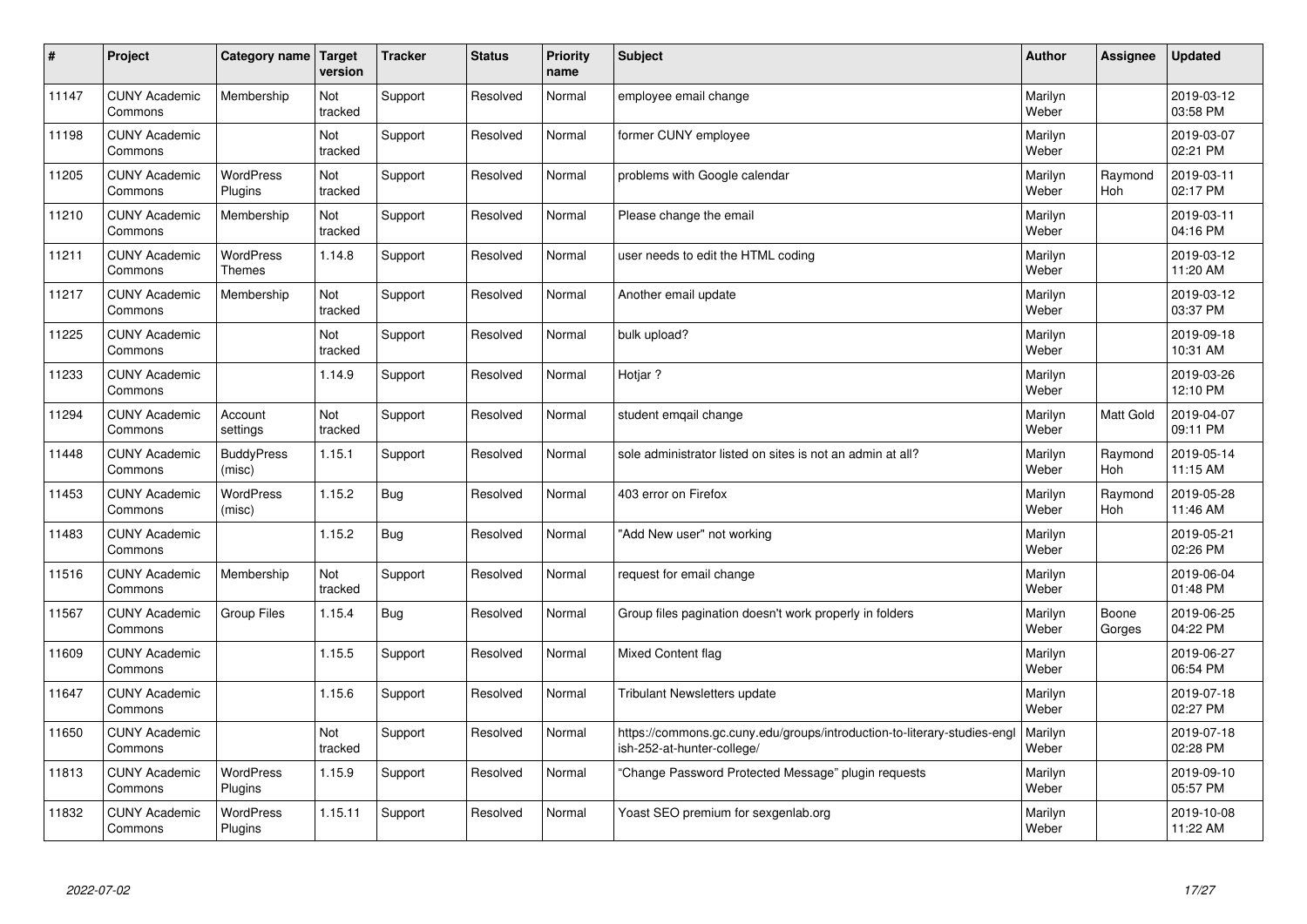| #     | Project                         | Category name                     | Target<br>version | <b>Tracker</b> | <b>Status</b> | <b>Priority</b><br>name | <b>Subject</b>                                                                       | <b>Author</b>    | <b>Assignee</b> | <b>Updated</b>         |
|-------|---------------------------------|-----------------------------------|-------------------|----------------|---------------|-------------------------|--------------------------------------------------------------------------------------|------------------|-----------------|------------------------|
| 11865 | <b>CUNY Academic</b><br>Commons | Onboarding                        | 1.15.10           | Bug            | Resolved      | Normal                  | Site name not appearing in "Membership" lists of Invitation modal                    | Marilyn<br>Weber | Boone<br>Gorges | 2019-09-24<br>11:09 AM |
| 11866 | <b>CUNY Academic</b><br>Commons | WordPress<br>Themes               | 1.15.10           | Support        | Resolved      | Normal                  | problem with project widget and the 'skills' to generate tags                        | Marilyn<br>Weber | Raymond<br>Hoh  | 2019-09-19<br>03:20 PM |
| 11896 | <b>CUNY Academic</b><br>Commons |                                   | Not<br>tracked    | Support        | Resolved      | Normal                  | https://thenurseswritingproject.commons.gc.cuny.edu                                  | Marilyn<br>Weber |                 | 2019-09-24<br>08:09 AM |
| 11907 | <b>CUNY Academic</b><br>Commons | <b>Public Portfolio</b>           | 1.15.13           | Support        | Resolved      | Normal                  | more publications problems (in profile)                                              | Marilyn<br>Weber |                 | 2019-11-04<br>11:16 AM |
| 11908 | <b>CUNY Academic</b><br>Commons | Spam/Spam<br>Prevention           | 1.17.7            | Support        | Resolved      | Normal                  | overeager spam filter                                                                | Marilyn<br>Weber | Raymond<br>Hoh  | 2020-11-05<br>04:36 PM |
| 11912 | <b>CUNY Academic</b><br>Commons |                                   |                   | Support        | Resolved      | Normal                  | influence search results?                                                            | Marilyn<br>Weber |                 | 2020-02-11<br>10:51 AM |
| 11915 | <b>CUNY Academic</b><br>Commons |                                   | Not<br>tracked    | Support        | Resolved      | Normal                  | User not in list                                                                     | Marilyn<br>Weber |                 | 2019-10-28<br>10:13 AM |
| 11922 | <b>CUNY Academic</b><br>Commons | Membership                        | Not<br>tracked    | Support        | Resolved      | Normal                  | https://commons.gc.cuny.edu/members/cunyhealthequity/                                | Marilyn<br>Weber |                 | 2019-10-02<br>04:05 PM |
| 11961 | <b>CUNY Academic</b><br>Commons | Membership                        | Not<br>tracked    | Support        | Resolved      | Normal                  | switch email for student user                                                        | Marilyn<br>Weber |                 | 2019-10-09<br>01:56 PM |
| 11964 | <b>CUNY Academic</b><br>Commons | Layout                            | 1.15.12           | <b>Bug</b>     | Resolved      | Normal                  | https://commons.gc.cuny.edu/create/ not displaying correctly in Edge                 | Marilyn<br>Weber | Raymond<br>Hoh  | 2019-10-22<br>11:54 AM |
| 11976 | <b>CUNY Academic</b><br>Commons | WordPress<br><b>Themes</b>        | Not<br>tracked    | Support        | Resolved      | Normal                  | ColorMag request                                                                     | Marilyn<br>Weber |                 | 2021-02-01<br>10:25 AM |
| 11977 | <b>CUNY Academic</b><br>Commons |                                   | Not<br>tracked    | Support        | Resolved      | Normal                  | please remove me from many sites                                                     | Marilyn<br>Weber |                 | 2019-11-21<br>01:05 PM |
| 12038 | <b>CUNY Academic</b><br>Commons |                                   | 1.15.13           | Bug            | Resolved      | Normal                  | admin visibility problem at careerplan.commons.gc.cuny.edu                           | Marilyn<br>Weber |                 | 2019-11-12<br>10:20 AM |
| 12137 | <b>CUNY Academic</b><br>Commons | <b>WordPress</b><br><b>Themes</b> | Not<br>tracked    | Support        | Resolved      | Normal                  | media player problem                                                                 | Marilyn<br>Weber |                 | 2019-12-12<br>08:52 PM |
| 12156 | <b>CUNY Academic</b><br>Commons | <b>Blogs</b><br>(BuddyPress)      | Not<br>tracked    | Support        | Resolved      | Normal                  | My Sites list (Commons Profile or Sites directory) doesn't match toolbar<br>dropdown | Marilyn<br>Weber |                 | 2019-12-11<br>10:20 AM |
| 12165 | <b>CUNY Academic</b><br>Commons | <b>BuddyPress</b><br>(misc)       | Not<br>tracked    | Support        | Resolved      | Normal                  | two reports of Profile problems                                                      | Marilyn<br>Weber | Boone<br>Gorges | 2019-12-04<br>05:06 PM |
| 12176 | <b>CUNY Academic</b><br>Commons |                                   | Not<br>tracked    | Support        | Resolved      | Normal                  | Mp4s?                                                                                | Marilyn<br>Weber |                 | 2019-12-05<br>11:04 AM |
| 12190 | <b>CUNY Academic</b><br>Commons | Blogs<br>(BuddyPress)             | Not<br>tracked    | Support        | Resolved      | Normal                  | Site avatar in directory is not what user expects                                    | Marilyn<br>Weber |                 | 2019-12-12<br>08:51 PM |
| 12302 | <b>CUNY Academic</b><br>Commons | <b>WordPress</b><br><b>Themes</b> | 1.16.4            | Support        | Resolved      | Normal                  | Pictorio theme request                                                               | Marilyn<br>Weber | Raymond<br>Hoh  | 2020-01-28<br>11:44 AM |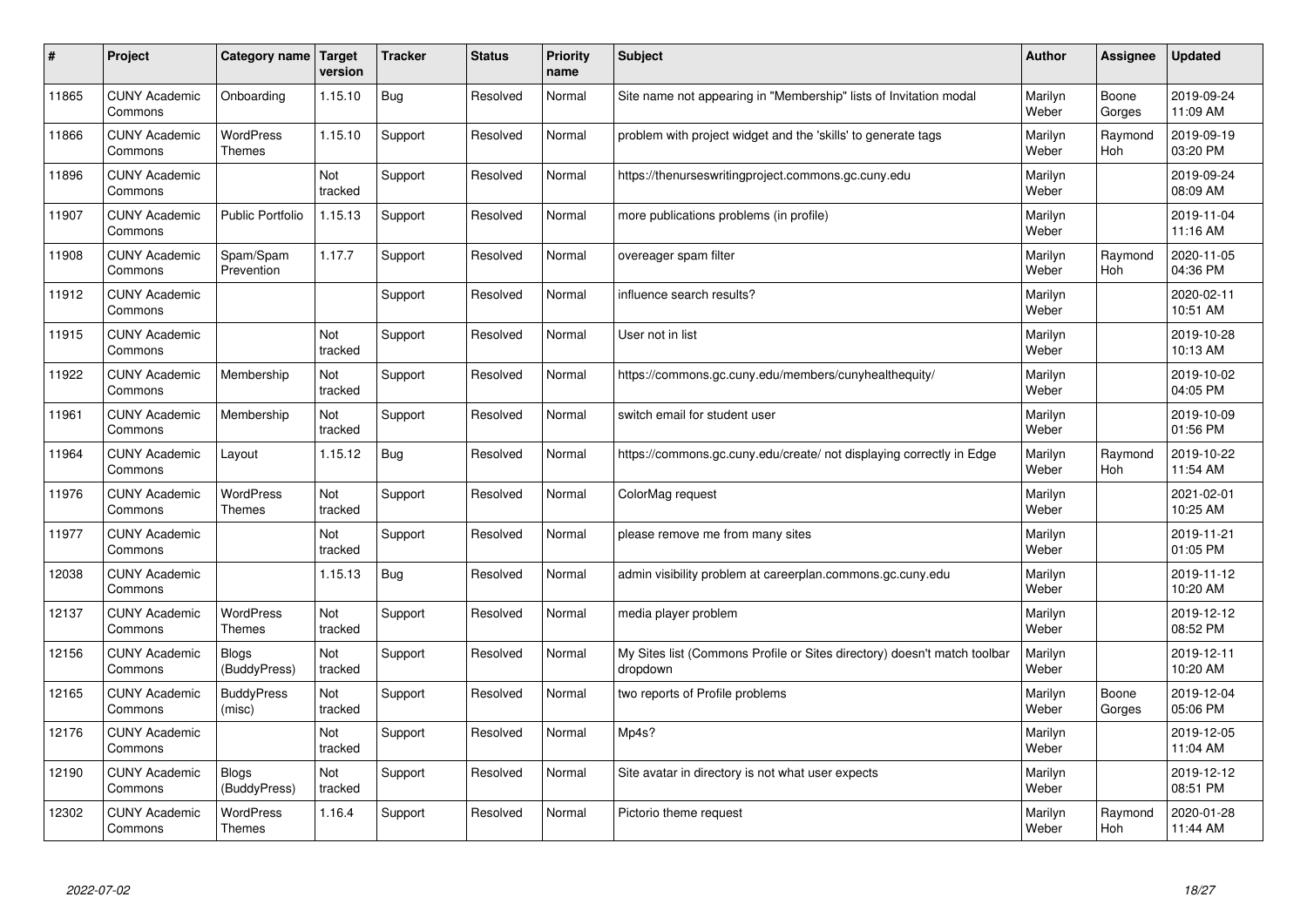| #     | Project                         | Category name   Target   | version        | <b>Tracker</b> | <b>Status</b> | <b>Priority</b><br>name | <b>Subject</b>                                                  | <b>Author</b>    | Assignee              | <b>Updated</b>         |
|-------|---------------------------------|--------------------------|----------------|----------------|---------------|-------------------------|-----------------------------------------------------------------|------------------|-----------------------|------------------------|
| 12334 | <b>CUNY Academic</b><br>Commons |                          |                | Support        | Resolved      | Normal                  | request for a Redmine account                                   | Marilyn<br>Weber | <b>Matt Gold</b>      | 2020-01-30<br>12:01 PM |
| 12346 | <b>CUNY Academic</b><br>Commons | Redmine                  |                | Support        | Resolved      | Normal                  | another Redmine request                                         | Marilyn<br>Weber | <b>Matt Gold</b>      | 2020-01-30<br>08:20 PM |
| 12395 | <b>CUNY Academic</b><br>Commons | Spam/Spam<br>Prevention  | Not<br>tracked | Support        | Resolved      | Normal                  | comments again being blocked                                    | Marilyn<br>Weber | Raymond<br><b>Hoh</b> | 2020-03-10<br>11:13 AM |
| 12427 | <b>CUNY Academic</b><br>Commons |                          | Not<br>tracked | Support        | Resolved      | Normal                  | organizing PDF on a site?                                       | Marilyn<br>Weber | scott voth            | 2020-03-10<br>11:11 AM |
| 12487 | <b>CUNY Academic</b><br>Commons | Group Forums             | 1.16.7         | Bug            | Resolved      | Normal                  | group posting problems?                                         | Marilyn<br>Weber | Raymond<br>Hoh        | 2020-03-10<br>11:40 AM |
| 12515 | <b>CUNY Academic</b><br>Commons | cuny.is                  | 1.16.7         | Support        | Resolved      | Normal                  | AJAX actions on cuny is admin page are failing                  | Marilyn<br>Weber |                       | 2020-03-10<br>11:57 AM |
| 12543 | <b>CUNY Academic</b><br>Commons | <b>Public Portfolio</b>  | Not<br>tracked | Support        | Resolved      | Normal                  | User cannot find profile edit button                            | Marilyn<br>Weber | scott voth            | 2020-03-22<br>02:49 PM |
| 12676 | <b>CUNY Academic</b><br>Commons | WordPress<br>Plugins     | 1.16.10        | Support        | Resolved      | Normal                  | request for Require Post Category plug-in                       | Marilyn<br>Weber |                       | 2020-04-28<br>11:03 AM |
| 12777 | <b>CUNY Academic</b><br>Commons |                          | 1.16.14        | Support        | Resolved      | Normal                  | request to include custom javascript into a Commons-hosted site | Marilyn<br>Weber |                       | 2020-06-16<br>04:03 PM |
| 12861 | <b>CUNY Academic</b><br>Commons |                          |                | Support        | Resolved      | Normal                  | trouble with YouTube                                            | Marilyn<br>Weber | Raymond<br>Hoh        | 2020-06-09<br>11:16 AM |
| 12905 | <b>CUNY Academic</b><br>Commons |                          | 1.16.14        | Support        | Resolved      | Normal                  | trouble embedding a flipbook from Flipsnack                     | Marilyn<br>Weber | Boone<br>Gorges       | 2020-06-23<br>10:53 AM |
| 12960 | <b>CUNY Academic</b><br>Commons |                          | 1.16.14        | Support        | Resolved      | Normal                  | mutiple plugin in requests                                      | Marilyn<br>Weber | Boone<br>Gorges       | 2020-06-23<br>10:53 AM |
| 12999 | <b>CUNY Academic</b><br>Commons |                          | 1.18.1         | Support        | Resolved      | Normal                  | request for Dentist theme                                       | Marilyn<br>Weber | Boone<br>Gorges       | 2020-12-22<br>03:31 PM |
| 13013 | <b>CUNY Academic</b><br>Commons |                          | Not<br>tracked | Bug            | Resolved      | Normal                  | an invite to Group Admins from Brian Foote?!                    | Marilyn<br>Weber |                       | 2020-07-07<br>02:36 PM |
| 13016 | <b>CUNY Academic</b><br>Commons | Shortcodes and<br>embeds | 1.16.15        | Support        | Resolved      | Normal                  | possible to run code examples, like in Jupyter Notebooks?       | Marilyn<br>Weber |                       | 2020-07-16<br>11:52 AM |
| 13065 | <b>CUNY Academic</b><br>Commons |                          | Not<br>tracked | Support        | Resolved      | Normal                  | can't invite new user to group                                  | Marilyn<br>Weber |                       | 2020-07-22<br>04:24 PM |
| 13085 | <b>CUNY Academic</b><br>Commons | Domain<br>Mapping        | Not<br>tracked | Support        | Resolved      | Normal                  | domain mapping request                                          | Marilyn<br>Weber | <b>Matt Gold</b>      | 2020-07-28<br>03:33 PM |
| 13091 | <b>CUNY Academic</b><br>Commons |                          | 1.17.0         | Support        | Resolved      | Normal                  | problem with latex (math equations)                             | Marilyn<br>Weber |                       | 2020-07-28<br>11:09 AM |
| 13116 | <b>CUNY Academic</b><br>Commons | ZenDesk                  | 1.17.1         | Support        | Resolved      | Normal                  | support/send us a message link obscured                         | Marilyn<br>Weber | Raymond<br>Hoh        | 2020-07-29<br>09:33 PM |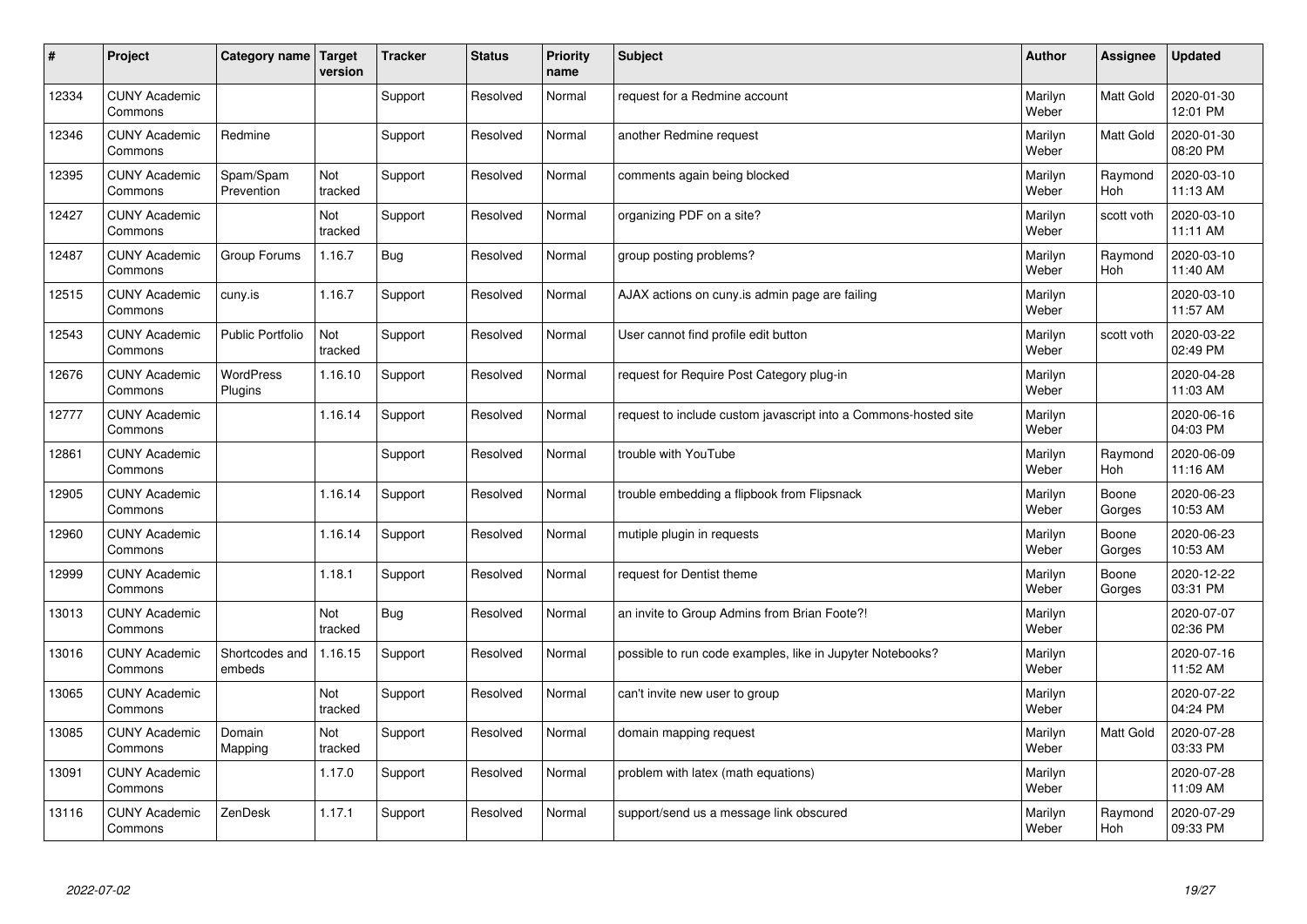| $\sharp$ | Project                         | Category name   Target            | version        | <b>Tracker</b> | <b>Status</b> | <b>Priority</b><br>name | <b>Subject</b>                            | <b>Author</b>    | Assignee              | <b>Updated</b>         |
|----------|---------------------------------|-----------------------------------|----------------|----------------|---------------|-------------------------|-------------------------------------------|------------------|-----------------------|------------------------|
| 13134    | <b>CUNY Academic</b><br>Commons | Site cloning                      | 1.17.1         | Support        | Resolved      | Normal                  | New site (a clone) point to old dashboard | Marilyn<br>Weber |                       | 2020-08-12<br>03:22 PM |
| 13138    | <b>CUNY Academic</b><br>Commons | Group Library                     | Not<br>tracked | Support        | Resolved      | Normal                  | moving Library contents for Steve Brier   | Marilyn<br>Weber |                       | 2020-08-03<br>04:00 PM |
| 13159    | <b>CUNY Academic</b><br>Commons | Group Library                     | Not<br>tracked | Support        | Resolved      | Normal                  | changing folder names?                    | Marilyn<br>Weber | Boone<br>Gorges       | 2020-08-27<br>08:59 AM |
| 13184    | <b>CUNY Academic</b><br>Commons | <b>WordPress</b><br>Plugins       | 1.17.2         | Support        | Resolved      | Normal                  | google translate plugin                   | Marilyn<br>Weber |                       | 2020-08-25<br>11:36 AM |
| 13185    | <b>CUNY Academic</b><br>Commons | <b>WordPress</b><br><b>Themes</b> | 1.17.2         | Support        | Resolved      | Normal                  | Less theme?                               | Marilyn<br>Weber |                       | 2020-08-25<br>11:26 AM |
| 13238    | <b>CUNY Academic</b><br>Commons | WordPress -<br>Media              | 1.17.3         | Support        | Resolved      | Normal                  | allow ppsx file?                          | Marilyn<br>Weber | Raymond<br>Hoh        | 2020-09-10<br>11:46 AM |
| 13295    | <b>CUNY Academic</b><br>Commons |                                   | Not<br>tracked | Support        | Resolved      | Normal                  | can't find new user                       | Marilyn<br>Weber |                       | 2020-09-08<br>10:18 AM |
| 13341    | <b>CUNY Academic</b><br>Commons | Group Forums                      | 1.17.4         | Bug            | Resolved      | Normal                  | Forum reply problems                      | Marilyn<br>Weber | Raymond<br><b>Hoh</b> | 2020-09-22<br>12:08 PM |
| 13378    | <b>CUNY Academic</b><br>Commons |                                   | 1.17.5         | Bug            | Resolved      | Normal                  | problem on one of my sites                | Marilyn<br>Weber |                       | 2020-09-24<br>05:27 PM |
| 13441    | <b>CUNY Academic</b><br>Commons |                                   | 1.17.5         | Support        | Resolved      | Normal                  | ongoing user problems with daily digests  | Marilyn<br>Weber |                       | 2020-10-13<br>10:02 AM |
| 13512    | <b>CUNY Academic</b><br>Commons | <b>WordPress</b><br><b>Themes</b> | 1.17.7         | Support        | Resolved      | Normal                  | theme update                              | Marilyn<br>Weber |                       | 2020-11-16<br>04:46 PM |
| 13521    | <b>CUNY Academic</b><br>Commons | Onboarding                        | 1.17.7         | Support        | Resolved      | Normal                  | sent invitations page                     | Marilyn<br>Weber | Raymond<br>Hoh        | 2020-11-10<br>10:31 AM |
| 13541    | <b>CUNY Academic</b><br>Commons |                                   | Not<br>tracked | Support        | Resolved      | Normal                  | add a page template to OER site.          | Marilyn<br>Weber |                       | 2020-11-11<br>11:12 AM |
| 13641    | <b>CUNY Academic</b><br>Commons |                                   | 1.18.2         | Support        | Resolved      | Normal                  | follow up to migration request            | Marilyn<br>Weber | Boone<br>Gorges       | 2021-01-12<br>10:59 AM |
| 13699    | <b>CUNY Academic</b><br>Commons |                                   | Not<br>tracked | Support        | Resolved      | Normal                  | Martin Segal Center site down             | Marilyn<br>Weber | Raymond<br>Hoh        | 2020-12-22<br>03:03 PM |
| 13710    | <b>CUNY Academic</b><br>Commons |                                   | Not<br>tracked | Support        | Resolved      | Normal                  | small change to Hosting Partner Handbook  | Marilyn<br>Weber |                       | 2020-12-16<br>04:29 PM |
| 13738    | <b>CUNY Academic</b><br>Commons |                                   | 1.18.1         | Support        | Resolved      | Normal                  | theme requests from a non-CUY person      | Marilyn<br>Weber |                       | 2020-12-23<br>11:34 AM |
| 13741    | <b>CUNY Academic</b><br>Commons | WordPress<br>Plugins              | 1.18.3         | Support        | Resolved      | Normal                  | Ensemble Video Plugin                     | Marilyn<br>Weber |                       | 2021-01-26<br>04:43 PM |
| 13768    | <b>CUNY Academic</b><br>Commons | Domain<br>Mapping                 | Not<br>tracked | <b>Bug</b>     | Resolved      | Normal                  | patricksweeney.commons.gc.cuny.edu down   | Marilyn<br>Weber | Raymond<br>Hoh        | 2021-01-12<br>10:47 AM |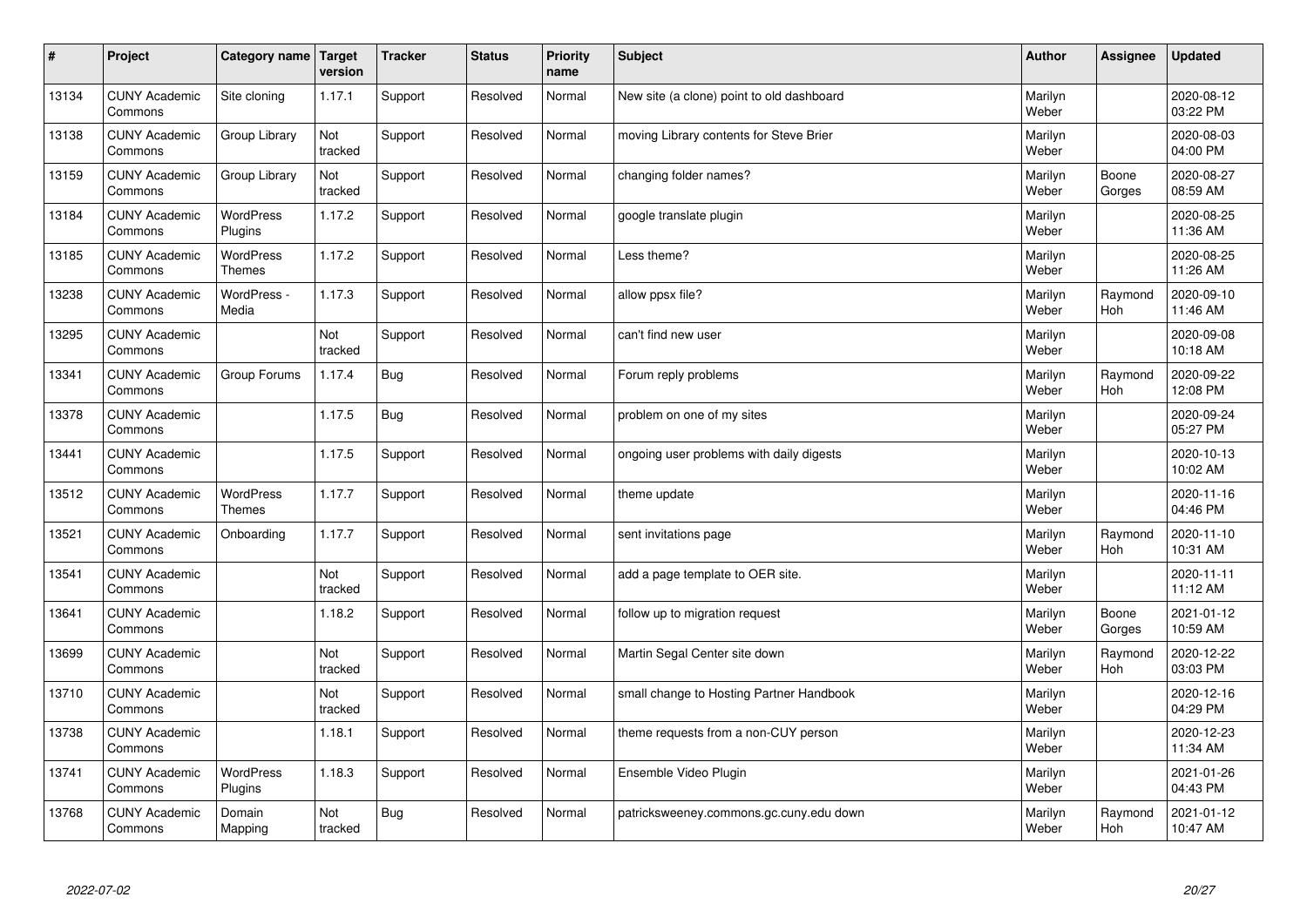| #     | Project                         | Category name   Target      | version        | <b>Tracker</b> | <b>Status</b> | <b>Priority</b><br>name | <b>Subject</b>                                                              | <b>Author</b>    | Assignee        | <b>Updated</b>         |
|-------|---------------------------------|-----------------------------|----------------|----------------|---------------|-------------------------|-----------------------------------------------------------------------------|------------------|-----------------|------------------------|
| 13783 | <b>CUNY Academic</b><br>Commons |                             | 1.18.2         | Support        | Resolved      | Normal                  | new CUNY OneSearch url                                                      | Marilyn<br>Weber |                 | 2021-01-14<br>04:53 PM |
| 13826 | <b>CUNY Academic</b><br>Commons |                             |                | Support        | Resolved      | Normal                  | January 14th                                                                | Marilyn<br>Weber |                 | 2021-01-26<br>04:26 PM |
| 13827 | <b>CUNY Academic</b><br>Commons | Group Forums                | 1.18.3         | <b>Bug</b>     | Resolved      | Normal                  | more forum post problems                                                    | Marilyn<br>Weber | Raymond<br>Hoh  | 2021-01-22<br>08:19 PM |
| 13841 | <b>CUNY Academic</b><br>Commons | <b>WordPress</b><br>Plugins | 1.18.3         | Support        | Resolved      | Normal                  | Folders plugin request                                                      | Marilyn<br>Weber | Boone<br>Gorges | 2021-01-26<br>04:43 PM |
| 13846 | <b>CUNY Academic</b><br>Commons | <b>WordPress</b><br>Plugins | 1.18.3         | Support        | Resolved      | Normal                  | Yoast SEO plugin problem                                                    | Marilyn<br>Weber |                 | 2021-01-19<br>05:34 PM |
| 13929 | <b>CUNY Academic</b><br>Commons |                             | 1.18.4         | Support        | Resolved      | Normal                  | update error message                                                        | Marilyn<br>Weber | Boone<br>Gorges | 2021-02-09<br>11:05 AM |
| 13944 | <b>CUNY Academic</b><br>Commons | <b>WordPress</b><br>Plugins | 1.18.4         | Support        | Resolved      | Normal                  | 3D FlipBook request                                                         | Marilyn<br>Weber |                 | 2021-02-09<br>11:05 AM |
| 13947 | <b>CUNY Academic</b><br>Commons | WordPress<br>Plugins        | 1.18.4         | <b>Bug</b>     | Resolved      | Normal                  | Elementor plugin problem                                                    | Marilyn<br>Weber | Raymond<br>Hoh  | 2021-02-08<br>09:34 PM |
| 13958 | <b>CUNY Academic</b><br>Commons |                             | 1.18.4         | Support        | Resolved      | Normal                  | calendar widget problem                                                     | Marilyn<br>Weber |                 | 2021-02-09<br>11:05 AM |
| 14012 | <b>CUNY Academic</b><br>Commons | <b>WordPress</b><br>Plugins | 1.18.5         | Support        | Resolved      | Normal                  | Open External Links in a New Window plugin?                                 | Marilyn<br>Weber | Boone<br>Gorges | 2021-03-02<br>02:07 PM |
| 14019 | <b>CUNY Academic</b><br>Commons | <b>WordPress</b><br>Plugins | 1.18.5         | <b>Bug</b>     | Resolved      | Normal                  | smorales.commons.gc.cuny.edu                                                | Marilyn<br>Weber | Boone<br>Gorges | 2021-02-23<br>11:06 AM |
| 14075 | <b>CUNY Academic</b><br>Commons | <b>WordPress</b><br>Plugins | Not<br>tracked | <b>Bug</b>     | Resolved      | Normal                  | sludigitalportfolios.commons.gc.cuny.edu                                    | Marilyn<br>Weber | Boone<br>Gorges | 2021-03-01<br>10:46 AM |
| 14077 | <b>CUNY Academic</b><br>Commons | <b>WordPress</b><br>Plugins | 1.18.7         | Support        | Resolved      | Normal                  | Elementor Pro plugin for the slider                                         | Marilyn<br>Weber | Raymond<br>Hoh  | 2021-03-23<br>11:43 AM |
| 14129 | <b>CUNY Academic</b><br>Commons | Onboarding                  | 1.18.6         | Support        | Resolved      | Normal                  | can only see some invites sent                                              | Marilyn<br>Weber | Raymond<br>Hoh  | 2021-04-09<br>09:00 AM |
| 14242 | <b>CUNY Academic</b><br>Commons |                             |                | Support        | Resolved      | Normal                  | LAILAC site missing content                                                 | Marilyn<br>Weber |                 | 2021-03-27<br>08:40 AM |
| 14246 | <b>CUNY Academic</b><br>Commons |                             | 1.18.8         | Support        | Resolved      | Normal                  | 'Weekly jQuery Migrate Status Update"                                       | Marilyn<br>Weber |                 | 2021-04-13<br>11:08 AM |
| 14265 | <b>CUNY Academic</b><br>Commons | WordPress<br>Plugins        | 1.18.10        | Support        | Resolved      | Normal                  | separate the tag cloud in the blog sidebar                                  | Marilyn<br>Weber | Boone<br>Gorges | 2021-05-12<br>05:19 PM |
| 14270 | <b>CUNY Academic</b><br>Commons | WordPress<br><b>Themes</b>  | 1.18.8         | Support        | Resolved      | Normal                  | grid theme?                                                                 | Marilyn<br>Weber |                 | 2021-04-13<br>11:20 AM |
| 14304 | <b>CUNY Academic</b><br>Commons | Group Library               | 1.18.8         | Bug            | Resolved      | Normal                  | Library items change folders when adding subsequent items in new<br>folders | Marilyn<br>Weber | Boone<br>Gorges | 2021-04-13<br>11:21 AM |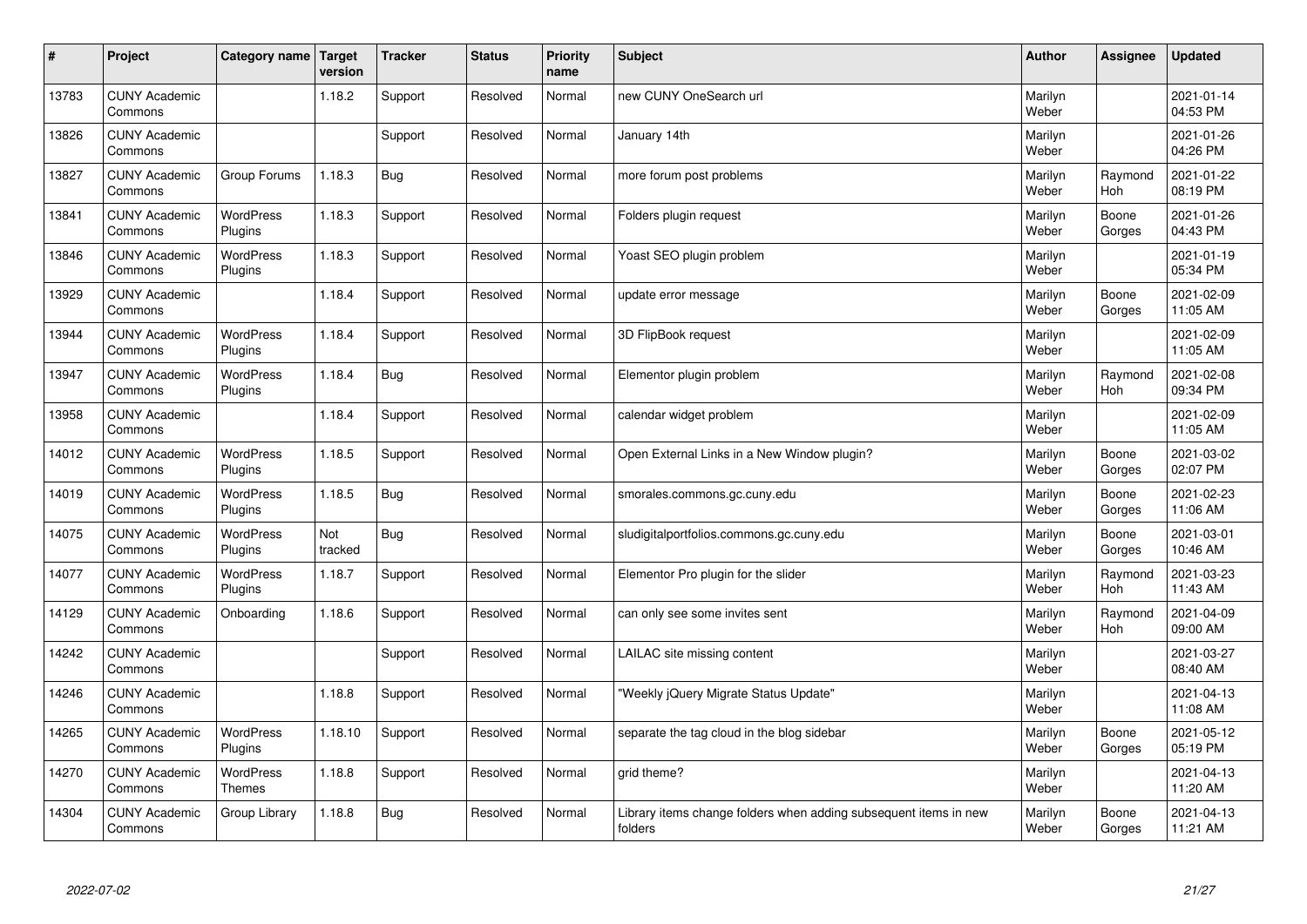| $\pmb{\#}$ | Project                         | Category name                     | Target<br>version | <b>Tracker</b> | <b>Status</b> | <b>Priority</b><br>name | <b>Subject</b>                                                                          | <b>Author</b>    | Assignee        | <b>Updated</b>         |
|------------|---------------------------------|-----------------------------------|-------------------|----------------|---------------|-------------------------|-----------------------------------------------------------------------------------------|------------------|-----------------|------------------------|
| 14344      | <b>CUNY Academic</b><br>Commons | Domain<br>Mapping                 | Not<br>tracked    | Support        | Resolved      | Normal                  | arabstages.org site down                                                                | Marilyn<br>Weber | Raymond<br>Hoh  | 2021-04-19<br>01:42 PM |
| 14369      | <b>CUNY Academic</b><br>Commons | WordPress -<br>Media              | Not<br>tracked    | Support        | Resolved      | Normal                  | renewed problem with ppsx files                                                         | Marilyn<br>Weber |                 | 2021-04-27<br>12:44 PM |
| 14378      | <b>CUNY Academic</b><br>Commons |                                   | Not<br>tracked    | Support        | Resolved      | Normal                  | PPTX files unfetchable                                                                  | Marilyn<br>Weber |                 | 2021-05-11<br>11:25 AM |
| 14404      | <b>CUNY Academic</b><br>Commons |                                   | Not<br>tracked    | Support        | Resolved      | Normal                  | blocked IP of user?                                                                     | Marilyn<br>Weber |                 | 2021-05-10<br>01:00 PM |
| 14410      | <b>CUNY Academic</b><br>Commons |                                   | 1.18.10           | <b>Bug</b>     | Resolved      | Normal                  | events calendar problem?                                                                | Marilyn<br>Weber |                 | 2021-05-10<br>04:45 PM |
| 14411      | <b>CUNY Academic</b><br>Commons | <b>WordPress</b><br><b>Themes</b> | 1.18.10           | <b>Bug</b>     | Resolved      | Normal                  | logo problems                                                                           | Marilyn<br>Weber |                 | 2021-05-03<br>04:37 PM |
| 14509      | <b>CUNY Academic</b><br>Commons | WordPress<br>Plugins              | 1.18.12           | <b>Bug</b>     | Resolved      | Normal                  | Elementor Editor problem                                                                | Marilyn<br>Weber |                 | 2021-06-08<br>09:55 AM |
| 14534      | <b>CUNY Academic</b><br>Commons | WordPress<br>Plugins              | 1.18.12           | Support        | Resolved      | Normal                  | Share This Image plugin?                                                                | Marilyn<br>Weber |                 | 2021-06-08<br>11:50 AM |
| 14594      | <b>CUNY Academic</b><br>Commons |                                   | Not<br>tracked    | Support        | Resolved      | Normal                  | Administration email verification?                                                      | Marilyn<br>Weber |                 | 2021-07-12<br>11:40 AM |
| 14718      | <b>CUNY Academic</b><br>Commons |                                   | Not<br>tracked    | Support        | Resolved      | Normal                  | User wants to recover deleted account                                                   | Marilyn<br>Weber |                 | 2021-08-30<br>02:46 PM |
| 14734      | <b>CUNY Academic</b><br>Commons | <b>WordPress</b><br>Themes        | 1.18.18           | Support        | Resolved      | Normal                  | missing section of Sujatha Fernandes' site                                              | Marilyn<br>Weber | Raymond<br>Hoh  | 2021-09-06<br>04:15 PM |
| 14812      | <b>CUNY Academic</b><br>Commons |                                   | Not<br>tracked    | Support        | Resolved      | Normal                  | Custom Sidebars and Wordpress 5.6                                                       | Marilyn<br>Weber |                 | 2021-09-30<br>10:43 AM |
| 14813      | <b>CUNY Academic</b><br>Commons |                                   | Not<br>tracked    | Support        | Resolved      | Normal                  | raise the file size limit                                                               | Marilyn<br>Weber |                 | 2021-09-30<br>12:02 PM |
| 14885      | <b>CUNY Academic</b><br>Commons | <b>WordPress</b><br>Plugins       | 1.18.22           | Bug            | Resolved      | Normal                  | Long Loading Times -- Wordpress Admin Site                                              | Marilyn<br>Weber | Raymond<br>Hoh  | 2021-10-26<br>12:28 PM |
| 14889      | <b>CUNY Academic</b><br>Commons | Events                            | 1.19.0            | Support        | Resolved      | Normal                  | events in group - can they be edited by all admins?                                     | Marilyn<br>Weber | Raymond<br>Hoh  | 2021-12-13<br>03:31 PM |
| 14891      | <b>CUNY Academic</b><br>Commons |                                   | Not<br>tracked    | Support        | Resolved      | Normal                  | changing site template after creation?                                                  | Marilyn<br>Weber |                 | 2022-04-27<br>04:58 PM |
| 14973      | <b>CUNY Academic</b><br>Commons |                                   |                   | Support        | Resolved      | Normal                  | Mail Poet                                                                               | Marilyn<br>Weber |                 | 2021-12-06<br>10:20 AM |
| 15120      | <b>CUNY Academic</b><br>Commons |                                   |                   | Support        | Resolved      | Normal                  | embed Zoom recordings in a post?                                                        | Marilyn<br>Weber |                 | 2021-12-29<br>08:15 AM |
| 15211      | <b>CUNY Academic</b><br>Commons | <b>Blogs</b><br>(BuddyPress)      | 1.19.2            | Support        | Resolved      | Normal                  | No good error reporting for already-used domain name when creating a<br>site in Firefox | Marilyn<br>Weber | Boone<br>Gorges | 2022-01-25<br>11:33 AM |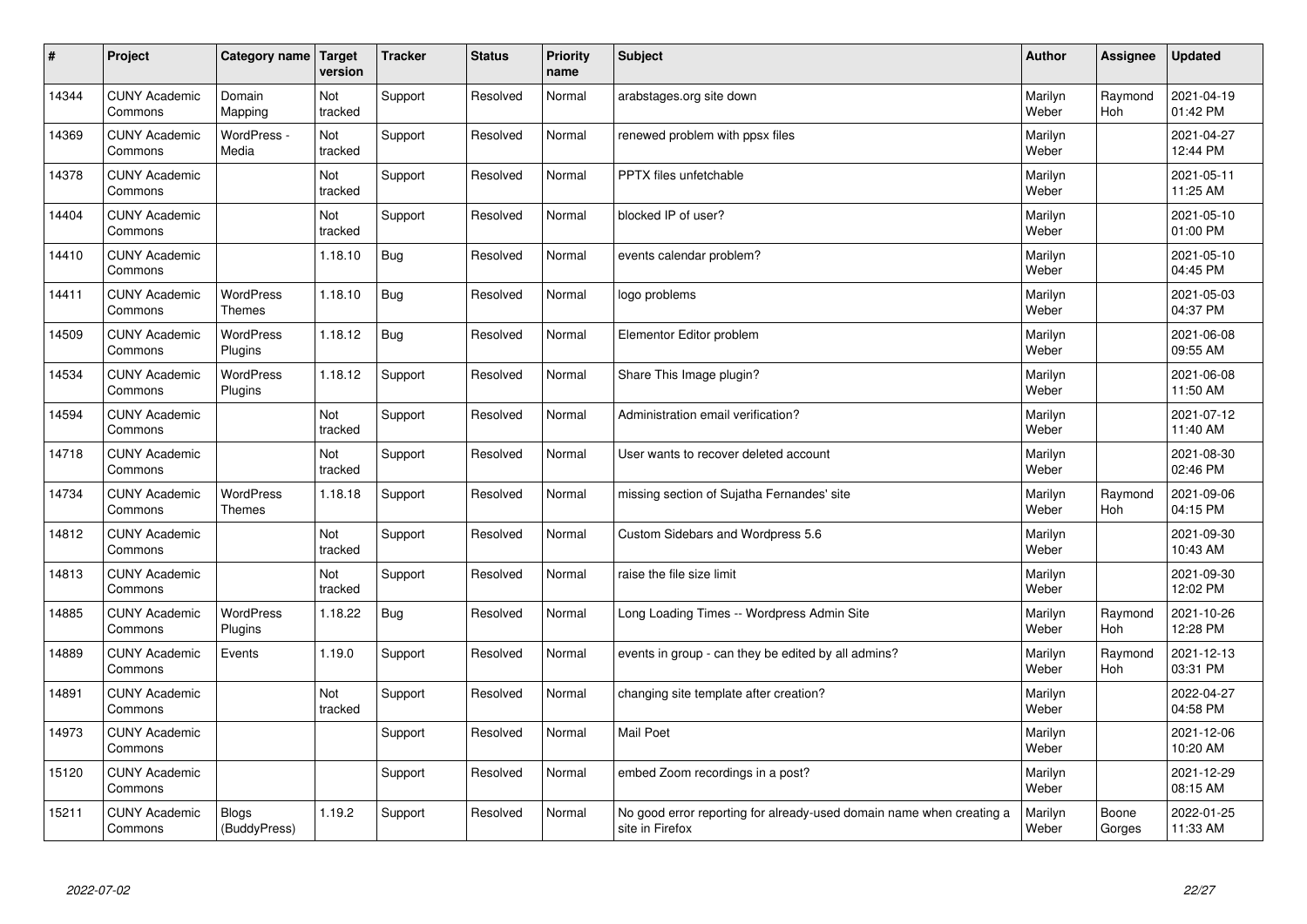| $\sharp$ | Project                         | Category name   Target        | version        | <b>Tracker</b> | <b>Status</b> | <b>Priority</b><br>name | <b>Subject</b>                                              | <b>Author</b>    | Assignee          | <b>Updated</b>         |
|----------|---------------------------------|-------------------------------|----------------|----------------|---------------|-------------------------|-------------------------------------------------------------|------------------|-------------------|------------------------|
| 15241    | <b>CUNY Academic</b><br>Commons | Onboarding                    | 1.19.3         | Design/UX      | Resolved      | Normal                  | white on gray                                               | Marilyn<br>Weber | Boone<br>Gorges   | 2022-02-08<br>02:38 PM |
| 15252    | <b>CUNY Academic</b><br>Commons | Layout                        | Not<br>tracked | Bug            | Resolved      | Normal                  | visual glitch with the Segal Center webpage                 | Marilyn<br>Weber | Raymond<br>Hoh    | 2022-02-03<br>04:56 PM |
| 15266    | <b>CUNY Academic</b><br>Commons |                               |                | Support        | Resolved      | Normal                  | Just an appreciation                                        | Marilyn<br>Weber |                   | 2022-02-07<br>10:42 AM |
| 15269    | <b>CUNY Academic</b><br>Commons | Redmine                       | Not<br>tracked | Support        | Resolved      | Normal                  | Segal Theater sites                                         | Marilyn<br>Weber |                   | 2022-02-07<br>04:11 PM |
| 15545    | <b>CUNY Academic</b><br>Commons | <b>WordPress</b><br>Plugins   | 1.19.5         | Feature        | Resolved      | Normal                  | "ZI Hide Featured Image" plugin request                     | Marilyn<br>Weber | Boone<br>Gorges   | 2022-03-09<br>10:09 AM |
| 15654    | <b>CUNY Academic</b><br>Commons | WordPress<br>Plugins          | 1.19.6         | Support        | Resolved      | Normal                  | Numerous Copies of Events showing up                        | Marilyn<br>Weber | Boone<br>Gorges   | 2022-03-22<br>11:30 AM |
| 15978    | <b>CUNY Academic</b><br>Commons | WordPress -<br>Media          | 2.0.2          | Support        | Resolved      | Normal                  | .tex files?                                                 | Marilyn<br>Weber | Raymond<br>Hoh    | 2022-06-28<br>09:09 PM |
| 16172    | <b>CUNY Academic</b><br>Commons | WordPress<br>(misc)           | 2.0.2          | Bug            | Resolved      | Normal                  | 'Lost your password" link not in error messge               | Marilyn<br>Weber | Raymond<br>Hoh    | 2022-06-14<br>09:21 PM |
| 16198    | <b>CUNY Academic</b><br>Commons |                               | 2.0.1          | Bug            | Resolved      | Normal                  | Change role to                                              | Marilyn<br>Weber | Boone<br>Gorges   | 2022-06-14<br>11:35 AM |
| 16291    | <b>CUNY Academic</b><br>Commons | Site cloning                  | 2.0.2          | Support        | Resolved      | Normal                  | Images coming up blank in Media Library                     | Marilyn<br>Weber | Raymond<br>Hoh    | 2022-06-29<br>11:31 AM |
| 3093     | <b>CUNY Academic</b><br>Commons | WordPress<br>Plugins          |                | <b>Bug</b>     | Rejected      | Normal                  | Custom Google Maps                                          | Marilyn<br>Weber | Boone<br>Gorges   | 2014-05-02<br>10:52 AM |
| 3136     | <b>CUNY Academic</b><br>Commons | <b>WordPress</b><br>Plugins   |                | <b>Bug</b>     | Rejected      | Normal                  | The Easy Rotator                                            | Marilyn<br>Weber | Boone<br>Gorges   | 2014-04-01<br>10:26 PM |
| 3673     | <b>CUNY Academic</b><br>Commons |                               |                | Bug            | Rejected      | Normal                  | CBox pagination issue with the Wiki                         | Marilyn<br>Weber |                   | 2014-11-20<br>04:08 PM |
| 3674     | <b>CUNY Academic</b><br>Commons |                               |                | <b>Bug</b>     | Rejected      | Normal                  | CBox pagination issue with the Wiki                         | Marilyn<br>Weber |                   | 2014-11-20<br>05:03 PM |
| 5083     | <b>CUNY Academic</b><br>Commons | <b>WordPress</b><br>Plugins   | 1.9.5          | Support        | Rejected      | Normal                  | creating a shortcode for the iframe code of the google form | Marilyn<br>Weber | Marilyn<br>Weber  | 2016-01-12<br>04:25 PM |
| 5184     | <b>CUNY Academic</b><br>Commons | Social Paper                  |                | Bug            | Rejected      | Normal                  | Problem linking SP to a group                               | Marilyn<br>Weber | Boone<br>Gorges   | 2016-02-21<br>12:27 PM |
| 5345     | <b>CUNY Academic</b><br>Commons | Social Paper                  | 1.9.17         | Feature        | Rejected      | Normal                  | Plus symbol problem in SP                                   | Marilyn<br>Weber | Christian<br>Wach | 2016-05-27<br>04:26 AM |
| 5448     | <b>CUNY Academic</b><br>Commons | Email<br><b>Notifications</b> | 1.10.2         | Bug            | Rejected      | Normal                  | garbled CAC activity digests                                | Marilyn<br>Weber | Raymond<br>Hoh    | 2016-11-20<br>02:38 AM |
| 5988     | <b>CUNY Academic</b><br>Commons | Support                       |                | Support        | Rejected      | Normal                  | Forbidden error when trying to join                         | Marilyn<br>Weber | Boone<br>Gorges   | 2016-09-08<br>01:42 PM |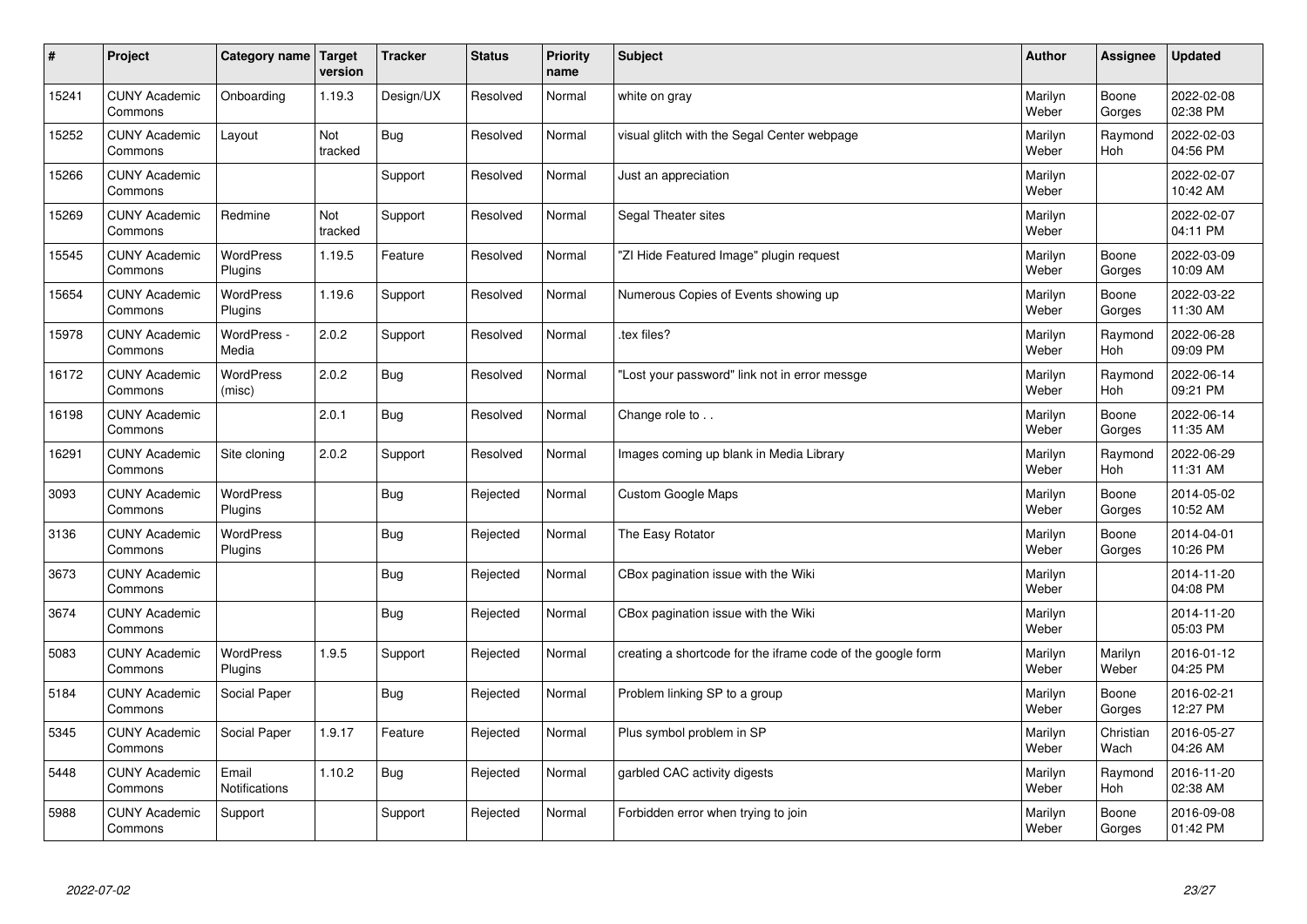| $\sharp$ | Project                         | Category name   Target        | version        | <b>Tracker</b> | <b>Status</b> | <b>Priority</b><br>name | <b>Subject</b>                                               | <b>Author</b>    | Assignee        | <b>Updated</b>         |
|----------|---------------------------------|-------------------------------|----------------|----------------|---------------|-------------------------|--------------------------------------------------------------|------------------|-----------------|------------------------|
| 6338     | <b>CUNY Academic</b><br>Commons |                               |                | Bug            | Rejected      | Normal                  | Multiple email notifications for each blog post              | Marilyn<br>Weber | Boone<br>Gorges | 2016-10-18<br>08:45 PM |
| 6575     | <b>CUNY Academic</b><br>Commons | Groups (misc)                 |                | Bug            | Rejected      | Normal                  | No papers link for the group "social paper"                  | Marilyn<br>Weber |                 | 2016-11-02<br>10:39 PM |
| 7376     | <b>CUNY Academic</b><br>Commons | Email<br><b>Notifications</b> |                | <b>Bug</b>     | Rejected      | Normal                  | automatic forwarding of blog posts not working               | Marilyn<br>Weber | Boone<br>Gorges | 2017-05-01<br>10:36 PM |
| 7668     | <b>CUNY Academic</b><br>Commons | <b>WordPress</b><br>Plugins   |                | Support        | Rejected      | Normal                  | Iframes question                                             | Marilyn<br>Weber |                 | 2017-04-11<br>09:29 PM |
| 8071     | <b>CUNY Academic</b><br>Commons | <b>WordPress</b><br>Plugins   | Not<br>tracked | Support        | Rejected      | Normal                  | Anthologize                                                  | Marilyn<br>Weber |                 | 2017-05-10<br>10:15 AM |
| 8195     | <b>CUNY Academic</b><br>Commons |                               |                | Support        | Rejected      | Normal                  | possible to make the Profile pic semi-hidden?                | Marilyn<br>Weber |                 | 2017-05-24<br>11:00 PM |
| 9033     | <b>CUNY Academic</b><br>Commons |                               |                | Support        | Rejected      | Normal                  | Site search terms                                            | Marilyn<br>Weber |                 | 2017-12-22<br>01:10 PM |
| 9275     | <b>CUNY Academic</b><br>Commons |                               |                | Support        | Rejected      | Normal                  | soft chalk page?                                             | Marilyn<br>Weber | Boone<br>Gorges | 2018-04-09<br>10:37 AM |
| 9518     | <b>CUNY Academic</b><br>Commons |                               | Not<br>tracked | Support        | Rejected      | Normal                  | problems with site on Internet Explorer                      | Marilyn<br>Weber | Raymond<br>Hoh  | 2019-03-11<br>11:18 PM |
| 9587     | <b>CUNY Academic</b><br>Commons |                               |                | Support        | Rejected      | Normal                  | possible request for the "PDF Poster" plugin                 | Marilyn<br>Weber |                 | 2018-04-24<br>10:52 AM |
| 9684     | <b>CUNY Academic</b><br>Commons |                               |                | Support        | Rejected      | Normal                  | SEO cleanup for newlaborforum.cuny.edu                       | Marilyn<br>Weber |                 | 2018-04-30<br>10:29 AM |
| 9885     | <b>CUNY Academic</b><br>Commons |                               |                | Support        | Rejected      | Normal                  | Publications field problem                                   | Marilyn<br>Weber |                 | 2018-06-06<br>01:18 PM |
| 9955     | <b>CUNY Academic</b><br>Commons | <b>WordPress</b><br>Plugins   | 1.13.4         | Support        | Rejected      | Normal                  | docx converter plugin?                                       | Marilyn<br>Weber |                 | 2018-06-26<br>11:39 AM |
| 9996     | <b>CUNY Academic</b><br>Commons | Membership                    | Not<br>tracked | Support        | Rejected      | Normal                  | user email change request                                    | Marilyn<br>Weber |                 | 2018-07-16<br>10:49 AM |
| 10260    | <b>CUNY Academic</b><br>Commons |                               |                | Bug            | Rejected      | Normal                  | bad activation email                                         | Marilyn<br>Weber |                 | 2018-08-30<br>01:25 PM |
| 10562    | <b>CUNY Academic</b><br>Commons |                               |                | <b>Bug</b>     | Rejected      | Normal                  | Commons is down                                              | Marilyn<br>Weber |                 | 2018-10-23<br>10:49 AM |
| 10838    | <b>CUNY Academic</b><br>Commons |                               | 1.15.3         | Support        | Rejected      | Normal                  | two plugin/theme requests from a digital fellow              | Marilyn<br>Weber |                 | 2019-06-11<br>10:31 AM |
| 10850    | <b>CUNY Academic</b><br>Commons |                               |                | Support        | Rejected      | Normal                  | Gravity form being resent                                    | Marilyn<br>Weber |                 | 2018-12-20<br>10:18 PM |
| 11267    | <b>CUNY Academic</b><br>Commons |                               |                | Support        | Rejected      | Normal                  | signing up with a nonCUNY signup code from the Register page | Marilyn<br>Weber |                 | 2019-03-26<br>03:00 PM |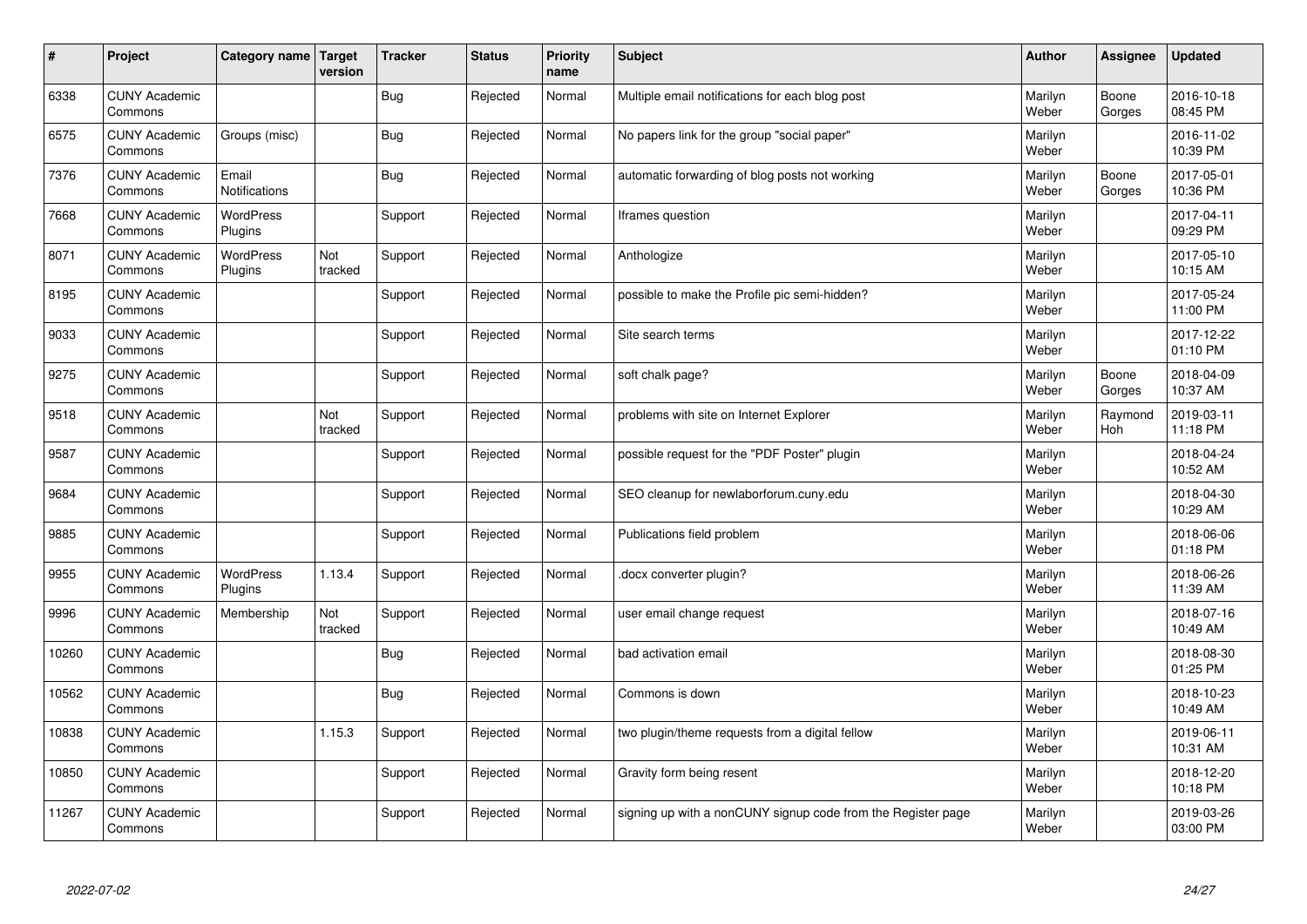| $\sharp$ | Project                         | Category name   Target      | version        | <b>Tracker</b> | <b>Status</b> | <b>Priority</b><br>name | <b>Subject</b>                                                                 | <b>Author</b>    | Assignee       | <b>Updated</b>         |
|----------|---------------------------------|-----------------------------|----------------|----------------|---------------|-------------------------|--------------------------------------------------------------------------------|------------------|----------------|------------------------|
| 11634    | <b>CUNY Academic</b><br>Commons | <b>WordPress</b><br>(misc)  | Not<br>tracked | <b>Bug</b>     | Rejected      | Normal                  | "Insert Read More Tag" working oddly                                           | Marilyn<br>Weber | Raymond<br>Hoh | 2019-07-15<br>11:48 PM |
| 12205    | <b>CUNY Academic</b><br>Commons |                             |                | Support        | Rejected      | Normal                  | possible update to the 2019 theme?                                             | Marilyn<br>Weber |                | 2020-01-14<br>12:08 PM |
| 12986    | <b>CUNY Academic</b><br>Commons |                             |                | Support        | Rejected      | Normal                  | Someone is trying to create accounts using random CUNY entity emails           | Marilyn<br>Weber |                | 2020-07-02<br>09:47 PM |
| 13012    | <b>CUNY Academic</b><br>Commons | <b>WordPress</b><br>(misc)  |                | Support        | Rejected      | Normal                  | icon image associated with the teaching template's Creative Commons<br>License | Marilyn<br>Weber | Raymond<br>Hoh | 2020-08-25<br>10:56 AM |
| 13121    | <b>CUNY Academic</b><br>Commons |                             |                | Support        | Rejected      | Normal                  | embed a DropBox Paper file                                                     | Marilyn<br>Weber |                | 2020-08-25<br>10:56 AM |
| 13160    | <b>CUNY Academic</b><br>Commons |                             |                | Support        | Rejected      | Normal                  | site not working on iphone                                                     | Marilyn<br>Weber |                | 2020-08-25<br>10:58 AM |
| 13169    | <b>CUNY Academic</b><br>Commons |                             | 1.17.4         | Support        | Rejected      | Normal                  | footer logo image has no alt-text                                              | Marilyn<br>Weber |                | 2020-09-22<br>10:18 AM |
| 13217    | <b>CUNY Academic</b><br>Commons |                             |                | Support        | Rejected      | Normal                  | upload recordings of our past webinars?                                        | Marilyn<br>Weber |                | 2020-08-25<br>07:56 AM |
| 13916    | <b>CUNY Academic</b><br>Commons |                             |                | Support        | Rejected      | Normal                  | <b>Custom Sidebars</b>                                                         | Marilyn<br>Weber |                | 2021-02-23<br>10:45 AM |
| 13918    | <b>CUNY Academic</b><br>Commons |                             | Not<br>tracked | Support        | Rejected      | Normal                  | MailPoet Newsletters Premium plugin                                            | Marilyn<br>Weber |                | 2021-02-09<br>11:01 AM |
| 14016    | <b>CUNY Academic</b><br>Commons |                             |                | Support        | Rejected      | Normal                  | PDFs not downloading                                                           | Marilyn<br>Weber |                | 2021-02-22<br>11:00 AM |
| 14360    | <b>CUNY Academic</b><br>Commons |                             |                | Support        | Rejected      | Normal                  | danielgerouldarchives.org?                                                     | Marilyn<br>Weber |                | 2021-04-27<br>10:42 AM |
| 14448    | <b>CUNY Academic</b><br>Commons | Password<br>Reset           | Not<br>tracked | <b>Bug</b>     | Rejected      | Normal                  | password reset weirdness                                                       | Marilyn<br>Weber | Raymond<br>Hoh | 2021-05-12<br>01:34 PM |
| 14606    | <b>CUNY Academic</b><br>Commons | WordPress<br>(misc)         | Not<br>tracked | Support        | Rejected      | Normal                  | calendar wrong month                                                           | Marilyn<br>Weber |                | 2021-07-23<br>12:11 PM |
| 14625    | <b>CUNY Academic</b><br>Commons |                             | Not<br>tracked | Support        | Rejected      | Normal                  | image won't appear in slideshow.                                               | Marilyn<br>Weber |                | 2021-07-27<br>10:33 AM |
| 14711    | <b>CUNY Academic</b><br>Commons |                             |                | Support        | Rejected      | Normal                  | Custom Facebook Feed plugin problem                                            | Marilyn<br>Weber |                | 2022-04-27<br>04:29 PM |
| 14972    | <b>CUNY Academic</b><br>Commons |                             |                | Support        | Rejected      | Normal                  | Mailchimp plugin                                                               | Marilyn<br>Weber |                | 2021-11-17<br>02:13 PM |
| 15279    | <b>CUNY Academic</b><br>Commons |                             |                | Bug            | Rejected      | Normal                  | big delay - cloning the history site                                           | Marilyn<br>Weber |                | 2022-02-09<br>01:49 PM |
| 15610    | <b>CUNY Academic</b><br>Commons | <b>WordPress</b><br>Plugins | Not<br>tracked | Support        | Rejected      | Normal                  | Loops & Logic plugin                                                           | Marilyn<br>Weber | Raymond<br>Hoh | 2022-03-19<br>11:16 AM |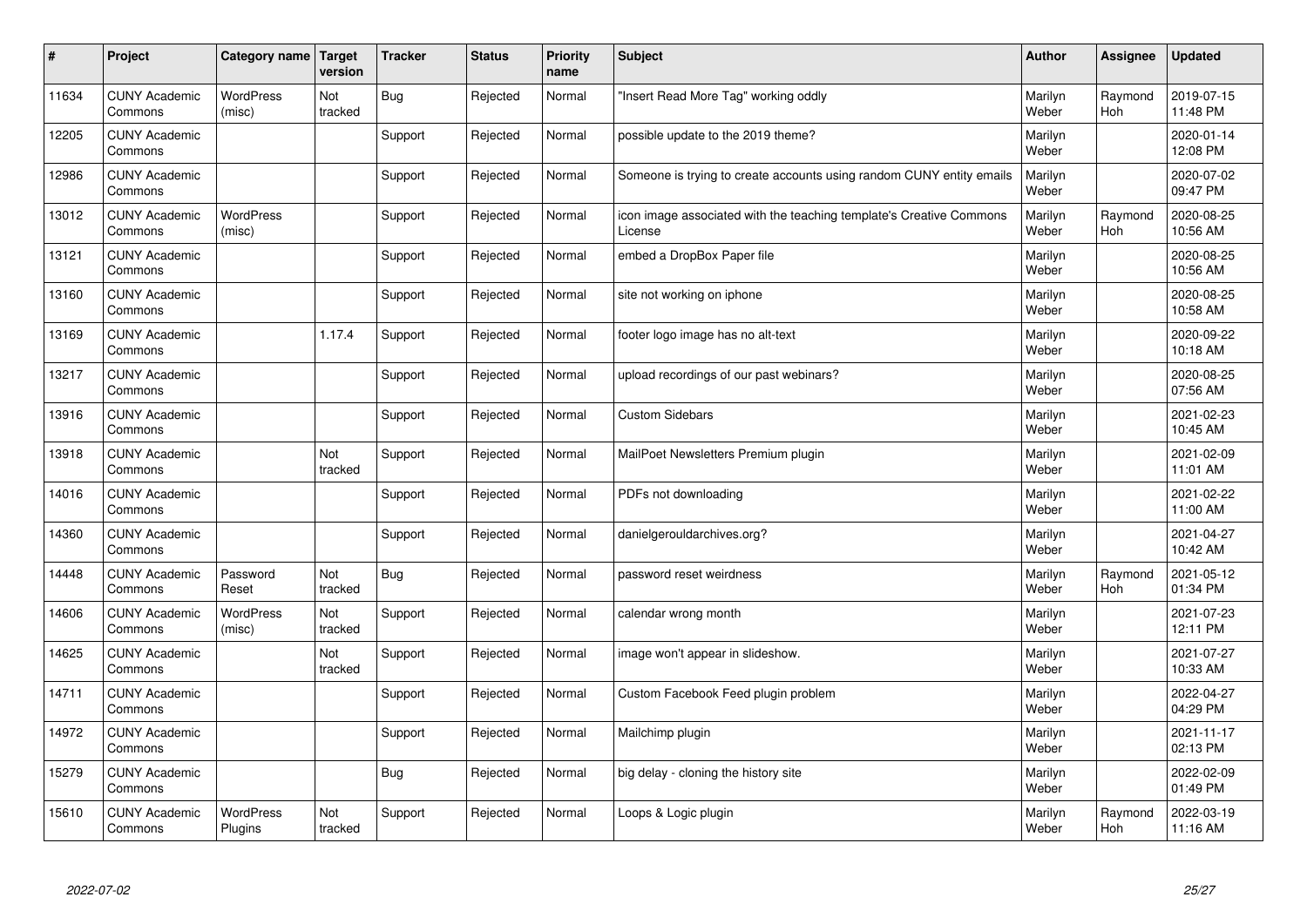| $\sharp$ | Project                         | Category name   Target      | version        | <b>Tracker</b> | <b>Status</b> | <b>Priority</b><br>name | <b>Subject</b>                                   | <b>Author</b>    | Assignee         | <b>Updated</b>         |
|----------|---------------------------------|-----------------------------|----------------|----------------|---------------|-------------------------|--------------------------------------------------|------------------|------------------|------------------------|
| 7226     | <b>CUNY Academic</b><br>Commons | Registration                | Not<br>tracked | <b>Bug</b>     | Abandoned     | Normal                  | Community college student cannot register?       | Marilyn<br>Weber |                  | 2017-11-15<br>01:55 PM |
| 7700     | <b>CUNY Academic</b><br>Commons |                             | Not<br>tracked | Support        | Abandoned     | Normal                  | slow loading Page on site                        | Marilyn<br>Weber | Boone<br>Gorges  | 2017-11-15<br>11:02 AM |
| 7724     | <b>CUNY Academic</b><br>Commons |                             | Not<br>tracked | Support        | Abandoned     | Normal                  | User name confusion                              | Marilyn<br>Weber | Boone<br>Gorges  | 2017-11-15<br>11:12 AM |
| 7770     | <b>CUNY Academic</b><br>Commons | <b>WordPress</b><br>Plugins | Not<br>tracked | <b>Bug</b>     | Abandoned     | Normal                  | Timeline.js problem                              | Marilyn<br>Weber |                  | 2017-11-15<br>01:43 PM |
| 8098     | <b>CUNY Academic</b><br>Commons | <b>Public Portfolio</b>     | Not<br>tracked | <b>Bug</b>     | Abandoned     | Normal                  | Widget in profile not working                    | Marilyn<br>Weber |                  | 2017-11-15<br>01:28 PM |
| 9134     | <b>CUNY Academic</b><br>Commons | Membership                  | Not<br>tracked | Support        | Abandoned     | Normal                  | former user                                      | Marilyn<br>Weber | <b>Matt Gold</b> | 2019-09-18<br>10:26 AM |
| 9726     | <b>CUNY Academic</b><br>Commons | <b>WordPress</b><br>Plugins | Not<br>tracked | Support        | Abandoned     | Normal                  | technical error on Contact page                  | Marilyn<br>Weber |                  | 2018-12-10<br>03:53 PM |
| 10571    | <b>CUNY Academic</b><br>Commons |                             | Not<br>tracked | Support        | Abandoned     | Normal                  | newsletter queue problem                         | Marilyn<br>Weber |                  | 2018-12-10<br>03:58 PM |
| 13288    | <b>CUNY Academic</b><br>Commons |                             |                | Support        | Abandoned     | Normal                  | log in problems on iPhone 6                      | Marilyn<br>Weber |                  | 2020-10-27<br>10:26 AM |
| 13584    | <b>CUNY Academic</b><br>Commons |                             |                | Support        | Abandoned     | Normal                  | Graphy theme question                            | Marilyn<br>Weber |                  | 2021-09-14<br>10:41 AM |
| 13596    | <b>CUNY Academic</b><br>Commons |                             |                | Support        | Abandoned     | Normal                  | invited as Author but show as Contributor        | Marilyn<br>Weber |                  | 2021-09-14<br>10:41 AM |
| 13637    | <b>CUNY Academic</b><br>Commons |                             |                | Support        | Abandoned     | Normal                  | All-in-One Migration plugin request              | Marilyn<br>Weber |                  | 2020-12-08<br>10:46 AM |
| 14148    | <b>CUNY Academic</b><br>Commons |                             |                | Support        | Abandoned     | Normal                  | post notification problem                        | Marilyn<br>Weber |                  | 2021-09-14<br>10:43 AM |
| 14389    | <b>CUNY Academic</b><br>Commons |                             |                | Support        | Abandoned     | Normal                  | WebflowIO?                                       | Marilyn<br>Weber |                  | 2021-09-14<br>10:45 AM |
| 14850    | <b>CUNY Academic</b><br>Commons |                             |                | Support        | Abandoned     | Normal                  | brooklyn waterfront site "connection not secure" | Marilyn<br>Weber |                  | 2022-04-27<br>04:56 PM |
| 4013     | <b>CUNY Academic</b><br>Commons |                             |                | <b>Bug</b>     | Duplicate     | Normal                  | Math question?                                   | Marilyn<br>Weber |                  | 2015-04-22<br>04:05 PM |
| 5072     | <b>CUNY Academic</b><br>Commons |                             |                | Feature        | Duplicate     | Normal                  | redirect shortcode handler                       | Marilyn<br>Weber | Boone<br>Gorges  | 2016-01-07<br>12:34 PM |
| 6313     | <b>CUNY Academic</b><br>Commons | Groups (misc)               |                | Bug            | Duplicate     | Normal                  | group member no longer in group, can't rejoin.   | Marilyn<br>Weber |                  | 2016-10-14<br>09:27 PM |
| 9133     | <b>CUNY Academic</b><br>Commons |                             |                | Support        | Duplicate     | Normal                  | webrecorder.io                                   | Marilyn<br>Weber |                  | 2018-01-29<br>10:34 AM |